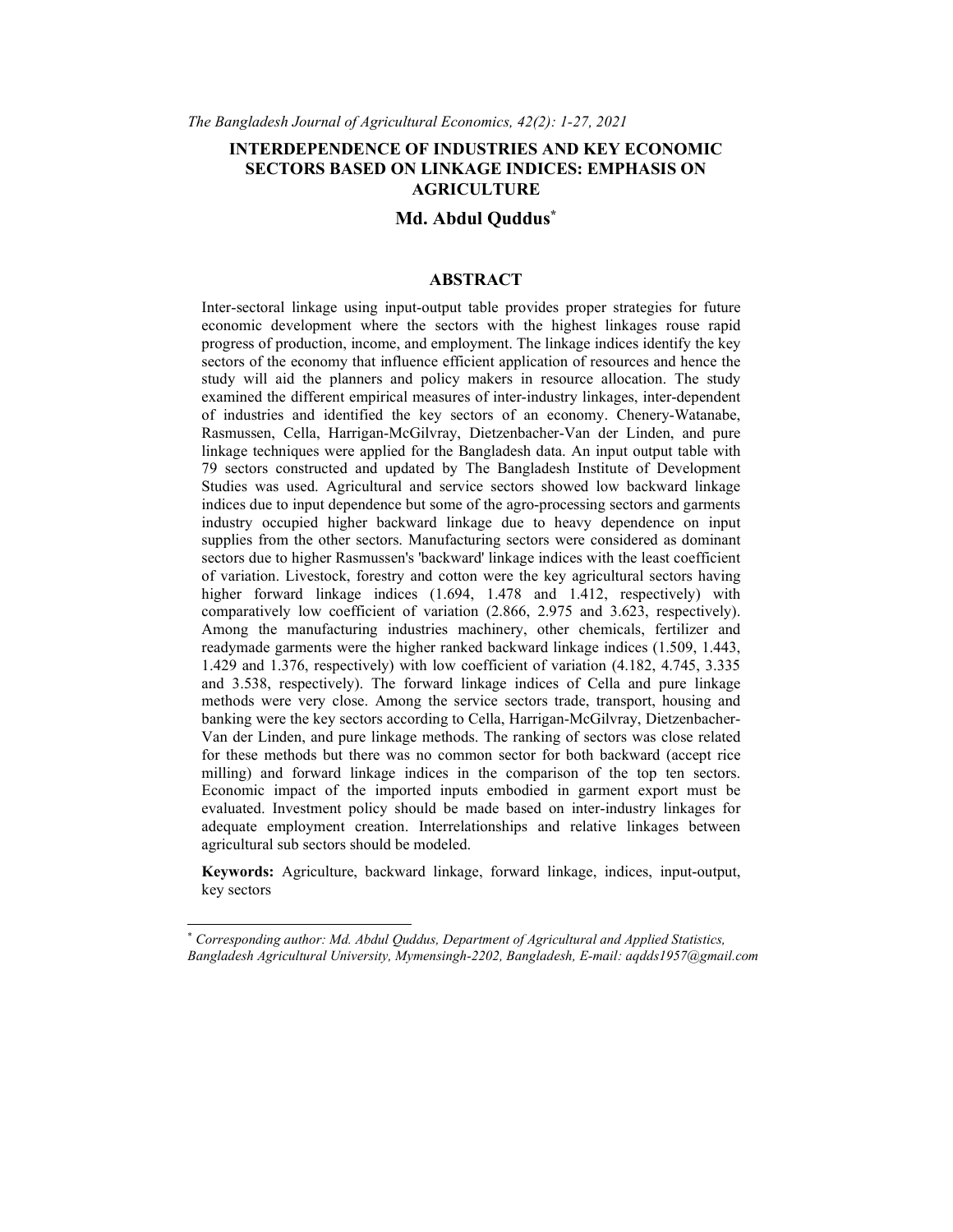# I. INTRODUCTION

Inter-industry linkage is a kind of technical and economic link that exists among the industries, which was first introduced by Hirschman based on the theory of unbalanced development (Hirschman, 1958). With the acceleration of industrialization in developing countries since the mid-nineties, inter-industry linkages have gained extensive attention from academic circles, industrial fields and policymakers. Inter-industry linkage measures the relative importance of industries to identify the key industries for economic development and high-speed growth of the industry. Therefore, an applicable and reasonable method to measure the interindustry linkages is helpful to recognize the relationship between or among industries, promote the level of balanced development of the entire economic system, and even optimize the industrial structure of the national economy (Liu and Shi, 2020). Over the years, the previous scholars have conducted many research studies on the analysis of inter-industry linkages from different perspectives in two common kinds of methods e.g., the traditional econometric analysis and inputoutput analysis, which can be used well to describe the interrelatedness of industries. The former is a relatively indirect method which generally first puts forward hypotheses and then usually adopts the econometric model such as the panel data regression model or the vector autoregressive model to search the supporting empirical evidence based on the macro-statistics data of the economic system (Banga and Goldar, 2007; Francois and Woerz, 2008; Tariyal, 2017).

The latter is a relatively direct method, which is first introduced by Leontief (1936), and it quantitatively analyzes or computes the inter-industry linkages or relationships through the input-output data. Firstly, Hirschman (1958), Chenery-Watanabe (1958), and Rasmussen (1956) used input-output data to identify the key sectors by measuring the backward and forward linkages. After that Joshi (1979), Mudahar (1982), Ahn ((1983), Mureithi and Sharma (1984), Rahman (1986), Cai and Leung (2002), Mardzuki et al., (2014), Raupelienė (2017), and Huong (2019) measured backward, and forward linkage indices based on input-output data with special emphasis on agriculture. Agarwal (1996) and Sarker (1997) examined the effect of inter-sectoral growth of the agriculture and manufacturing sector and the degree of interdependence between them using input-output data. Guerrieri and Meliciani (2005) studied empirically the inter-industry linkages based on the inputoutput data of different developed countries through measuring the backward and forward linkages. Comparing these two kinds of methods the latter is insufficient in terms of data immediacy and availability because input-output data usually are only issued by the official statistics department with a gap of several years, but it can provide a more convictive and micro-view perspective to describe the interrelatedness of inter-industries.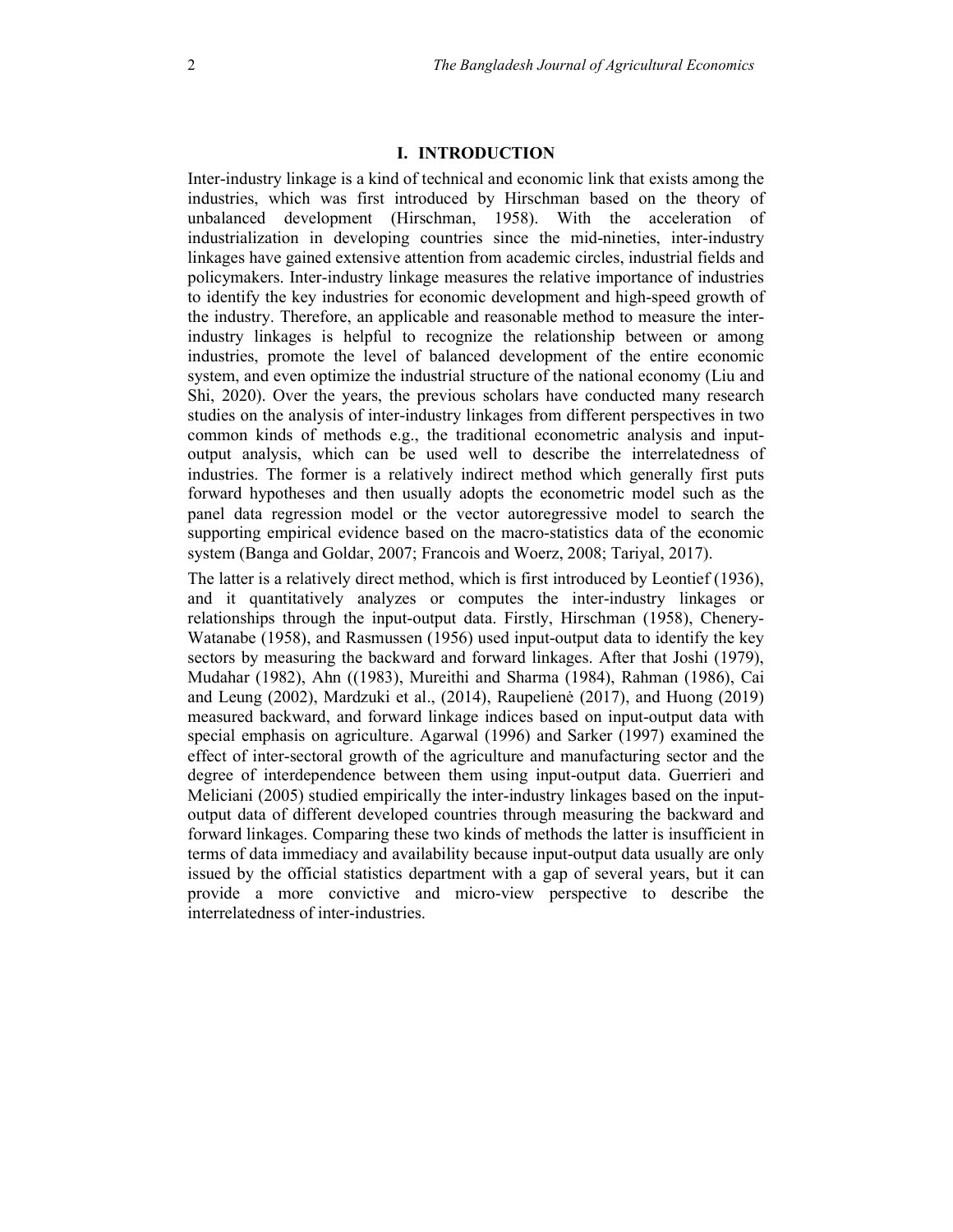A linkage is an investment opportunity offered by one industry to another (Naerssen, 1980) and is distinguished from the type of induced investment behavior assumed in most macro growth and trade cycle models. Investment in a given industry concentrates linkage inducements on the industries that supply inputs to it or buy output from it. Linkages can be best understood in terms of the theory of external economics, particularly Scitovsky's (1954) distinction between pecuniary and technological externalities. In a developing and growing economy, institutional and policy factors play a prominent role in determining whether apparent linkages are converted into growth impulses or not (Rahman, 1986). It is strongly believed that if resources, especially capital and entrepreneurial skill can be concentrated in key sectors, output and employment in the country or region will grow more rapidly than if these resources were allocated in some alternative way (Bulmer-Thomas, 1978). Linkages will ensure growth impulses if the size of demand and supply pressures induced by linkages is large enough to correspond to the minimum economic size so that the expansion activity is viable (Rahman, 1986). A nonprimary activity having high backward linkages is expected to induce attempts to supply its inputs through additional domestic production and having high forward linkages may induce attempts to utilize its outputs as inputs into new activities (Jones, 1976).

The linkage has played an important role as a means of measuring relationships between inter-industries, indicating the degree of structural interdependence in an economy, identifying key industries in the strategy of the country's development, and knowing the extent to which the growth in the sector stimulates expansion in the others. Linkage indices using an input-output table are helpful to estimate the aggregate growth rate in analyzing the production structure of an economy. The linkage coefficient helps us to identify the key sectors of the economy in the strategy of the country's development. It also helps us to identify the sectors due to their important position in the inter-industry network, which is significant for initiating or distributing growth impulses. Identifying the key sectors, exports, and imports, the economy-wide impact of balanced trade, and technological adaptation, any program of sectoral development is likely to suffer from major deficiencies in the absence of a comprehensive study of sectoral linkages. The lack of linkage is of course one of the most typical characteristics of underdeveloped economies. The identification of the strategic sectors of the economy is thus a prerequisite for the attainment of the most efficient application of resources about sectoral allocation. This information can be used to provide a quantitative indication of the severity of the constraints those imposed by the structure of the economy. In addition, it is possible to gauge the Government's ability to attain its policy objectives.

The purpose of inter-sectoral linkage is also to assist less developed countries to device agriculture and rural sector policies and programs, the performance of export and import for national perspective, reducing problems of underemployment and low levels of living of the poor. The study of inter-industry linkage helps the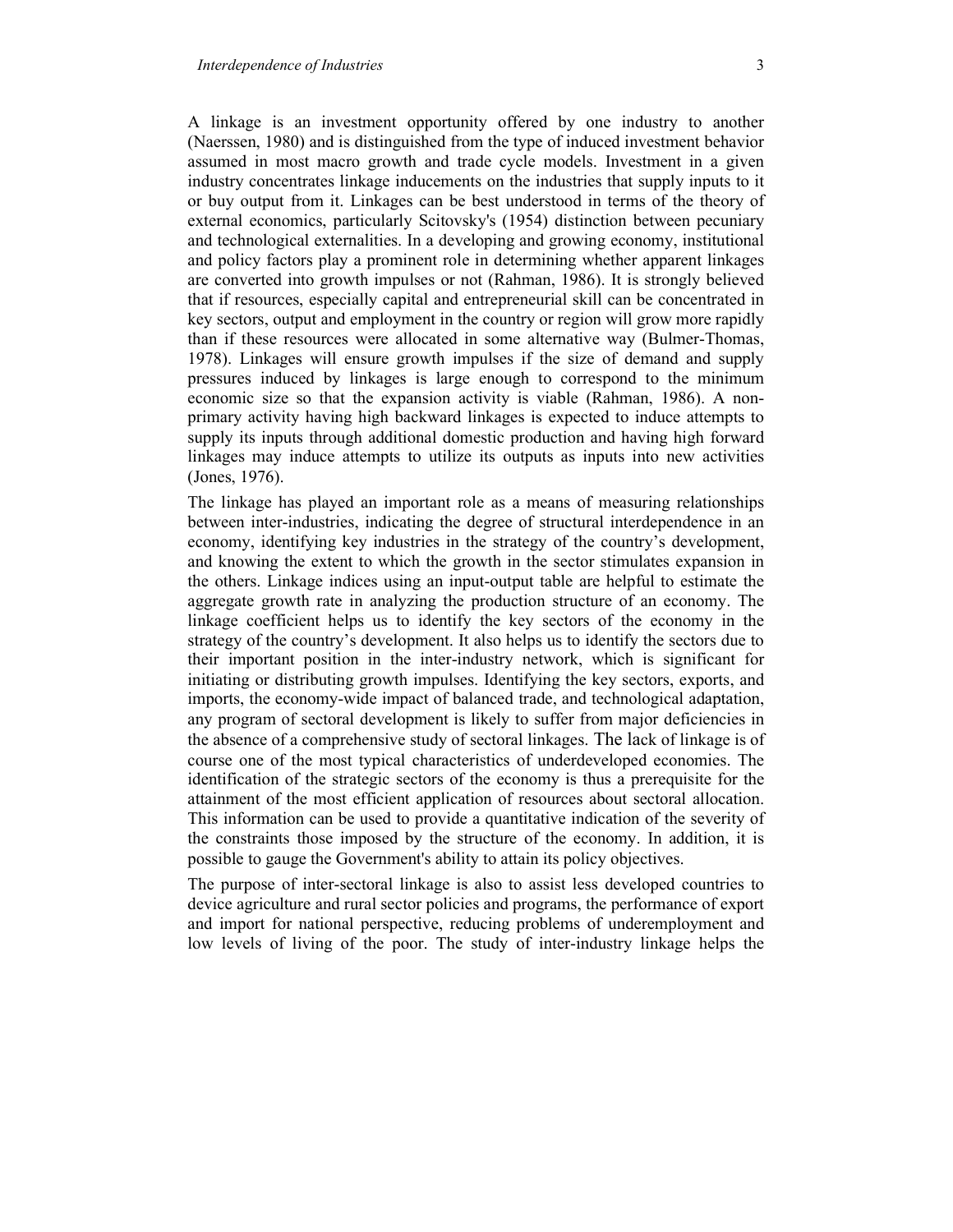government to design growth-enhancing policies for sectors with large spillover effects and also helps in understanding the structure of an economy (Cai & Leung, 2004), and a proper understanding of sectoral linkages is important for designing long-run strategies (Tariyal, 2017). Inter-sectoral linkage has been recognized as playing a crucial role and providing substantial contributions towards guiding the appropriate strategies for future economic development and it describes a sector's relationship with the rest of the economy through its direct and indirect intermediate purchases and sales (Tariyal, 2017). The sectors with the highest linkages are likely to stimulate rapid growth of production, income, and employment (Hirschman, 1958). On the foundation of the theory of input-output analysis, this study designs several methods for inter-industry linkage analysis based on demand-driven and multi-sector input-output models and applies them in the scenario of 79 sectors of Bangladesh, which helps analyze the interrelatedness between the sectors and identifying the key economic sectors.

A few numbers of research on interdependence of industries have been done in Bangladesh and they have suffered from several theoretical and methodological shortcomings. For example, Alauddin's (1986) study was primarily based on 47 sectors of the Bangladesh economy 1976-77 to identify the key sectors. The import ratio was estimated without export from domestic supplies, which implies that import was re-exported, and the re-export of imports is not true for Bangladesh. Ahmed (1973) tried to priorities the sectors with high employment potential and agricultural sector ranked top, which did not fulfill the need of the planners in absence of further rankings of the sectors according to high linkages. Mujeri and Alauddin (1991) ranked the sectors according to high value of 53 sectors, which was suffered from theoretical shortcomings that why the findings lost the importance of policy implication. In the absence of a comprehensive study identifying sectoral linkages, it is obvious that any program of sectoral development is likely to suffer from major deficiencies. No detailed study has yet been made to measure linkage between the agricultural sub-sectors and among their comparisons for agricultural planning in Bangladesh. With a view to fulfill this gap a comprehensive study using the latest theoretical developments of input output methodology have been undertaken in which a large number of methods of estimation of linkage indices were used. In addition, the comparative results of these methods were shown and identified the bottleneck for the growth of agroindustries. The findings of this research will contribute to device agriculture and rural sector policies and reduce problems of underemployment and low levels of living of the poor in some extent. The analytical results will provide a premise for the planners and policymakers to draw a policy decision both in planning and policy research.

The present study is, therefore, aims to identify and quantify the previously developed methods of inter-industry linkage indices, determine the backward and forward linkages of the input-output table, verify the stated linkage methods by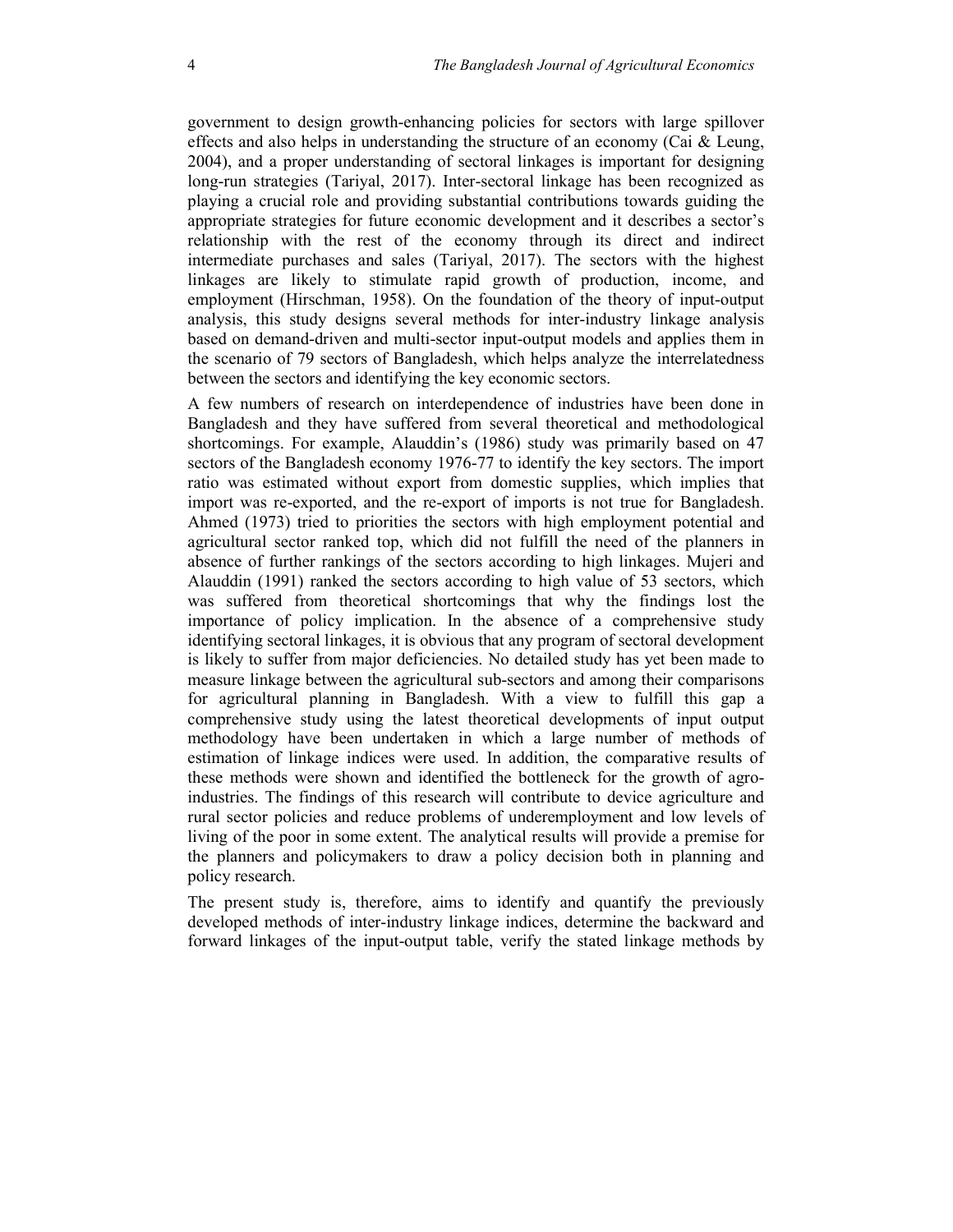comparing the values of linkage coefficients, and identify the key economic sectors of the Bangladesh economy that can help determine priority sectors for resource allocation.

### II. METHODOLOGY

#### Theoretical framework of various linkage indices

In this research mainly backward and forward linkage indices were calculated using six different methods. According to the first method (Chenery-Watanabe, 1958), the backward linkage is the ratio of purchased inputs to the value of total production and forward linkage is the ratio of total supplies of the intermediate inputs to total demand. Rasmussen (1958) modified this method for practical application where Leontief's inverse matrix was used. The above two methods are based on input (or output) coefficients and hence termed as the traditional method of linkage measures. The hypothetical extraction method was offered by Cella (1984) and Harrigan and McGilvray (1988) added a hypothetical additional approach that decomposes total linkages into four components. These two approaches are termed the second-generation method of linkage measures. Cella linkage approach was modified by Sonis (1995) is termed as pure linkage approach. Furthermore, a revised extraction approach had devised by Dietzenbacher and Van der Linden (1997), who measure the backward forward linkage separately by using a noncomplete extraction method. All the methods of Backward and Forward linkage indices used in this study are as follows.

### Chenery-Watanabe method

The 'backward' linkage for any j<sup>th</sup> sector  $(L_{\text{B}})$  is defined as the ratio of purchased intermediate output to the total value of production in each sector i.e.

$$
L_{B_j} = \frac{\sum_i X_{ij}}{X_j} = \sum_i a_{ij}
$$

Where  $X_{ij}$  represents the number of units of commodity i used in the production of  $X_j$  units of commodity j,  $a_{ij}$  are obtained from Leontief technical input-output coefficient matrix, and  $X_i$  is the gross output of sector j.

Correspondingly, 'forward' linkage for any i<sup>th</sup> sector  $(L_{F_i})$  is defined as:

$$
L_{\text{F}_i} = \frac{\sum_{j} X_{ij}}{X_i} = \sum_{j} a_{ij}
$$
 \n------------------\n
$$
L_{\text{F}_i} = \frac{\sum_{j} X_{ij}}{X_i} = \sum_{j} a_{ij}
$$

Where  $Xi$  is the gross input of sector i.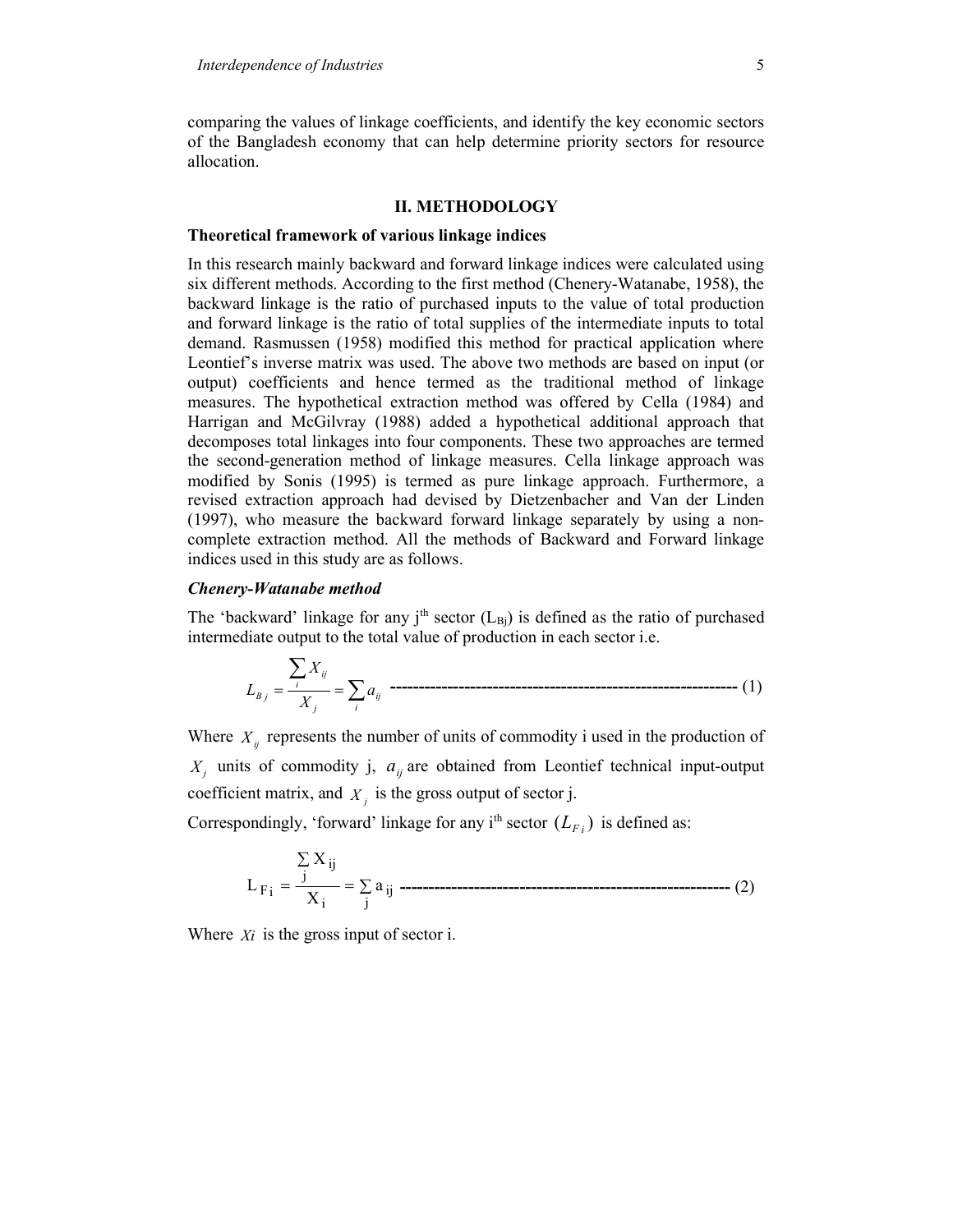The above indices only measure the direct impacts.

# Rasmussen's method

According to Rasmussen backward linkage  $(U_i)$  and forward linkage  $(U_i)$  is defined as follows:

 <sup>n</sup> j j j Z n Z n U 1 2 . . 1 1 , (j = 1.2,......,n) ------------------------------------------ (3) <sup>n</sup> i i i i Z n Z n U 1 2 . 1 1 , (i = 1,2,......,n) ------------------------------------------- (4)

Where  $\sum_{i=1}^{n} Z_{i} = Z_{\cdot j}$ n  $\sum_{i=1}^{n} Z_{i,j} = Z.$  denotes the total input requirements for a unit increase in the final demand for the jth sector. Similarly,  $\sum_{j=1}^{n} Z_{ij} = Z_{i}$ . n  $\sum_{j=1} Z_{ij} = Z_{ij}$  indicates the increase in the output of sector i.  $\frac{1}{n}Z_{\cdot j}$  $\frac{1}{n}Z_{\cdot j}$  and  $\frac{1}{n}Z_i$ . are the averages.

# Cella method

Cella defined the Backward and forward as follows:

<sup>11</sup> <sup>22</sup> <sup>21</sup> <sup>1</sup> BL i[H B B A H ]F ----------------------------------------------- (5) <sup>12</sup> <sup>22</sup> <sup>22</sup> <sup>21</sup> <sup>12</sup> <sup>22</sup> <sup>2</sup> FL i[HA B B A HA B ]F ---------------------------------------- (6)

Where,  $A_{11} = [a_{11}], A_{12} = [a_{12}, a_{13}, \dots, a_{1n}],$ 

$$
A_{21} = \begin{bmatrix} a_{21} \\ a_{31} \\ \vdots \\ a_{n1} \end{bmatrix}, \quad \text{and} \quad A_{22} = \begin{bmatrix} a_{22} & a_{23} & \cdots & a_{2n} \\ a_{32} & a_{33} & \cdots & a_{3n} \\ \vdots & \vdots & \ddots & \vdots \\ a_{n2} & a_{n3} & \cdots & a_{nn} \end{bmatrix}
$$

i' is unit summation vector,

 $F_1$  and  $F_2$  are the final demand vectors of sector j and remaining sectors respectively.

$$
H = \{I - A_{11} - A_{12}(I - A_{22})^{-1}A_{21}\}^{-1}
$$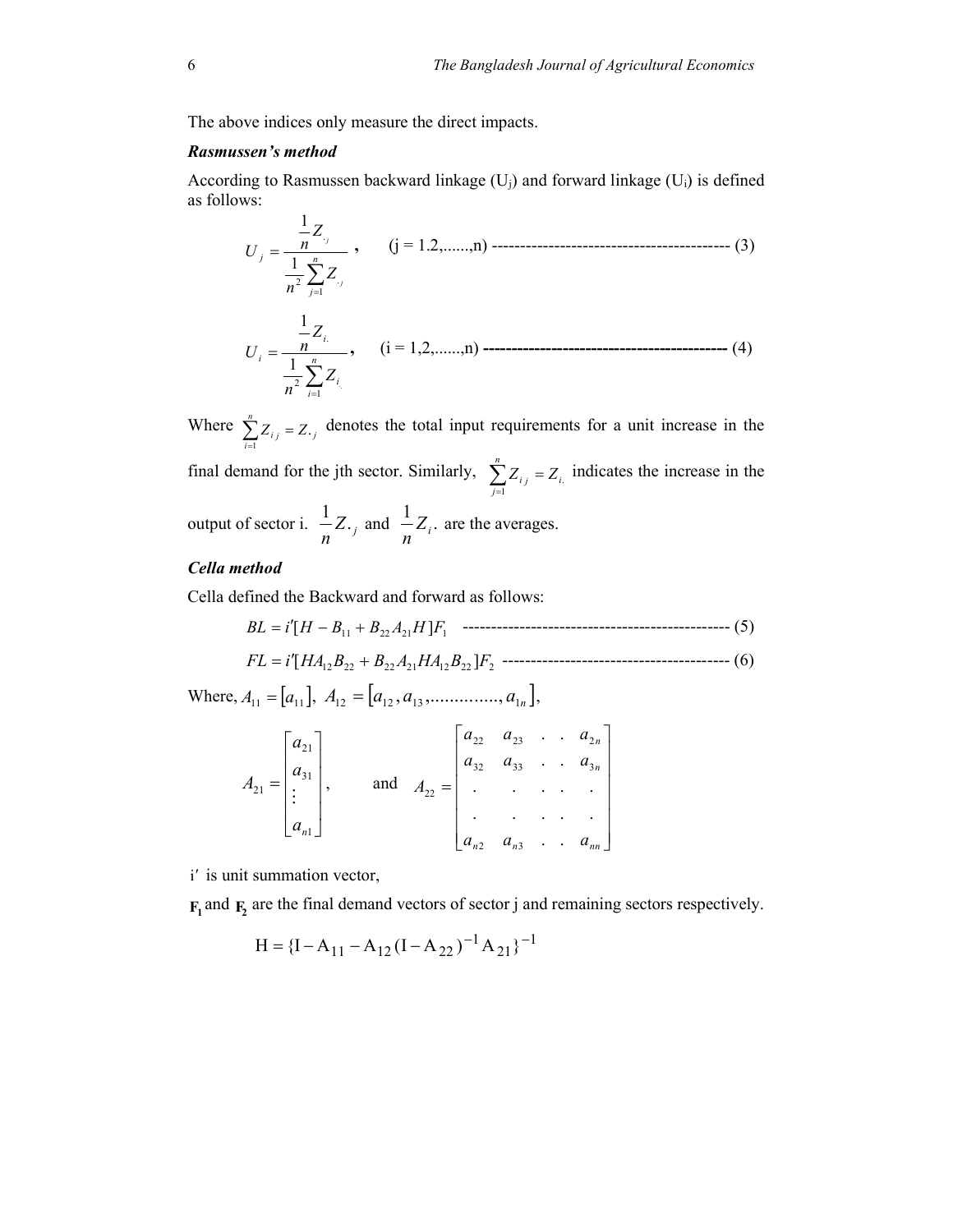$$
B_{11} = (I - A_{11})^{-1}
$$
  

$$
B_{22} = (I - A_{22})^{-1}
$$

# Harrigan-McGilvray method

Harrigan and McGilvray proposed another method of linkage index, which is decomposed into four components as follows:

$$
TL = [i'B_{11}F_1]
$$
  
+  $[i'B_{22}A_{21}F_1]$   
+  $i'[A_{12}B_{22}]F_2$   
+  $[i'(H - B_{11} + B_{22}A_{21}(H - I))F_1 +$   
 $i'((H - I)A_{12}B_{22} + B_{22}A_{21}HA_{12}B_{22})F_2]$ ----- (7)

 $=$  Internal linkage + Backward linkage + Forward linkage + Closed-loop linkage

# Pure Linkage method

Pure backward linkage" (PBL) is as follows:

 <sup>21</sup> <sup>1</sup> <sup>1</sup> PBL i<sup>12</sup> I A<sup>22</sup> A x ---------------------------------------------------- (8)

Where,  $X_1$  = Value of total production in sector j.

Similarly, pure forward linkage as

$$
PFL = i'_{11}A_{12}[I - A_{22}]^{-1}x_2
$$
 \n
$$
T = \frac{1}{2}i'' + 1
$$

Where,  $X_2$  is a column vector of total production in each sector in the rest of the economy.

# Dietzenbacher and Van der Linden method

The relative backward linkage of sector j is defined as:

$$
BLDj = \frac{d(j)}{x_j} x100
$$

Where  $d(i)$  is normalized by the value of sector j's output and defined as

$$
d(j) = [(H - I) + e'_2 B_{22} A_{21} H]F_1 + [(H - I)A_{12} B_{22} + e'_2 B_{22} A_{21} H A_{12} B_{22} ]F_2
$$

The relative forward linkage of sector 'i' is defined accordingly as:

FL<sup>D</sup><sub>i</sub> = 
$$
\frac{d(i)}{x_i}x100
$$
 100 111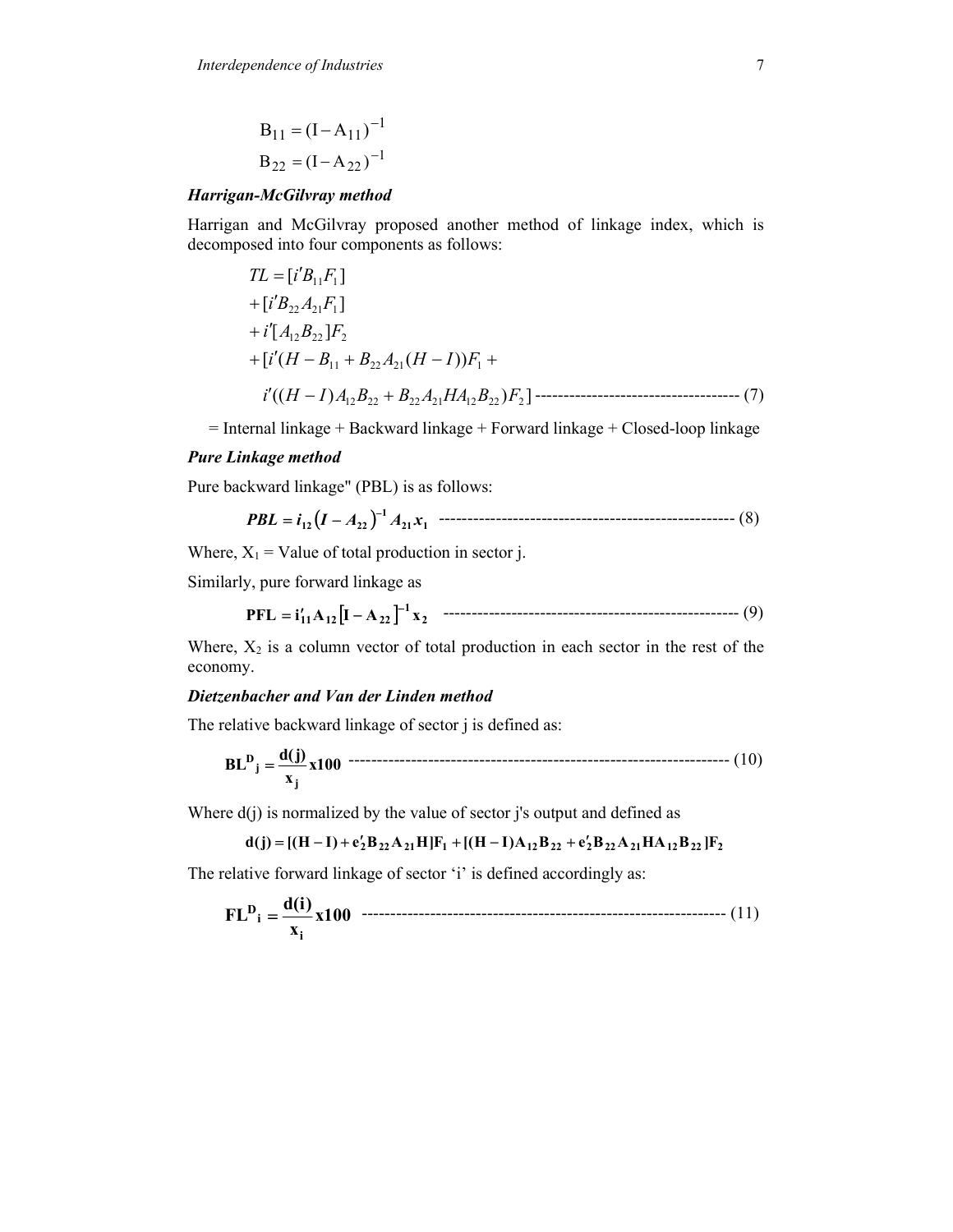Where,  
\n
$$
d(i) = v_1[(\hat{H} - I) + \hat{H}B_{12}(1 - B_{22})^{-1}e'_2] + v_2[(1 - B_{22})^{-1}B_{21}(\hat{H} - I) + (1 - B_{22})^{-1}B_{21}\hat{H}B_{12}(1 - B_{22})^{-1}]e'_2
$$

 The measures of variability or dispersion developed by Rasmussen for 'backward' and 'forward' linkages are as follows:

$$
V_{j} = \frac{\sqrt{\frac{1}{n-1} \sum_{i=1}^{n} (Z_{ij} - \frac{1}{n} \sum_{i=1}^{n} Z_{ij})^{2}}}{\frac{1}{n} \sum_{i=1}^{n} Z_{ij}}, \quad (j = 1, 2, \dots, n) \dots (12)
$$
\n
$$
V_{i} = \frac{\sqrt{\frac{1}{n-1} \sum_{j=1}^{n} (Z_{ij} - \frac{1}{n} \sum_{j=1}^{n} Z_{ij})^{2}}}{\frac{1}{n} \sum_{j=1}^{n} Z_{ij}}, \quad (i = 1, 2, \dots, n) \dots (13)
$$

#### Data source

The Bangladesh Institute of Development Studies (BIDS, 1998) constructed and updated the current input output table consisting of 79 sectors in which the fiscal year 1993-94 was chosen as the base year considering comparatively normal economic conditions and availability of statistical information. A complete listing of these component sectors is provided in Appendix 1 and Appendix II, which shows a relatively well-documented as far as for the agricultural sector is concerned. An input output table was constructed by researchers at Dhaka University and the Bangladesh Institute of Development Studies (BIDS) in 2006-07 consisting of a number of gaps, e.g., a high number of cells across the rows and columns were empty (GHK, 2010). Most of the input output tables provided the incremental input output coefficients related to specific plan period but there has no recent complete input output table. But the input output table used in this study was composed of actual input output coefficient matrix having no shortcomings and represents a better choice in judgment. The source of raw data was generated by the Bangladesh Planning Commission containing 79 sectors of which 20 were in agriculture, 39 in the manufacturing industry, 6 in construction, 3 in energy, and 11 in services. The system of the analytical framework of the input-output equation was expressed in terms of the well-known formulation:

# $Q = [I-A]$ <sup>-1</sup>F

Where, Q is the vector of gross production I is an identity matrix of the required order A is the matrix of input-output coefficients F is the final demand vector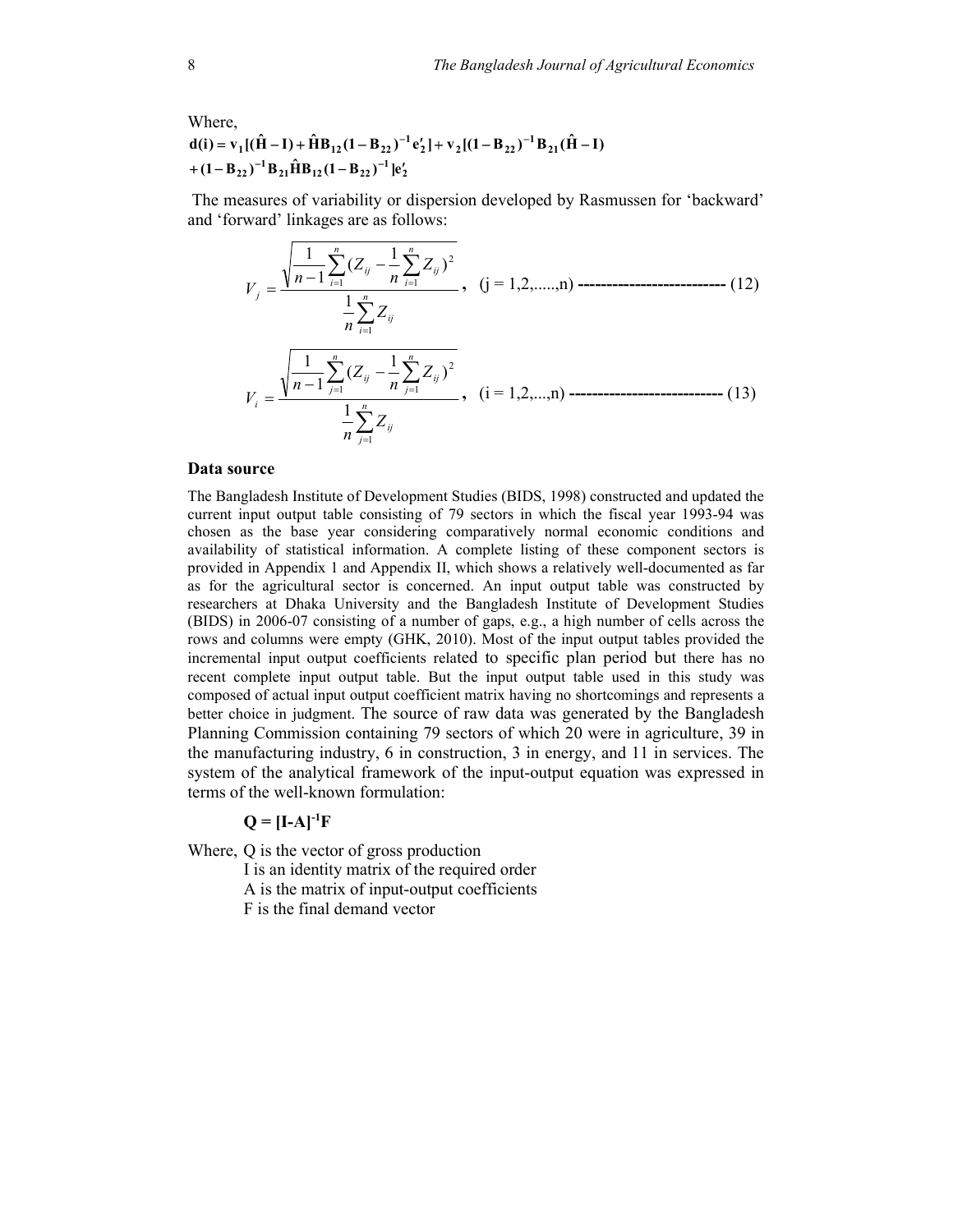$[I-A]$ <sup>-1</sup> gives both direct and indirect requirements of inputs. While direct inputs are those purchased by the sector under consideration, indirect inputs are those purchased by all other sectors in which production has to adjust to supply inputs to the specific sector.

The input structures of the agriculture sector were the self-input and other production and processing inputs including harvesting, carrying, drying, marketing, and other operations. Information on different inputs was collected from various sources. The final demand was partitioned into private consumption, public consumption, investment, stocks of commodities, and exports.

# Analytical procedure

## Estimation of linkage indices and their rankings

Inter-industry linkage indices were calculated using the above input-output table. Applying traditional methods of Chenery-Watanabe and Rasmussen, and the second-generation methods like Cella, Harrigan-McGilvray, pure linkage, and Dietzenbacher-Van der Linden backward and forward linkage indices were computed using a separate computer program in SPSS Syntax software. Based on the values of linkage indices, sectors were ranked in descending order of magnitude for both the cases in each method. The analysis of the correlation between rank orderings may give a better picture of interactions in the structure of linkages and hence Spearman's rank correlation coefficients of backward and forward linkage indices were computed.

# Identification of key sectors

The determination of inter-industry linkage is useful for the empirical identification of key sectors and hence key sectors were determined using four techniques like Hirschman's technique, indices of coefficient of variation (equation 12 and equation 13), the average value of linkage indices, and top ten linkage indices for different methods.

Hirschman's technique: According to Hirschman's development strategy (1958), the highest priority should be given to those sectors, which possess high backward and forward linkages and the lowest priority to sectors, which possess low backward and forward linkages. The second priority goes to the sectors having high backward and low forward linkages and the third priority to the sectors having low backward and high forward linkages. Thus, the sectors were classified as high and low depending on whether their indices (only for the Chenery-Watanabe method) are above or below the average value of linkage indices of the whole economy and were arranged in quadrants I, II, III, and IV.

Use of indices of coefficient of variation: Hirschman defined a key sector as one, which has a high backward as well as forward linkage i.e., any industry in which backward linkage index  $(U_i)$  and forward linkage index  $(U_i)$  is greater than unity.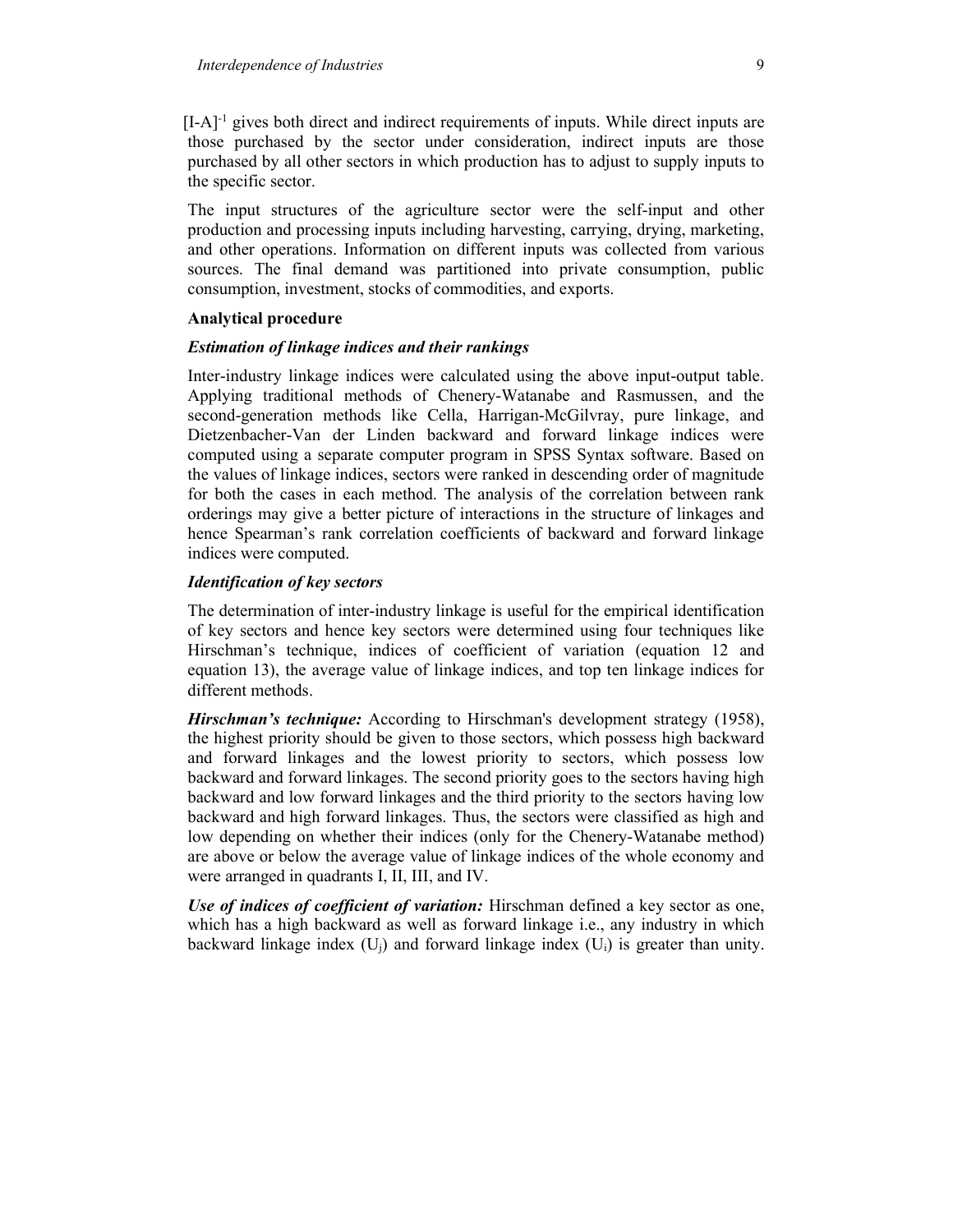Hazari (1970) considered the indices of coefficient of variation with linkage measures to select the key sectors. Thus, a key sector was defined as one in which both 'backward' and 'forward' linkage indices of the Rasmussen method are greater than unity (i.e.,  $U_i > 1$ ,  $U_i > 1$ ) and both the indices of coefficient of variation (V<sub>i</sub> and Vi) are relatively low.

**Based on the average value of linkage indices:** Using this technique of identifying key sectors all the methods of estimating linkage indices can be compared (O'Callagham and Yue, 2000). According to the size of the various linkage indices, all the sectors of an economy may be grouped into four categories. Thus, the classification of the backward and forward linkages' results as follows: (1) Key sector (abbreviated by a letter K), where both the backward and forward linkage high (>1); (2) Strong backward linkage sector (B), where backward linkage high  $(>1)$  but forward linkage law  $(≤1)$ ; (3) Strong forward linkage sector (F), where forward linkage high  $(>1)$  but backward linkage low  $(<1)$ ; and  $(4)$  Weak linkages sector (W), where low backward and forward linkages i.e. less than 1.

Top ten linkage indices: Another method for identification of key sectors was used in this study termed as 'top ten ranking method' where the sectors were identified based on the different methods of linkages that may be regarded as 'key sectors'.

# III. RESULTS AND DISCUSSION

The empirical analysis of input-output data of Bangladesh applying six methods of linkage measures has been made and verified the different methods of linkages, comparing the values of linkage indices and identifying the key economic sectors using these methods.

### Linkage indices and their ranks in different methods

The backward and forward linkage indices and their ranks of 79 sectors estimated with six different methods are presented in Appendix I and Appendix II, respectively. The manufacturing sectors, especially, leather finishing (0.884), fertilizer  $(0.878)$ , jute bailing  $(0.874)$ , rice milling  $(0.847)$ , machinery  $(0.814)$ , readymade garments (0.813), and iron/steel industry (0.808) possessed highest ranked forward linkage indices for Chenery-Watanabe method. While trade service (6.687), iron/steel industry (5.678), other chemicals (4.396), machinery (3.209), transport service (2.899) and livestock (1.694) possessed highest ranked forward linkage indices for Rasmussen method. On the other hand, cotton (6.240), transport equipment (5.347), other chemical (5.280), machinery (4.802), bricks/tiles/clay (4.679) retained highest ranked backward linkage indices for Cheneryz.,-Watanabe method and iron/steel industry (1.951), other construction (1.514), machinery (1.509), construction of electricity (1.487) and other chemicals (1.443) retained backward linkage indices for Rasmussen method. Manufacturing sectors like machinery, iron/steel industry and other chemicals had higher ranked forward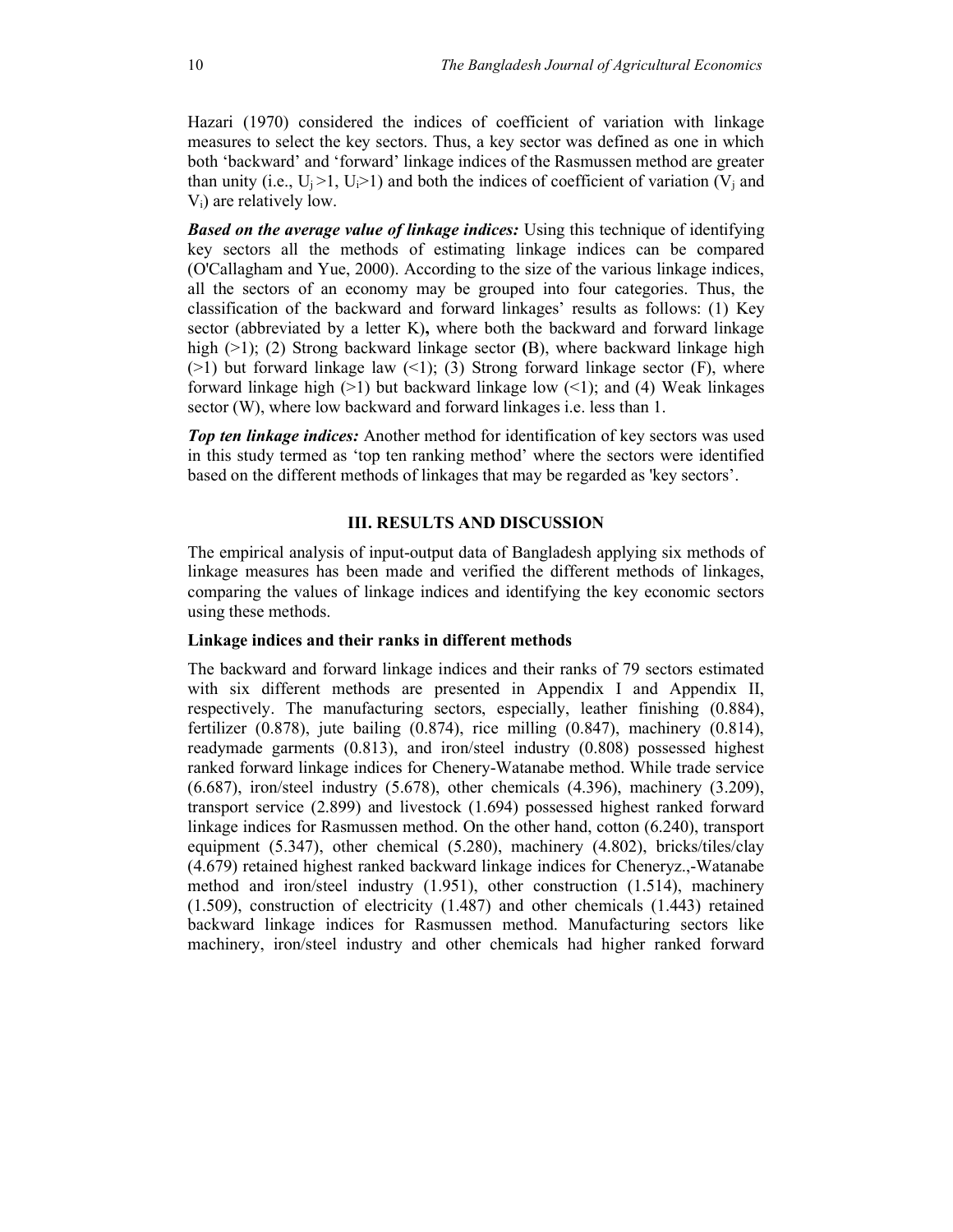linkage indices whereas the agricultural sectors like other grains, potato, vegetables, pulses and tea had lower ranked forward linkage indices for all the six methods (Appendix II). Similarly, Petroleum products and machinery had higher ranked backward linkage indices whereas fruits, pottery and gas had lower ranked backward linkage indices for all the six methods (Appendix I).

Agricultural sectors, in general, had a very low ranking concerning direct backward linkage using the Chenery-Watanabe method, as they are very low input dependence compared to other sectors of the economy. The sectors with low backward linkage indices were concentrated among the service sectors (0.022 for health service and 0.001 for education service) since these had a very high labor component in their production. High backward linkage was largely occupied by most manufacturing industries (5.347 for equipment, 5.280 for other chemicals, 4.802 for machinery, 4.365 for cement, etc.) due to heavy dependence on input supplies from other sectors. Among them, transport equipment, machinery, other chemicals, bricks/tiles, cement, mill cloth, and glass products had the highest input dependence. Backward linkages were the strongest in trade service (0.826), iron & sleet industry (1.893), other chemicals (5.280), machinery, transport service, and livestock ranked very high backward linkages (Appendix I). Some of the agroprocessing sectors (rice milling, sugar, leather finishing, jute bailing, and jute textile), and garments industry (handloom cloth, readymade garments, and hosiery) had very low rankings by backward linkages but had higher rankings by forwarding linkages. Fertilizer and iron/steel industry are manufactured principally for intermediate supplies and hence they had relatively higher ranking by forward linkages (Appendix II) than that by backward linkages. Spearman's rank correlation coefficient between backward and forward linkages was very low (-0.078) implies that sectors having large dependence on other sectors for inputs are not input suppliers and their products largely go to final demand. Bekhet (2010) also found very weak and insignificant rank correlation coefficients between forward and backward linkage indices and a high dependency on the primary sectors such as oil palm, rubber, and wood sectors.

It is seen that the values of forward linkages computed by the Rasmussen method for most of the agricultural and service sectors were comparatively higher than that of backward linkage may be due to heavy reliance on one or few industries. The agricultural crop production sectors (1 to 20) excluding wheat had the lower values of backward linkages (less than 1) of which pulses, fruits, and spices had the least backward linkages. Similarly, agricultural sectors had high forward and low backward linkages indices (Sivakumar et al., (1999). Other than agriculture, electricity, gas, trade service, education service, banking and insurance, communication, and other services shows very low values of backward linkages. The values of linkage indices show that almost all of the manufacturing sectors (numbered from 21 to 59) excluding salt, cigarettes, bidi, saw/ planning mills, pottery/earthenware, bricks, and miscellaneous industries had backward linkage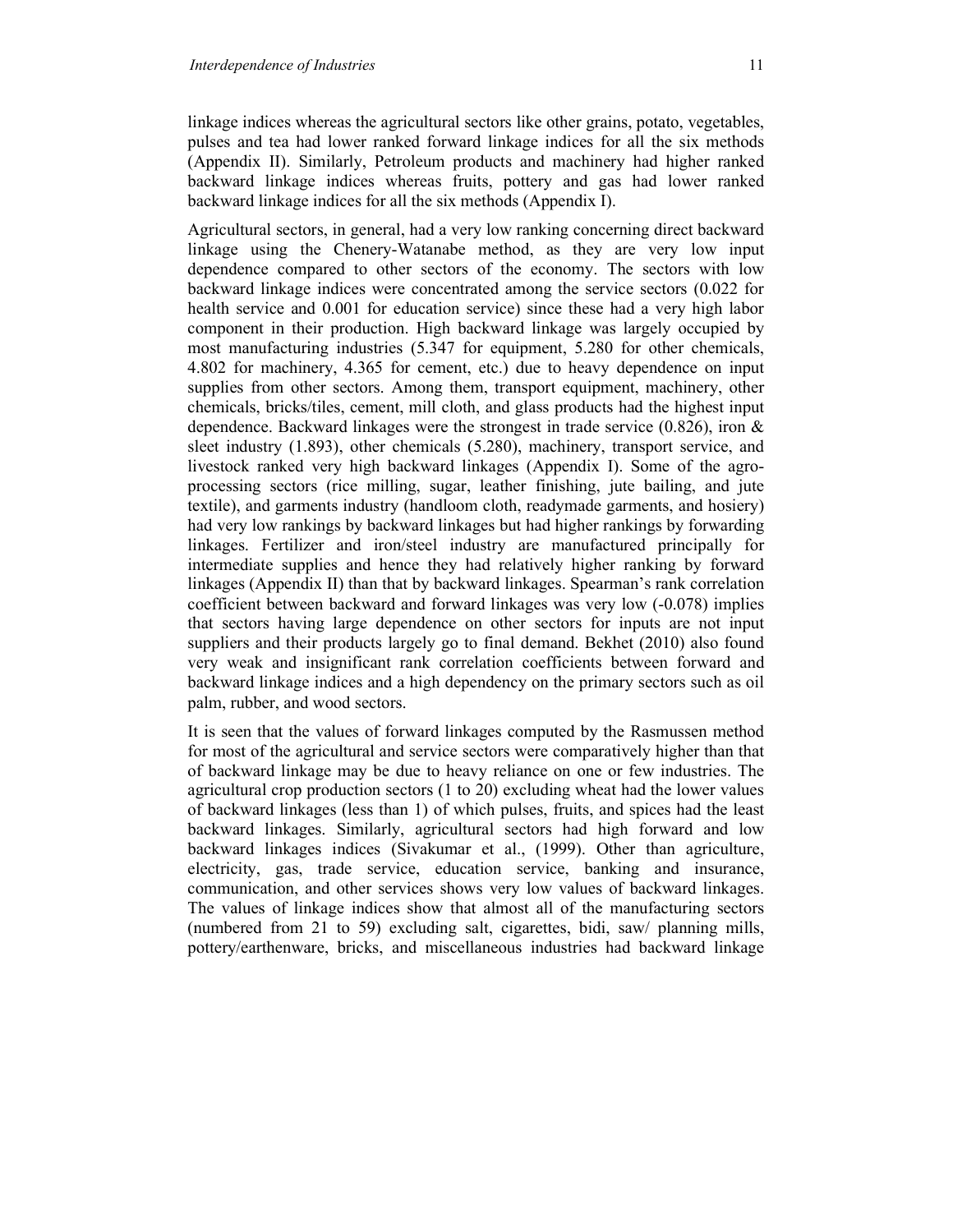greater than 1. The leather and leather products, handloom cloth, readymade garments, knitting and hosiery, fertilizer, construction of electricity, and other construction sectors may be considered as notable dominant sectors with the higher backward linkage index may be due to heavy demand from few industries. The iron and steel industry had the highest backward linkage index (1.951) but the value of the coefficient of variation was also higher. Greater values of backward linkage indices occurred for other food, leather product, readymade garments, and fertilizer. This suggests that sectors, which draw heavily on other industries, do so across a broad spectrum of supplying industries. The trade service sector ranks uniquely having the highest rank, followed broadly by iron and steel industry, other chemicals machinery, transport service, and livestock sector. Construction, rural road, and jute bailing had the least values of forward linkage.

A few agricultural sectors (wheat, other grain, oilseeds, cotton, tobacco, tea), and nineteen manufacturing sectors out of thirty-nine had backward linkage greater than 1. This implies that these sectors had a high dependence on intermediate goods, which are typically capital-intensive. Education, health, profession, and other services had a lower rank in terms of both backward and forward linkages because they are very labor-intensive in production, and those supply all of their output to final consumers. The dependence of the manufacturing sector on agriculture sector is heavier than the dependence of the agriculture on the manufacturing sector (Namboodiri, 1979). Agriculture, in general, possessed weak linkages as compared to the industrial sector whereas agriculture processing induced strong backward and medium-weak forward linkages (Mudahar, 1982). Among the key agricultural and agro-based manufacturing sectors other agriculture and oils and fats were importintensive (Rahman, 1985). The west Malaysian economy interpret those agricultural industries had comparatively large aggregate primary input requirements and rubber, rice, oil palm, and livestock were the leading industries in terms of valueadded (Rahman, 1987). Alauddin and Tistell (1988) expressed that most agricultural industries were quite appropriate to Bangladesh in terms of their capital-to-labor requirements. In most of the primary sectors, especially in agriculture, the strong linkage was absent which revealed a weak technological position of agriculture in the existing development process (Mujeri and Alauddin, 1994). Forestry, livestock, other industries, trade, chemicals, and transport service deserve priority along with other sectors having strong backward linkages (Salimullah, 1998).

Rice milling (0.0931 for Cella method and 0.0928 for Harrigan-McGilvray method ranked 1), rural building (0.1482 for Dietzenbacher and Van der Linden method ranked 4), transport service (0.0361 for pure linkage method and 0.1660 for Dietzenbacher and Van der Linden method ranked 2), and handloom cloth are considered notable dominant sectors with the high backward linkage index based on all the methods of second-generation linkages. The agricultural crop production sectors excluding other fish, forestry, rice, and livestock had the lower values of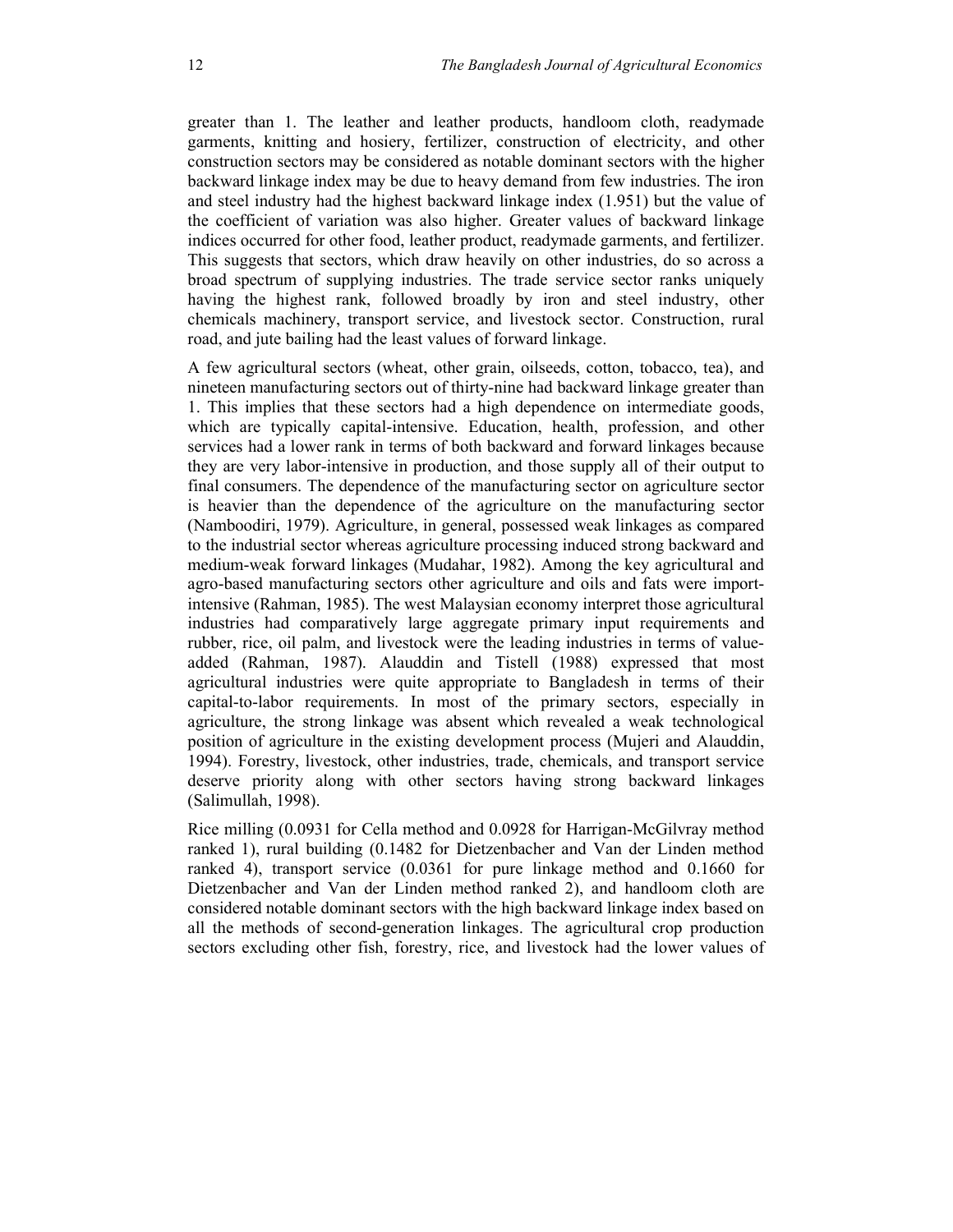backward linkage. Trade service had the highest and the paddy had the secondhighest value of forward linkage index. Besides these two sectors, transport service, yarn, petroleum products, other chemicals, and livestock possessed higher value of forward linkage index. Fish processing, leather products, handloom cloth, readymade garments, knitting and hosiery, bidi, and construction sectors had possessed very low value of forward linkage. It can be seen that Cella's backward linkage is either equal to or greater than the Harrigan-McGilvray linkage. Paddy, livestock, forestry, rice milling, handloom cloth, rural building, mining/quarrying, trade service, transport service, and professional service were the dominant sectors for the backward Dietzenbacher and Van der Linden method. Whereas jute bailing, readymade garments, other textiles, china/ceramic, electricity, and other constructions possessed very low values of backward linkages. On the other hand, rice milling, yarn, other chemicals, petroleum products, iron/steel, fabricated metal, electricity, transport, and trade services were the dominant sectors for the forward Dietzenbacher and Van der Linden method and poor in wheat, shrimp, poultry, and edible oil.

It can be seen that the pure backward linkage indices were greater than the Cella backward linkage indices as well as the Harrigan-McGilvray backward linkage indices. The forward linkage indices of the two methods (Cella & Pure) were very close and for a few sectors were the same. Spearman's rank correlation coefficient between the Cella and Pure linkage was 0.989, which was highly significant. Similarly, the backward and forward linkages between the above two methods were also highly significant. The linkage indices between the backward and forward pure methods were also highly correlated. Like Cella linkage, rice milling, rural building, trade service, and handloom clothes are the dominant sectors with the high backward linkage index for the other methods of second-generation. A few sectors such as paddy, livestock, and forestry under the agricultural production sectors were also the next dominant sectors for the pure and Dietzenbacher and Van der Linden methods. Some agricultural sectors (other grains, tobacco, tea, major spices, and shrimp), and some manufacturing sectors (salt, jute bailing other textiles, and glass products) possessed very low value of backward linkage. Paddy, forestry, livestock, other chemicals, petroleum products, iron/steel industry, transport service, trade service, and banking/insurance are the dominant sectors with the high forward linkage index.

# Comparison of the results given by the different methods

To undertake the comparative analysis, the linkage indices computed from the input-output and their ranks were used. It was found that there are obvious differences between the rankings of the linkage indices for the six methods. For example, the backward linkage for edible oil ranked at position 11 according to the Rasmussen method, but according to Cella, Harrigan-McGilvry, Pure and Dietzenbacher-Van der linden methods, the positions were 15, 16, 17, and 18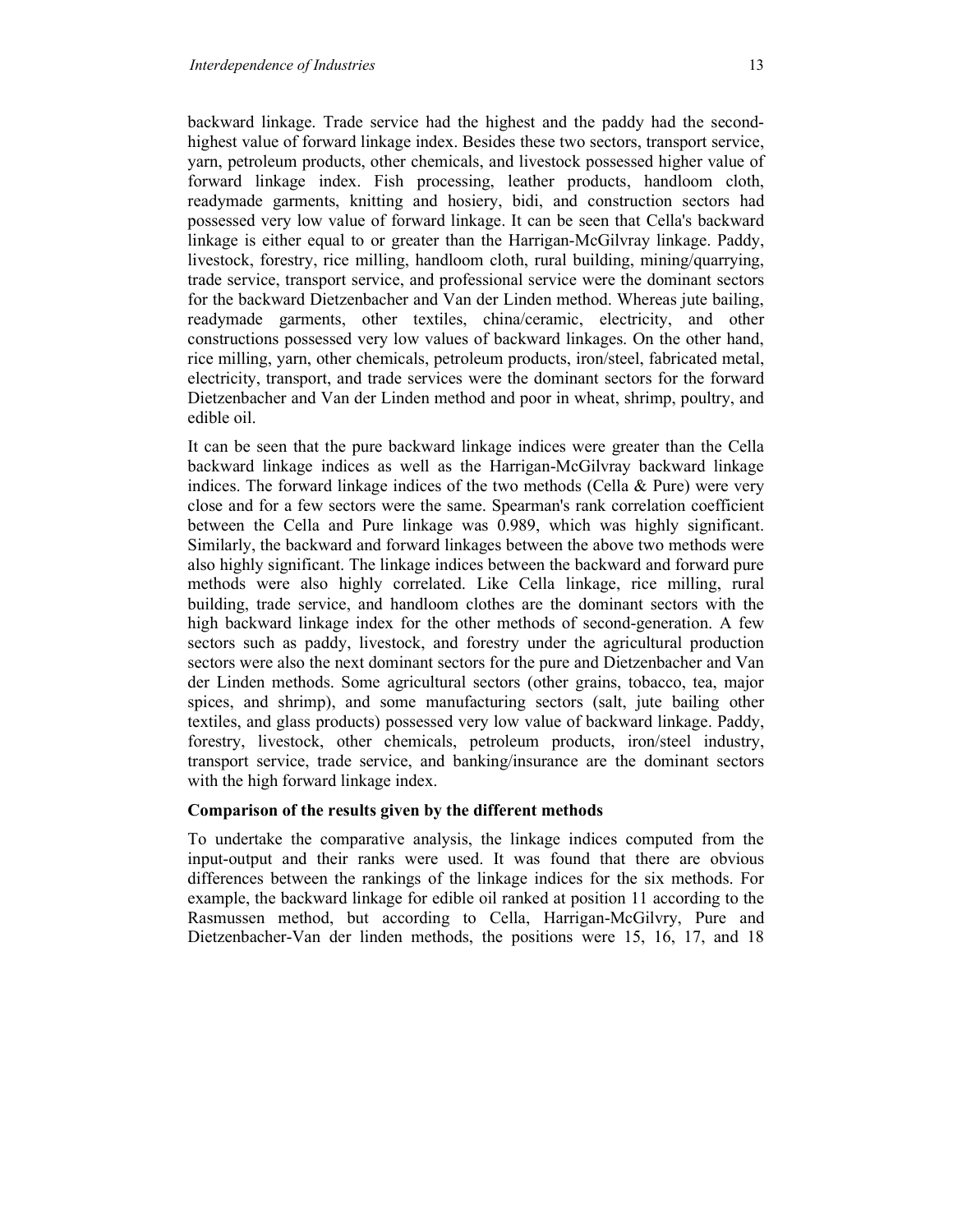respectively (Appendix I). The ranking of linkage indices given by the Cella and Harrigan-McGilvray methods were same for most of the sectors and much closer for the other sectors in both the cases of backward and forward linkages. The ranking of pure linkage indices was very close to the ranking of the Dietzenbacher-Van der linden method and also close to Cella and Haregan-McGilvray linkages. The ranking of Dietzenbacher-Van der linden linkage indices (especially backward linkages) was also much closer to the above linkages. Rasmussen forward linkage indices were also closer to Cella and Harrigan-McGilvray method mainly for the manufacturing and some of the service sectors (Appendix II).

A comparison of the backward linkage indices shows that Rasmussen linkage indices had a small variance in their values. The values of the Cella linkage indices were close to the Harrigan-McGilvray linkage indices, with the exception of sector petroleum products. This confirms that the definition of backward linkage made by Cella is close to the definition presented in the Harrigan-McGilvray backward linkage. The Rasmussen indices show a much larger spectrum of the variance for the forward linkage indices than their backward linkage indices. The index of Cella had a higher value than the Harrigan-McGilvray linkage indices. The Rasmussen method is based on the ratio of each sector's effects to the output of the sectors. So, some sectors producing primary products and intermediate products, such as the iron/steel industry, machinery, chemicals, fertilizer, petroleum products, fabricated metal products, etc., would have relatively high forward linkages. On the other hand, the relatively high output would induce a lower linkage in some sectors such as other grains, vegetables, pulses, fruits, etc. However, it is not held in the Cella, Pure, and Dietzenbacher and Van der Linden linkage methods. So, they consider the share of each sector in final demand and primary inputs, while eliminating the self-impact of each sector. Therefore, some sectors that had relatively high shares in final demand (or primary inputs) would have higher backward linkages (or forward linkages).

# Identification of key sectors

The sectors in quadrants II and IV in Table 1 had high backward linkages. These sectors rely heavily on other sectors, which provide them with intermediate inputs and can be termed as secondary production sectors. Similarly, sectors in quadrants III and I had low backward linkages and can be termed as primary sectors. The primary input content of these sectors tends to be high. Other things being equal, an expansion of output in sectors in quadrants II and IV will have a greater impact on the economy than output expansion in other sectors. Backward linkage indices for agricultural and non-tradable sectors were low because their supply chains were not large whereas forward linkage indices of the most modern and dynamic service sectors were high those can stimulate general output when associated with manufacturing production and that demands high value-added services (Marconi et al., 2016). Sectors in quadrants III and IV with high forward linkages will be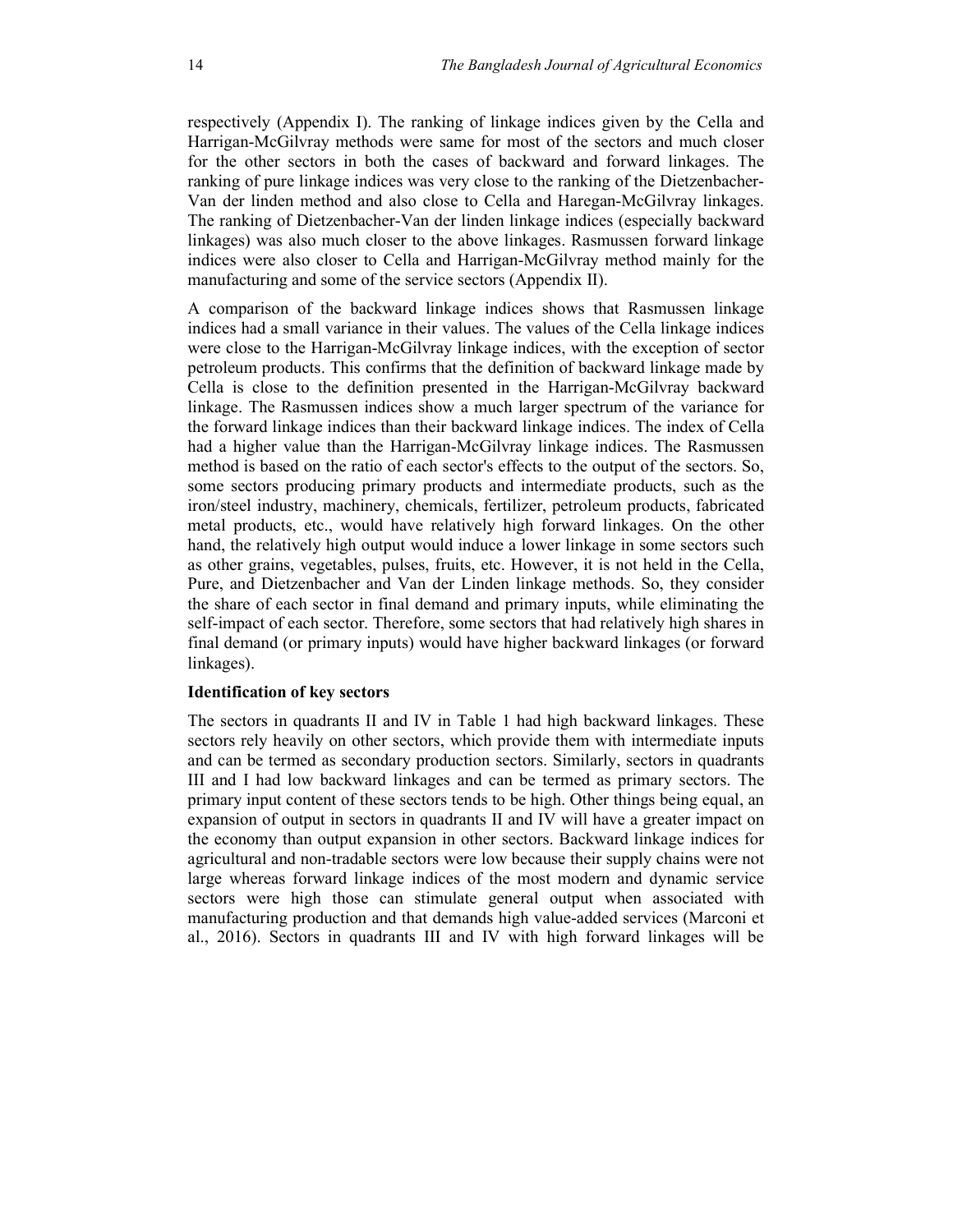affected more by a change in overall economic activity than those sectors in quadrants II and I. The industries in quadrant IV are the key and priority sectors in the Bangladesh economy, where both the backward and forward linkages were above the average value of the whole economy. These sectors will play the most prominent role in the sense that these sectors are more responsive than other sectors to change in economic activity of the whole economy as well as exerting more impact on the rest of the economy.

|             |    |                      | Low Backward                                    | High Backward               |
|-------------|----|----------------------|-------------------------------------------------|-----------------------------|
| L           |    | 3 Other grains       | 40 Cigarettes                                   | 1 Paddy                     |
| $\mathbf O$ |    | 5 Sugarcane          | 41 Bidi                                         | 4 Jute                      |
| W           |    | 6 Potato             | 42 Saw and planning mills                       | 11 Cotton                   |
|             | 7  | Vegetables           | 50 Pottery & earthen                            | 16 Livestock                |
| F           | 8  | Pulses               | 53 Bricks, tiles & clay                         | 20 Forestry                 |
| O           | 9  | Oilseeds             | 61 Rural building                               | 59 Misc. industries         |
| R           |    | 10 Fruits            | 63 Construction: rural road                     | 66 Electricity              |
| W           |    | 12 Tobacco           | 71 Housing service                              | 67 Gas                      |
| A           |    | 13 Tea               | 72 Health service                               | 68 Mining $\&$ quarrying    |
| R           |    | 14 Major spices      | 73 Education service                            | 69 Trade service            |
| D           |    | 15 Other crops       | 74 Public admin. & defense 70 Transport service |                             |
|             |    | 17 Poultry           | 76 Professional service                         | 75 Banking & insurance      |
|             | 18 | Shrimp               | 78 Communications                               |                             |
|             |    | 19 Other fish        | 79 Others service                               |                             |
|             |    | 27 Salt              |                                                 |                             |
|             |    | <b>Quadrant I</b>    |                                                 | <b>Quadrant II</b>          |
| Η           | 2  | Wheat                | 37 Readymade garments                           | 25 Sugar & Gur              |
| I           |    | 21 Rice milling      | 38 Knitting & hosiery                           | 33 Yarn                     |
| G           |    | 22 Ata & flour       | 39 Other textiles                               | 44 Pulp, paper & bond       |
|             |    | milling              |                                                 |                             |
| Η           |    | 23 Fish processing   | 43 Wooden/furniture                             | 45 Printing $\&$ publishing |
|             |    | 24 Edible oil        | 46 Drugs &                                      | 47 Fertilizer               |
|             |    |                      | pharmaceuticals                                 |                             |
| F           |    | 26 Tea processing    | 51 China & ceramic                              | 48 Other chemicals          |
| O           |    | 28 Other food        | 52 Glass & glass products                       | 49 Petroleum products       |
| R           |    | 29 Leather finishing | 54 Cement                                       | 55 Iron & steel industry    |
| W           |    | 30 Leather products  | 58 Transport equipment                          | 56 Fab. Metal products      |
| A           |    | 31 Jute bailing      | 62 Construction: electricity                    | 57 Machinery                |
| R           |    | 32 Jute textile      | 64 Construction: transport                      | 60 Urban building           |
| D           |    | 34 Mill cloth        | 65 Other construction                           |                             |
|             |    | 35 Handloom cloth    | 77 Hotels & restaurants                         |                             |
|             |    | 36 Dyeing/           |                                                 |                             |
|             |    | bleaching            |                                                 |                             |
|             |    | <b>Ouadrant III</b>  |                                                 | <b>Ouadrant IV</b>          |

Table 1. Classification of inter-industries according to low or high backward and forward linkages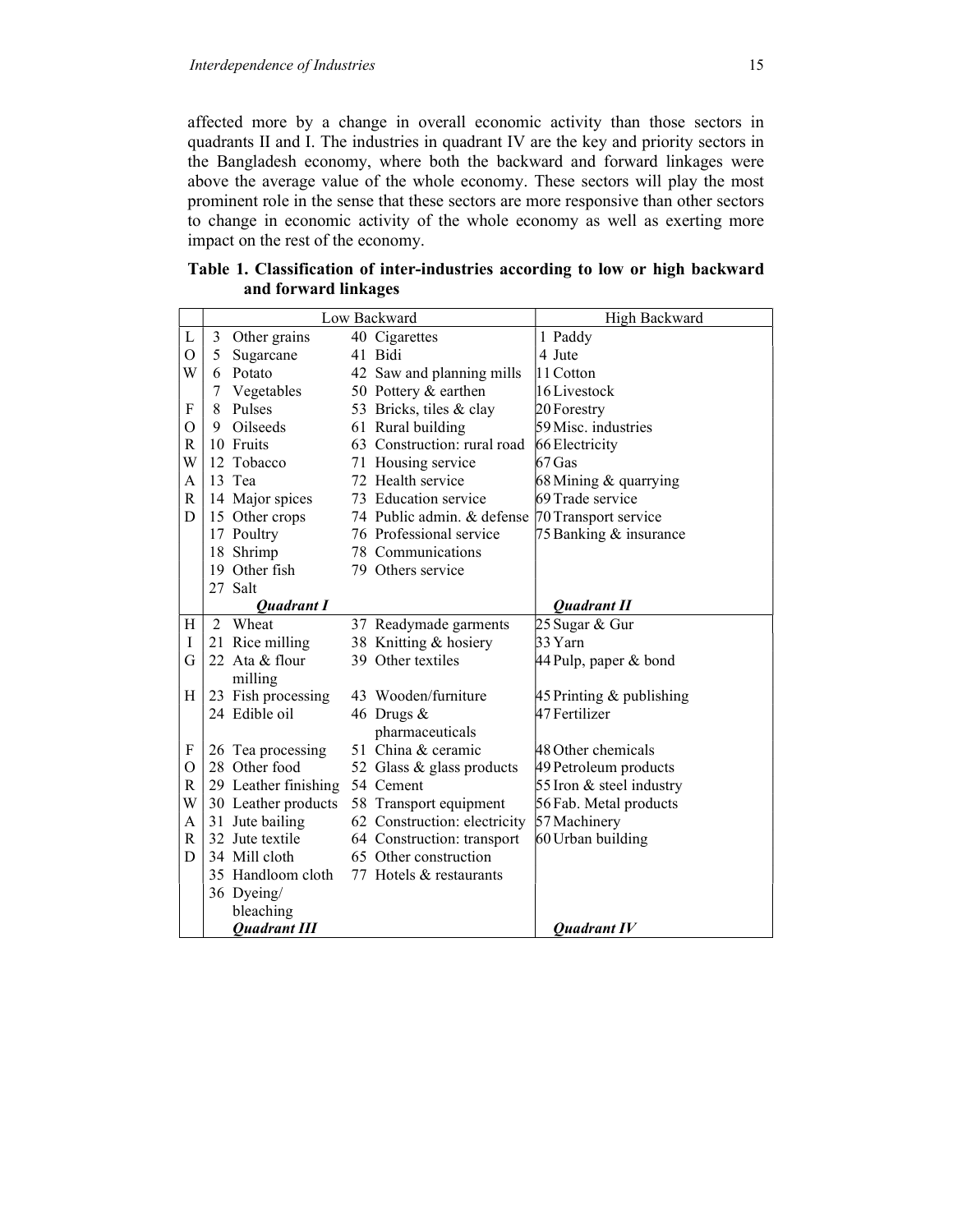The sectors of quadrant I had low backward and forward linkages indicate that these sectors are relatively less dependent on other sectors for their input requirements and the disposition of their products. These sectors had more direct links between final demand and primary factors of production. Fourteen of them belong to agriculture and the others tend to be labor-intensive services or manufacturing activities (Table 1), which produce consumer goods. Some of the agricultural sectors such as paddy, jute, cotton, livestock, and forestry possessed high backward linkages as they were equipped with modern technology, but they possessed low forward linkages due to the lack of processing. Valdosh (2017) identified 6 key sectors, 25 weak sectors, 4 strong backward linkage sectors, and 10 strong forward linkage sectors of the economy of 45 sectors. The priority sectors in terms of the investment were 'food, beverages & tobacco', 'textiles', 'wood & wood products', 'paper & paper products', 'leather & plastic products', 'chemicals' and 'machinery' (Bhattacharya and Rajeev, 2014) having both forward and backward linkage greater than unity. An increase in both backward and forward linkages was recorded for the manufacturing industries in Slovenia in the immediate aftermath of the global financial crisis (Geršak and Muhaj, 2016). The sectors showing high backward linkage indices and forward linkage indices estimated by the Rasmussen method along with their corresponding indices of low coefficient of variation are shown in Table 2. The study indicates that the sectors pulp/paper/board, fertilizer, other chemicals, fabricated metal products, and machinery were the key sectors having fulfilled the requirements prescribed in the definition of the key sectors. On the other hand, handloom cloth, readymade garments, knitting/hosiery, leather finishing, construction of electricity and other construction were the key sectors with a strong backward linkage index as they depend on input supplies from other sectors. Livestock, yarn, petroleum products, trade service, transport service, and banking/insurance were the key sectors with a strong forward linkage as they produced more for intermediate demand.

Table 3 summarizes the categorization results for each method based on the average value of linkage indices. The pair of indices (backward and forward) falls in one of the four categories. The letters in this table indicate which category a sector belongs to. There are certain similarities between the results of Cella, Harrigan-McGilvray, Pure linkage and Dietzenbacher-Van der Linden methods, and the sectors livestock, forestry, trade service, transport service, and housing service were the key sectors for each of these four methods. But there were obvious differences between these results as reported by the six methods, especially, in the category of key sectors. Chenery-Watanabe, Pure linkage and Dietzenbacher-Van der Linden methods have exhibited a higher number of key sectors (15, 13 and 14 respectively). A large number of sectors (other grains, jute, sugarcane, potato, vegetables, major spices, other crops, poultry, shrimp, cigarettes, bidi, health service, and other services) show weak linkages for each of the methods, but there were no common sectors as a key sector, strong backward, or strong forward linkages for each of the methods.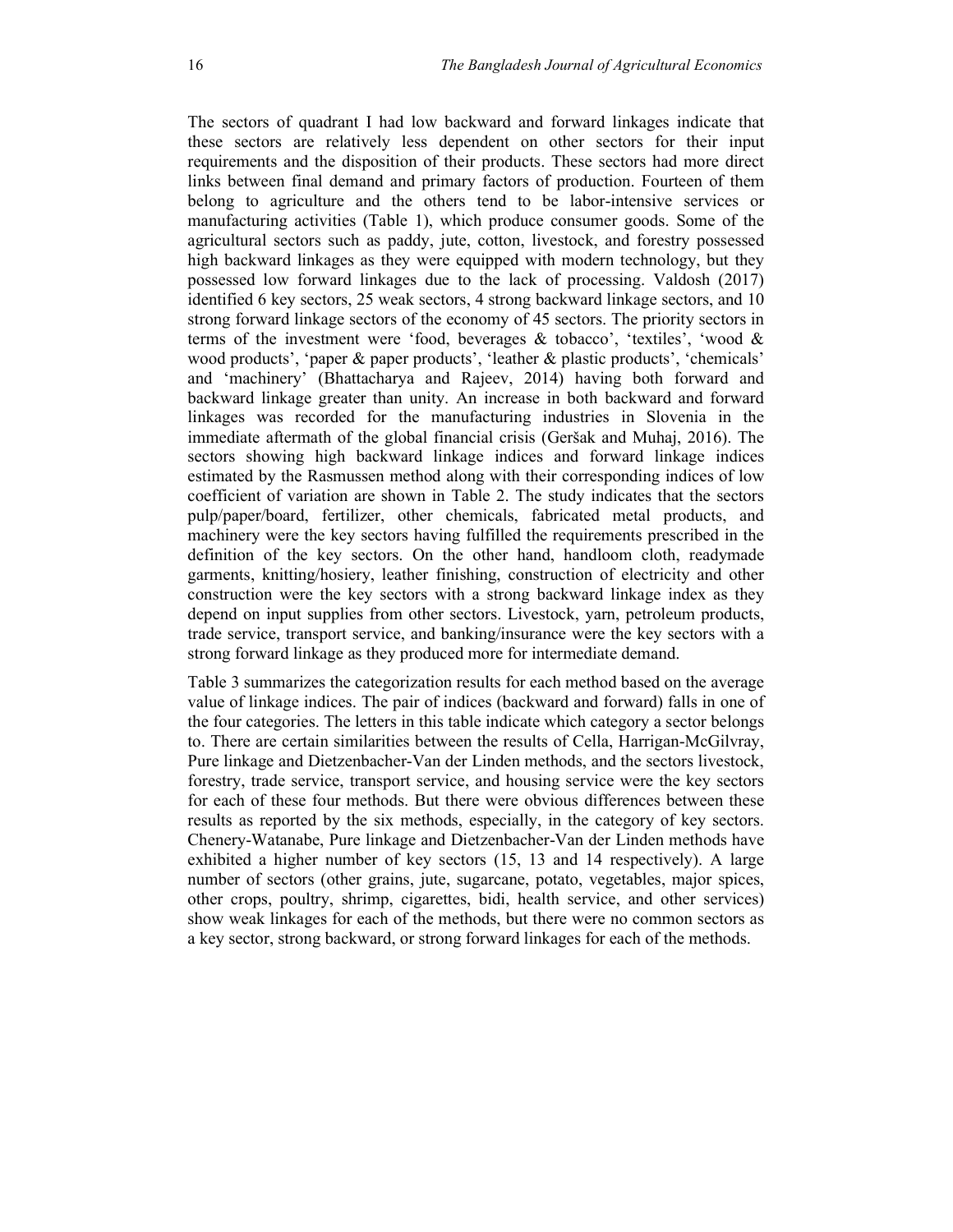| Backward Linkage              |           |                |               | Forward Linkage                    |        |    |        |  |  |  |  |
|-------------------------------|-----------|----------------|---------------|------------------------------------|--------|----|--------|--|--|--|--|
| Sector                        | $U_i$     | R              | $V_i$         | Sector                             | Ui     | R  | $V_i$  |  |  |  |  |
| 21 Rice Milling               | 1.1631    | 23             |               | 4.0922 11 Cotton                   | 1.4121 | 13 | 3.6236 |  |  |  |  |
| 22 Ata & Fl. Milling 1.1953   |           | 20             |               | $4.0450$ 16 Livestock              | 1.6942 | 6  | 2.8666 |  |  |  |  |
| 25 Sugar and Gur              | 1.2171    | 17             |               | 3.6584 20 Forestry                 | 1.4778 | 12 | 2.9753 |  |  |  |  |
| 28 Other Food                 | 1.2674 12 |                | 3.2601        | $33$ Yarn                          | 1.5746 | 9  | 3.6731 |  |  |  |  |
| 29 Leather Finishing 1.2893   |           | -10            |               | 3.6765 44 Pulp/Paper Board         | 1.1200 | 20 | 3.9686 |  |  |  |  |
| 30 Leather Products           | 1.2551    | 14             |               | $3.4403$  45 Printing & Publish.   | 1.1723 | 18 | 3.6371 |  |  |  |  |
| 34 Mill Cloth                 | 1.1977    | 19             |               | 3.8871 47 Fertilizer               | 1.2241 | 15 | 3.3402 |  |  |  |  |
| 35 Handloom Cloth             | 1.2954    | 8              |               | 3.6232 48 Other Chemicals          | 4.3965 | 3  | 1.6616 |  |  |  |  |
| 37 Ready. Garments 1.3759     |           | 7              |               | 3.5386 49 Petrol Products          | 1.5804 | 8  | 2.9127 |  |  |  |  |
| 38 Knitting/Hosiery 1.2938    |           | 9              |               | 3.7826 55 Iron-Steel Industry      | 5.6784 | 2  | 2.0856 |  |  |  |  |
| 43 Wooden/Furniture 1.2221    |           | 16             |               | 3.7588 56 Fab Metal Product 4.5185 |        | 10 | 2.8290 |  |  |  |  |
| 44 Pulp/Paper Board 1.2468 15 |           |                |               | 3.7389 57 Machinery                | 3.2098 | 4  | 1.8521 |  |  |  |  |
| 47 Fertilizer                 | 1.4294    | 6              |               | 3.3350 59 Misc. Industries         | 1.4895 | 11 | 2.8188 |  |  |  |  |
| 48 Other Chemicals            | 1.4433    | 5              |               | 4.7449 60 Urban Building           | 1.1446 | 19 | 3.4503 |  |  |  |  |
| 51 China & Ceramic 1.1795 21  |           |                |               | 3.6237 66 Electricity              | 1.2068 | 16 | 3.2434 |  |  |  |  |
| 56 Fab Metal Prod.            | 1.2557    | 13             | 4.7046 67 Gas |                                    | 1.0724 | 21 | 3.6862 |  |  |  |  |
| 57 Machinery                  | 1.5097    | 3              |               | 4.1821 68 Mining/Quarrying         | 1.4009 | 14 | 3.1367 |  |  |  |  |
| 62 Const. Electricity 1.4870  |           | $\overline{4}$ |               | 3.6372 69 Trade Service            | 6.6870 | 1  | 0.6947 |  |  |  |  |
| 64 Const. Transport           | 1.1739    | 22             |               | 3.8124 70 Transport Service        | 2.8994 | 5  | 1.4170 |  |  |  |  |
| 65 Other Const.               | 1.5140    | 2              |               | 3.6310 75 Banking/Insurance        | 1.6354 |    | 2.4386 |  |  |  |  |

Table 2. Sectors showing high backward and forward linkage and low coefficient of variation

 $U_i$  = Backward linkage index,  $U_i$  = Forward linkage index, R = Rank,  $V_i$  and  $V_i$  indicate co-efficient of variation

Based on the method of top ten key sectors, other chemicals, iron/steel industry and machinery were the key sectors both for backward and forward linkage indices in the case of Rasmussen linkage indices. Whereas handloom cloth, readymade garments, fertilizer, construction of electricity, and other construction were the key sectors for backward linkage indices, and livestock, yarn, petroleum products, fabricated metal products, trade service, and transport services were the key sectors for forward linkage indices (Table 4). The ranking of ten sectors was closely related for the Cella, Harrigan-McGilvray, Pure linkage, and Dietzenbacher-Van der Linden methods. The backward linkages of second-generation methods (above four linkage methods) had consisted of seven consistently high-ranking sectors. They were forestry, rice milling, rural buildings, transport service, handloom cloth, professional service, and housing service. The forward linkage using all the methods of second-generation included six sectors like forestry, trade service, transport service, iron/ steel industry, petroleum products, and other chemicals of which iron/ steel industry, and other chemicals were the common sectors for all the six methods.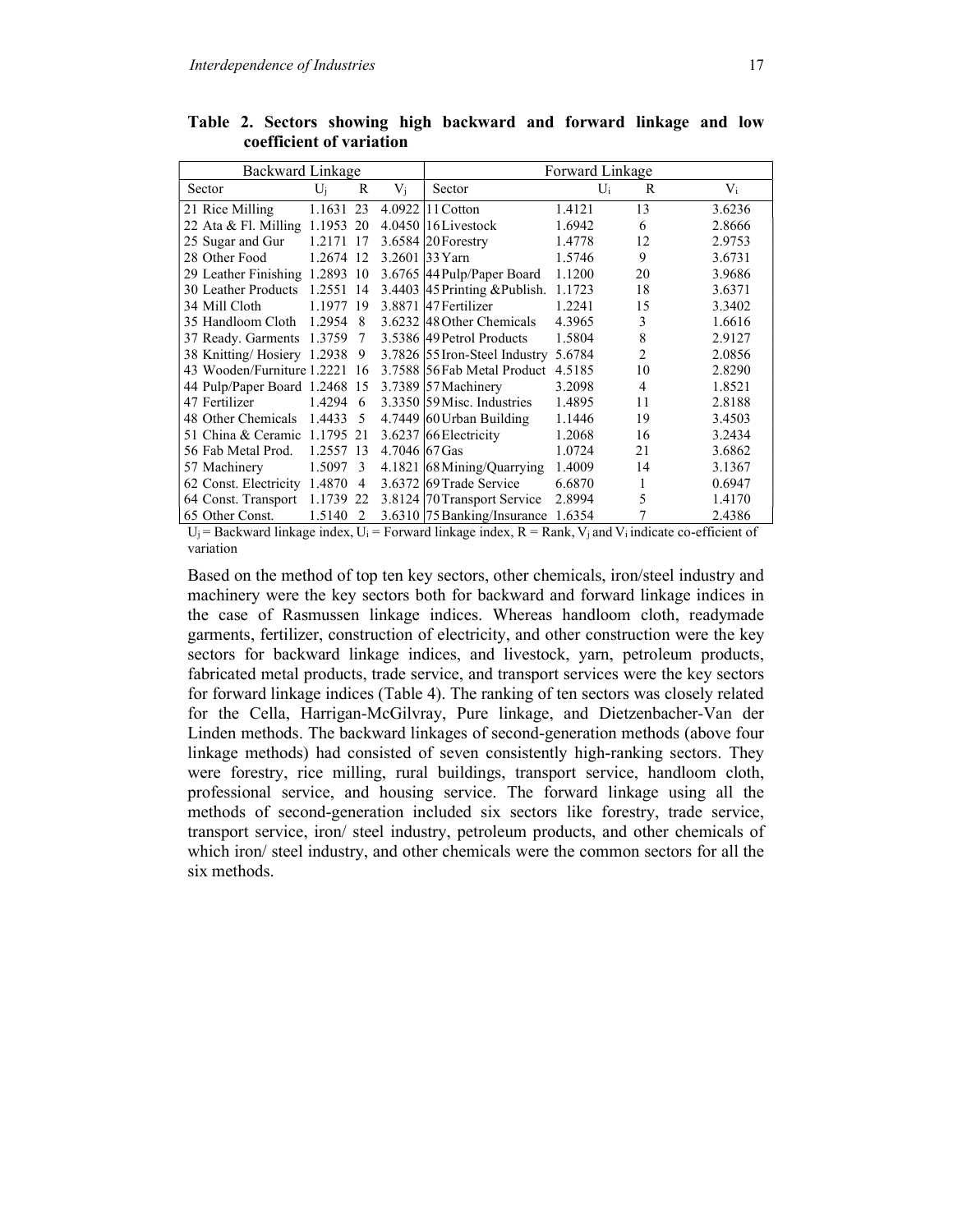| Sector               | W | R   | C           | Н            | $\mathbf P$  | D            | Sector                      | W | $\mathbb{R}$ | $\mathcal{C}$ | Η           | $\mathbf{P}$ | D              |
|----------------------|---|-----|-------------|--------------|--------------|--------------|-----------------------------|---|--------------|---------------|-------------|--------------|----------------|
| 1 Paddy              | L | F   |             | K K K        |              | B            | 41 Bidi                     | L | L            | L             | L           | L            | $\overline{L}$ |
| 2 Wheat              | K | B   | L           | L            | L            | L            | 42 Saw/Planning Mills       | K | L            | L             | L           | L            | L              |
| 3 Other Grains       | L | L   | L           | L            | L            | L            | 43 Wooden /Furniture        | F | B            | B             | B           | L            | F              |
| 4 Jute               | L | L L |             | L            | L            | L            | 44 Pulp, Paper & Board      | K | K            | $\mathbf{L}$  | L           | L            | L              |
| Sugarcane            | L | L   | L           | L            | L            | L            | 45 Printing/Publishing      | K | K L          |               | L           | F            | L              |
| 6 Potato             | L | L   | L           | L            | $\mathbf{L}$ | L            | 46Drugs/ Pharmaceutical     | F | B            | L             | L           | L            | L              |
| 7 Vegetables         | L | L   | L           | L            | L            | L            | 47Fertilizer                | K | K            | $\mathbf{F}$  | F           | F            | L              |
| 8 Pulses             | L | L   | $\mathbf F$ | $\mathbf{F}$ | $\mathbf{F}$ | L            | 48 Other Chemicals          | K | K            | $\mathbf F$   | F           | F            | F              |
| 9 Oilseeds           | B | L   | L           | L            | L            | L            | 49 Petroleum Products       | K | K K          |               | $\mathbf F$ | K            | K              |
| 10 Fruits            | L | L   | L           | L            | L            | L            | 50Pottery & Earthen         | F | L            | L             | L           | L            | L              |
| 11 Cotton            | B | F   | $_{\rm F}$  | F            | $\mathbf F$  | L            | 51 China & Ceramic          | F | B            | L             | L           | L            | L              |
| 12 Tobacco           | В | L   | L           | L            | L            | L            | 52Glass/ Gl. Products       | K | B            | L             | L           | L            | F              |
| 13 Tea               | L | L   | L           | L            | L            | L            | 53 Bricks, Tiles & Clay     | B | $\mathbf L$  | $\mathbf{F}$  | L           | L            | L              |
| 14 Major Spices      | L | L   | L           | L            | L            | L            | 54Cement                    | K | B            | L             | L           | L            | L              |
| 15 Other Crops       | L | L   | L           | L            | L            | L            | 55Iron/ Steel Industry      | K | K            | $\mathbf{F}$  | F           | F            | K              |
| 16 Livestock         | L | F   |             | K K K K      |              |              | 56Fab Metal Products        | K | K            | $\mathbf F$   | F           | K            | K              |
| 17 Poultry           | L | L   | L           | L            | L            | L            | 57Machinery                 | K | K            | F             | F           | K            | K              |
| 18 Shrimp            | L | L   | L           | L            | L            | L            | 58Trans. Equipment          | B | B            | $\mathbf{F}$  | F           | F            | L              |
| 19 Other Fish        | L | L   | B           | B            | B            | B            | 59Miscellaneous indus.      | B | F            | F             | F           | F            | L              |
| 20 Forestry          | F | F   |             | K K K        |              | $\bf K$      | 60 Urban Building           | F | K            | K             | K           | K            | B              |
| 21 Rice Milling      | F | B   | B           | L            | L            | K            | 61 Rural Building           | L | L            | K             | K           | K            | B              |
| 22 Ata & Fl. Milling | F | В   | L           | B            | B            | $\mathbf{F}$ | 62Const.: Electricity       | F | B            | L             | L           | L            | L              |
| 23 Fish Processing   | F | B   | L           | L            | L            | L            | 63 Const.: Rural Road       | F | L            | L             | L           | L            | L              |
| 24 Edible Oil        | F | B   | B           | B            | $\mathbf{B}$ | B            | 64Const.: Transport         | F | B            | $\mathbf{L}$  | L           | L            | L              |
| 25 Sugar and Gur     | F | B   | B           | B            | $\mathbf{B}$ | L            | 65 Other Construction       | F | $\mathbf B$  | $\mathbf{L}$  | L           | L            | L              |
| 26 Tea Processing    | F | B   | L           | L            | L            | $\mathbf{F}$ | 66Electricity               | L | F            | B             | F           | F            | ${\bf F}$      |
| 27 Salt              | B | L   | L           | L            | L            | F            | 67 Gas                      | L | F            | L             | L           | F            | F              |
| 28 Other Food        | F | B   | L           | L            | L            | F            | 68Mining & Quarrying        | B | F            | F             | F           | F            | K              |
| 29 Leather Finishing | F | B   | L           | L            | L            | L            | 69Trade Service             | L | F            | K             | K           | K            | K              |
| 30 Leather Products  | F | B   | L           | L            | L            | L            | 70 Transport Service        | L | F            | K             | K           | K            | K              |
| 31 Jute Baling       | F | B   | L           | L            | L            | L            | 71 Housing Service          | L | L            | K             | K           | K            | K              |
| 32 Jute Textile      | F | B   | L           | L            | L            | L            | 72Health Service            | L | L            | L             | L           | L            | L              |
| 33 Yarn              | K | K   | F           | L            | K            | K            | <b>73 Education Service</b> | L | L            | B             | B           | L            | L              |
| 34 Mill Cloth        | K | B   | L           | L            | L            | F            | 74 Public Ad/Defense        | L | L            | B             | K           | K            | L              |
| 35 Handloom Cloth    | F | B   | B           | B            | B            | B            | 75 Banking/ Insurance       | L | $\mathbf F$  | $\mathbf F$   | F           | F            | ${\bf F}$      |
| 36 Dyeing/Bleaching  | L | B   | L           | L            | L            | L            | 76Professional Service      | L | F            | B             | B           | B            | $\rm K$        |
| 37 Ready. Garments   | F | B   | L           | L            | L            | L            | 77 Hotels/Restaurants       | F | В            | B             | B           | B            | K              |
| 38 Knitting/Hosiery  | F | В   | L           | L            | L            | F            | 78Communications            | L | L            | L             | L           | L            | F              |
| 39 Other Textiles    | K | B   | L           |              | L            | L            | 79 Other Services           | L | L            | L             | L           | L            | L              |
| 40 Cigarettes        | L | L   | L           | L            | L            | L            |                             |   |              |               |             |              |                |

Table 3. Categorization of sectors for the six methods of linkage estimation

 $*$  W = Chenery and Watanable method, R = Rasmussen method, C = Cella method, H = Harrigan and McGilvray method,  $P = Pure linkage method, D = Dietzenbacher and Van der Linden method, K = Key sector, B = Strong$ backward linkage,  $F =$  Strong forward linkage and  $L =$  Weak linkage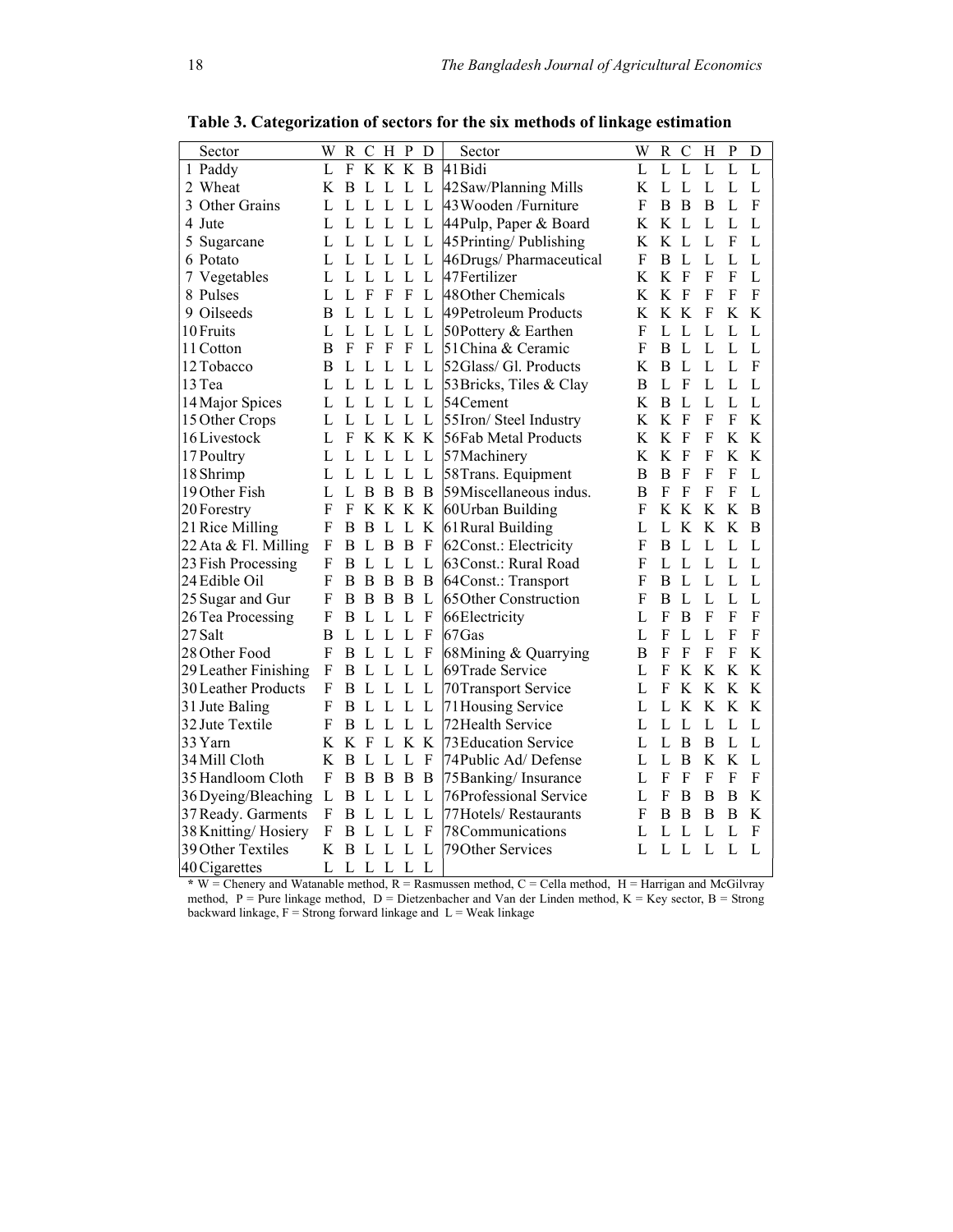| Ç<br>ì                                    |
|-------------------------------------------|
|                                           |
|                                           |
|                                           |
|                                           |
|                                           |
|                                           |
|                                           |
|                                           |
|                                           |
|                                           |
|                                           |
|                                           |
|                                           |
|                                           |
|                                           |
|                                           |
|                                           |
|                                           |
|                                           |
|                                           |
|                                           |
|                                           |
|                                           |
|                                           |
|                                           |
|                                           |
|                                           |
|                                           |
|                                           |
|                                           |
|                                           |
|                                           |
|                                           |
|                                           |
|                                           |
|                                           |
|                                           |
|                                           |
|                                           |
|                                           |
|                                           |
|                                           |
|                                           |
|                                           |
|                                           |
|                                           |
|                                           |
|                                           |
|                                           |
|                                           |
|                                           |
|                                           |
| $\ddot{\cdot}$<br>mes                     |
| ׇ֚֬֡                                      |
|                                           |
| I<br>l                                    |
|                                           |
| Ï                                         |
| $\overline{\phantom{a}}$                  |
| ֖֚֬֘֝֬֓<br>ì                              |
| Ī                                         |
| í<br>֖֚֬֘֝֬֓<br>l                         |
| ì                                         |
| l<br>i<br>j<br>i<br>j<br>l<br>3<br>í<br>Ż |

| ֠                                                      |
|--------------------------------------------------------|
|                                                        |
|                                                        |
|                                                        |
|                                                        |
|                                                        |
|                                                        |
|                                                        |
|                                                        |
|                                                        |
|                                                        |
|                                                        |
|                                                        |
| ux met                                                 |
|                                                        |
|                                                        |
|                                                        |
|                                                        |
| ;<br>;                                                 |
|                                                        |
|                                                        |
|                                                        |
|                                                        |
|                                                        |
|                                                        |
|                                                        |
|                                                        |
|                                                        |
|                                                        |
|                                                        |
|                                                        |
|                                                        |
|                                                        |
|                                                        |
|                                                        |
|                                                        |
| $\blacksquare$ . Then hier<br>$\overline{\phantom{a}}$ |
|                                                        |
|                                                        |
| $\frac{1}{2}$                                          |
|                                                        |
|                                                        |

|                          | Interdependence of Industries                                                                |                                            |                                         |                                                                      |                                             | $\overline{a}$         |
|--------------------------|----------------------------------------------------------------------------------------------|--------------------------------------------|-----------------------------------------|----------------------------------------------------------------------|---------------------------------------------|------------------------|
|                          | Table 4. Top ten highest ranking sectors for the six methods (ranked from highest to lowest) |                                            |                                         |                                                                      |                                             |                        |
| $\overline{\phantom{a}}$ | Chenery-Watanabe                                                                             | Rasmussen                                  | Cella                                   | Harrigan-McGilvray                                                   | Pure                                        | Dietzenbacher-Van      |
|                          |                                                                                              |                                            |                                         |                                                                      |                                             | der Linden             |
|                          |                                                                                              |                                            | Backward Linkage                        |                                                                      |                                             |                        |
|                          | 1 Cotton                                                                                     | 55 Iron/Steel Industry 21 Rice Milling     |                                         | 21 Rice Milling                                                      | 21 Rice Milling                             | 21 Rice Milling        |
| $\mathcal{L}$            | 58 Transport Equipment                                                                       | 65 Other Construction 61 Rural Building    |                                         | 61 Rural Building                                                    | 70 Transport Service                        | 70 Transport Service   |
| $\tilde{\epsilon}$       | 48 Other Chemicals                                                                           | 57 Machinery                               | 70 Transport Service                    | 70 Transport Service                                                 | 61 Rural Building                           | Paddy                  |
| 4                        | 57 Machinery                                                                                 | 62 Const. Electricity                      | 35 Handloom Cloth                       | 35 Handloom Cloth                                                    | 1 Paddy                                     | 61 Rural Building      |
| $\mathbf{v}$             | 53 Bricks/Tiles                                                                              | 48 Other Chemicals                         |                                         | 76 Professional Service   76 Professional Service   69 Trade Service |                                             | 68 Mining/Quarrying    |
| 6                        | 54 Cement                                                                                    | 47 Fertilizer                              | 19 Other Fish                           | 19 Other Fish                                                        | 35 Handloom Cloth                           | 69 Trade Service       |
| $\overline{r}$           | 34 Mill Cloth                                                                                | 37 Ready Garments                          | 71 Housing Service                      | 71 Housing Service                                                   | 76 Professional Service   35 Handloom Cloth |                        |
| $\infty$                 | 52 Glass/G. Products                                                                         | 35 Handloom Cloth                          | 20 Forestry                             | 20 Forestry                                                          | 20 Forestry                                 | 76 Profess. Service    |
| $\circ$                  | 42 Saw & Planning Mill                                                                       | 38 Knitting/Hosiery                        | 77 Hotels/Restaurants                   | 77 Hotels/Restaurants                                                | 16 Livestock                                | 20 Forestry            |
|                          | $10$ 33 $Yam$                                                                                | 29 Leather Finishing                       | 60 Urban Building                       | 60 Urban Building                                                    | 71 Housing Service                          | 16 Livestock           |
|                          |                                                                                              |                                            | Forward Linkage                         |                                                                      |                                             |                        |
|                          | 29 Leather Finishing                                                                         | 69 Trade Service                           | 69 Trade Service                        | 69 Trade Service                                                     | 69 Trade Service                            | 66 Electricity         |
| $\overline{\mathcal{C}}$ | 47 Fertilizer                                                                                | 55 Iron/Steel Industry                     | 1 Paddy                                 | Paddy                                                                | Paddy                                       | 21 Rice Milling        |
|                          | 31 Jute Bailing                                                                              | 48 Other Chemicals                         | 70 Transport Service                    | 70 Transport Service                                                 | 70 Transport Service                        | 56 Fab. Met. Products  |
| 4                        | 21 Rice Milling                                                                              | 57 Machinery                               | 33 Yam                                  | 20 Forestry                                                          | 75 Banking/ Insurance                       | 48 Other Chemicals     |
| 5                        | 57 Machinery                                                                                 | 70 Transport Service                       | 20 Forestry                             | 49 Petroleum Products                                                | 20 Forestry                                 | $33$ Yarn              |
| $\bullet$                | 37 Ready Garments                                                                            | 16 Livestock                               | 55 Iron/Steel Industry                  | 55 Iron/Steel Industry                                               | 16 Livestock                                | 70 Transport Service   |
| $\overline{C}$           | 55 Iron/Steel Industry                                                                       | 75 Banking/Insurance 49 Petroleum Products |                                         | 16 Livestock                                                         | 48 Other Chemicals                          | 55 Iron/Steel Industry |
| $\infty$                 | 48 Other Chemicals                                                                           | 49 Petroleum Prod.                         | 48 Other Chemicals                      | 75 Banking/Insurance                                                 | 55 Iron/Steel Industry                      | 69 Trade Service       |
| $\sigma$                 | 25 Sugar & Gur                                                                               | $ 33$ Yam                                  | 16 Livestock                            | 66 Electricity                                                       | 49 Petroleum Products                       | 49 Petroleum Prod.     |
|                          | 10 38 Knitting & Hosiery                                                                     | 56 F. Metal Products                       | 75 Banking/Insurance 48 Other Chemicals |                                                                      | 66 Electricity                              | 20 Forestry            |

\*  $P = position$  $* P = position$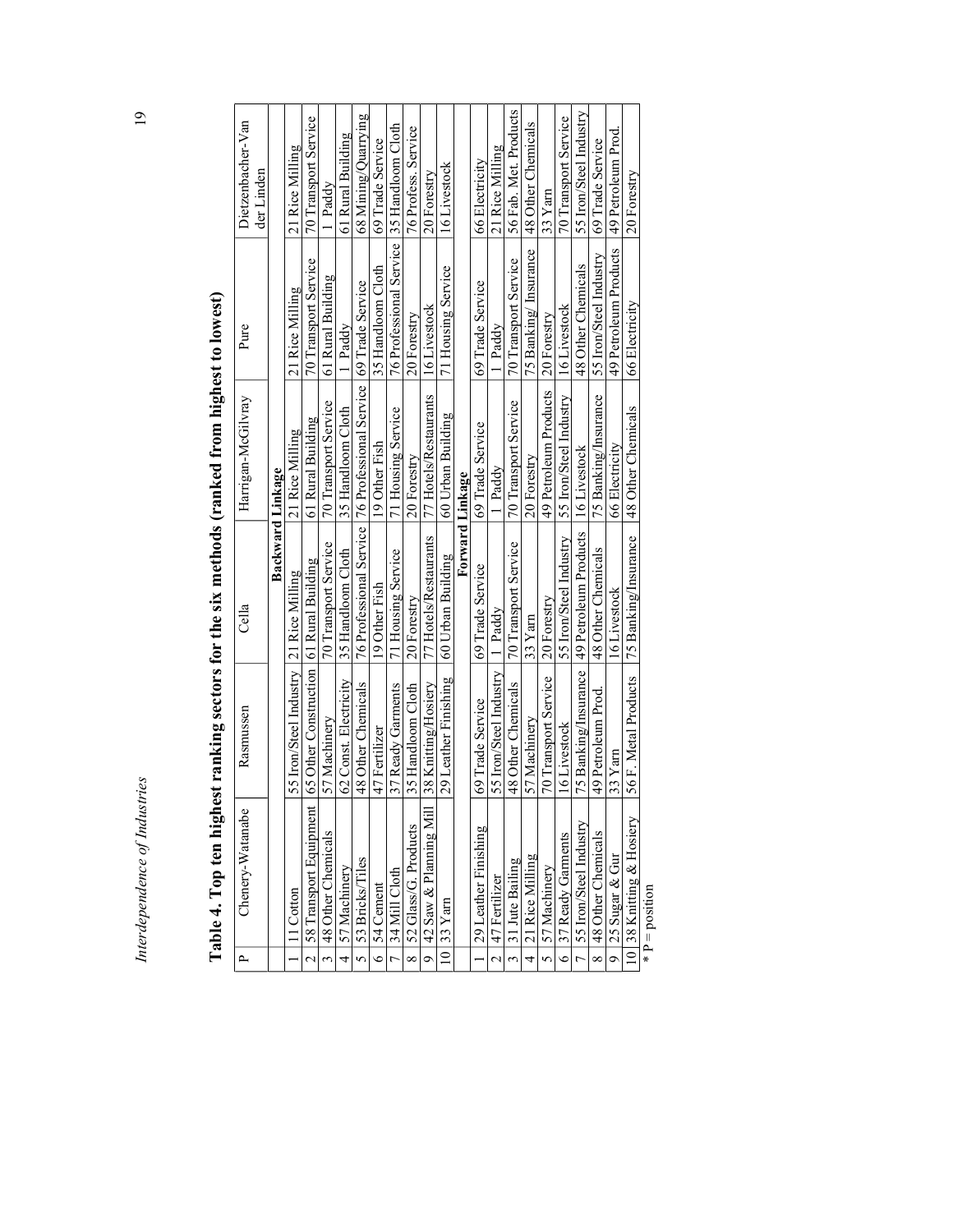# IV. CONCLUSION AND POLICY RECOMMENDATIONS

The Rasmussen linkage indices recognize potential impacts from changes in any sector, while the other indices inspect effects through their consideration of the volume of activity. The difference between the Cella and Harrigan-McGilvray index is slight and is equal to the internal linkage. Harrigan-McGilvray method simply examines the effect on total economy whereas Dietzenbacher and Van der Linden method is the combination of direct attributes of all other techniques. Pure linkage method shows the status of agriculture and services sectors for the economy. Sectors with very high total output tend to dominate the Chenery-Watanabe and Rasmussen linkage indices. Strong linkages were absent in most of the primary sectors, which related a weak technological position of agriculture. Two important social sectors (health and education) and service sectors emerge as the key sectors. There is no strong structural interdependence between agriculture and the rest of the economy. Agricultural production sectors like paddy, livestock and forestry are the key sectors by the Cella, Harrigan-McGilvray and Pure linkage methods. Among agro-industries rice milling as being key sector by Dietzenbacher and Van der Linden method and strong backward linkage in most of the cases. Agricultural sectors possessed, relatively, weak backward and medium-strong forward linkages, whereas agro-processing sectors induce strong backward and medium-weak forward linkages due to lack of public investment and modern farm technology.

There are a number of technical and conceptual limitations to the use of empirically derived linkages as a planning tool. One should be very careful in interpreting linkage indices and using them as a guide for sectoral planning as the input-output tables are based on highly aggregated data. Results should be generalized carefully because they may be less relevant or even misleading owing to basic differences in production patterns, trade pattern, demand composition and resource endowments. The whole host of supportive government policies should be designed to facilitate the growth of industries induced by high linkages. Linkage analysis has been done using various methods, which gave different results due to the intrinsic nature of each method. In some instances, they might have different policy options including various government policy instruments like taxes, tariffs and foreign trade controls.

Following policies can be made on the basis of major findings of the research. (1) Key sectors should be identified on the basis of the trade linkage where the sectors are based on imported inputs with high export potential. (2) There is a need to increase modern technology, research on agricultural modernization and importsubstitution and export-promotion policies dealing with modern farm inputs and processed agriculture. (3) The readymade garments sector is uniquely identified as the most booming sector in the economy and hence government must evaluate the economy-wide adverse impact of imported inputs embodied in garment exports on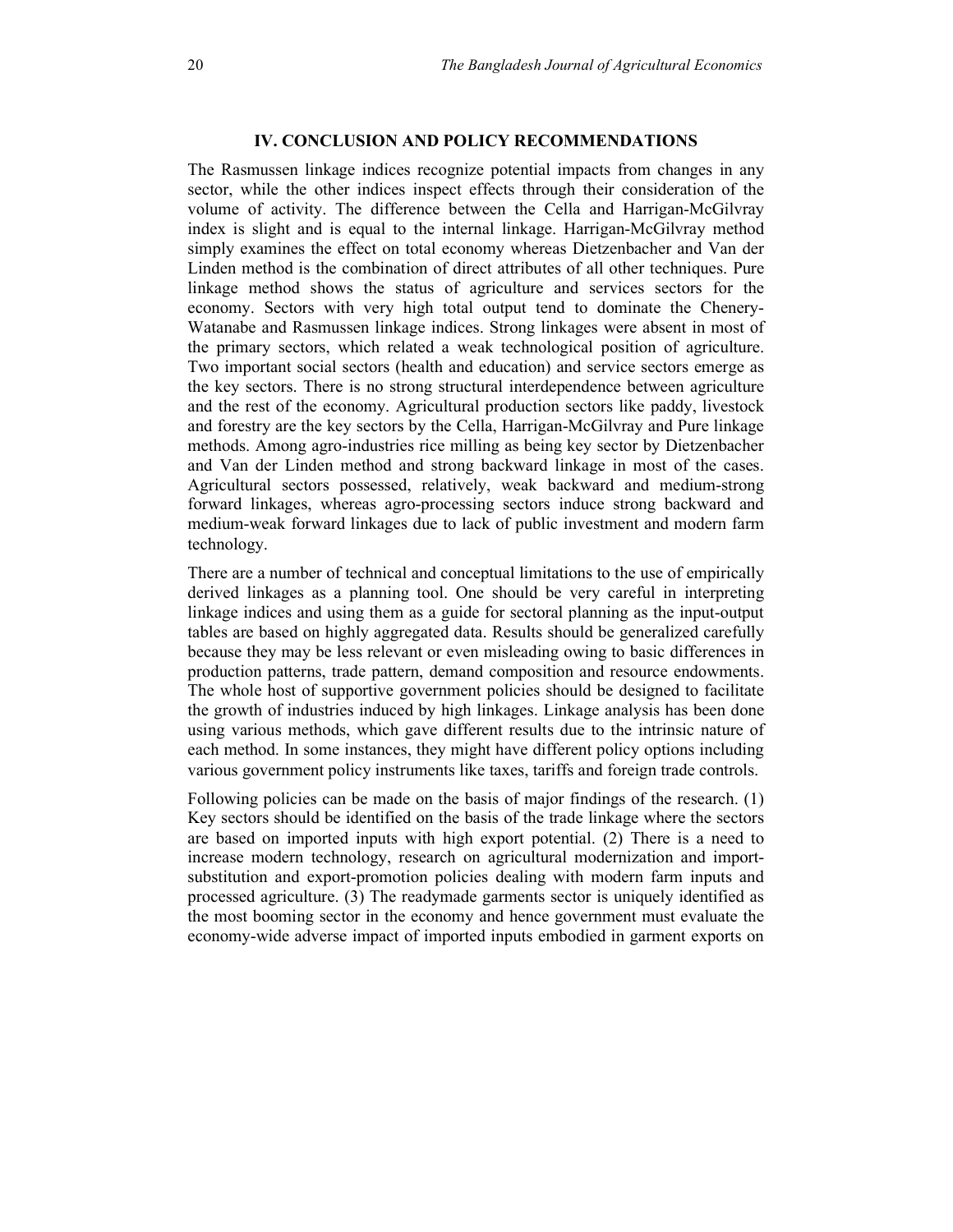the linked sectors. (4) Investment policy is to be made on the basis of technological linkages for adequate employment and income generated sectors like livestock, poultry, wheat, oilseeds, paddy and processing sectors. (5) Study on inter-industry linkage should be considered with subtracting the amount of output that has been lost due to the circumstances like labor strike, political strike or unavoidable situations for some times. (6) More studies on interrelations and relative linkages between sub-sectors of agriculture should be taken up with a view to developing appropriate model for agricultural sector of the economy of Bangladesh.

#### REFERENCES

- Agarwal, M.K. (1996). Agriculture Industry Linkages in the Economy of Uttar Pradesh. 1st ed. New Delhi: Northern Book Centre.
- Ahmed, I. (1973). Sectoral employment response in an input-output framework: The case of Bangladesh, The Bangladesh Economic Review, 1(3): 317-323.
- Ahn, B.J. (1983). Agricultural industrial interactions in Asia and the Pacific: The case of South Korea, Korea and World Affairs, 7(2): 191-207.
- Alauddin, M. (1986). Identification of key sectors in the Bangladesh economy: A linkage analysis approach, Applied Economics, 18: 421-442.
- Alauddin, M. and Mules, T.J. (1988). The use of input-output analysis to determine the approaches to technology and industries: Evidence from Bangladesh, Economic Development and Cultural Change, 36(2): 369-391.
- Banga, R. and Goldar, B. (2007). Contribution of services to output growth and productivity in Indian manufacturing: pre-and post-reforms, Economic and Political Weekly, 42(26): 2769–2777.
- Bekhet, H.A. (2010). Ranking sectors changes of the Malaysian economy: Input-output approach. *International Business Research*, 3(1): 107-130. https://doi.org/10.5539/ibr.v3n1p107
- Bhattacharya, T. and Rajeev, M. (2014). Identifying the High Linked Sectors for India: An Application of Import-Adjusted Domestic Input-Output Matrix. Institute for Social and Economic Change, Nagarbhavi, Bangalore, Working Paper 329.
- Bulmer-Thomas, V. 1978. Trade, structure and linkages in Costa Rica: An input-output approach, Journal of Development Economics, 5: 73-86.
- Cai, J. and Leung, P. (2002). The Linkages of Agriculture to Hawaii's Economy, Economic Issues, University of Hawaii at Manoa [online] Available at: https://www.ctahr.hawaii.edu [Accessed: 27 May 2021]. https://doi.org/10.1080/0953531032000164800.
- Cai, J. and Leung, P. (2004). Linkage measures: A revisit and a suggested alternative, Economic Systems Research, 16(1), 63-83.
- Cella, G. 1984. The input-output measurement of inter-industry linkages. Oxford Bulletin of Economics and Statistics, 46(1): 73-84.
- Chenery, H.B. and Watanabe, T. (1958). International comparison of the structure of production, Econometrica, 26(4): 487-521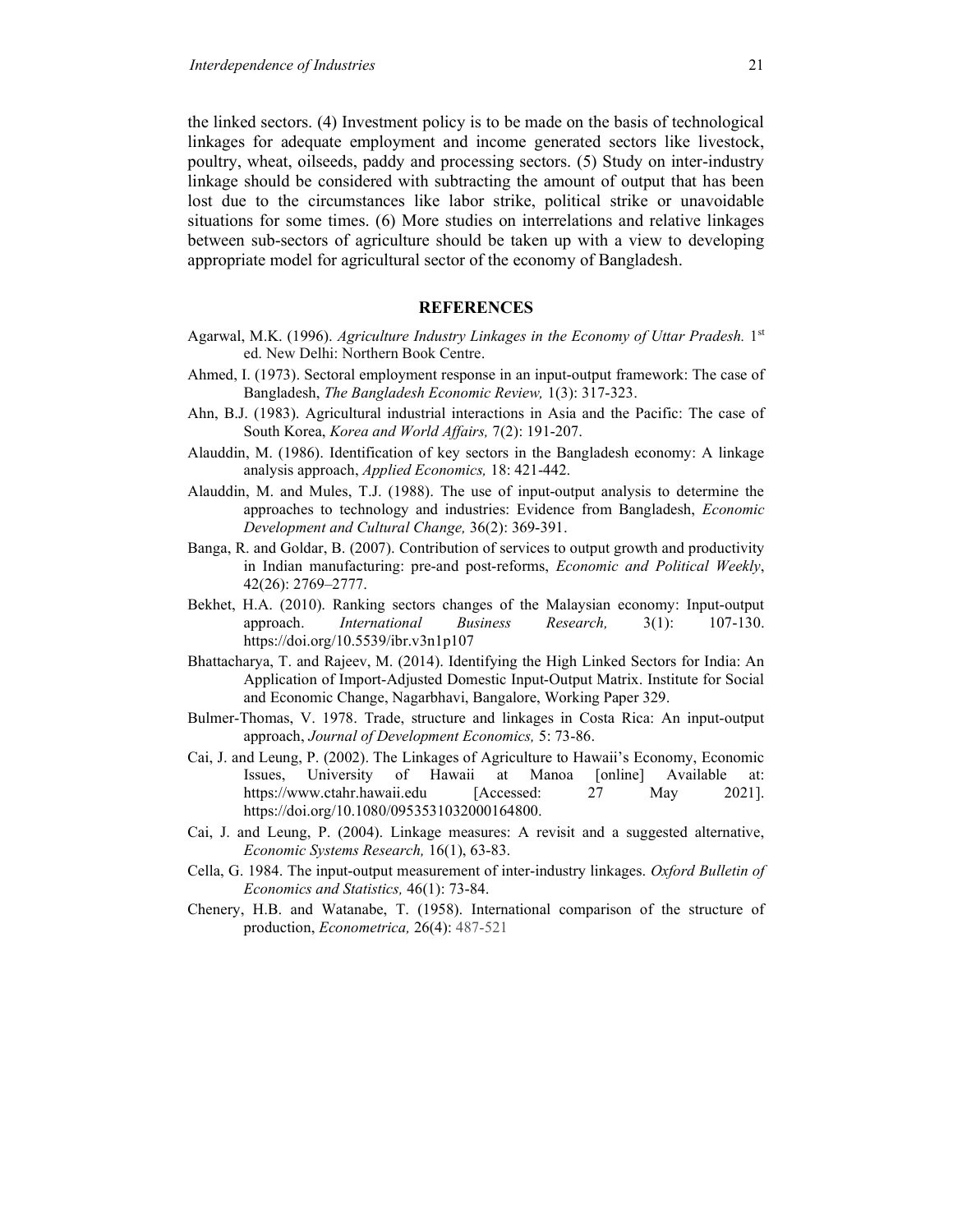- Dietzenbacher, E. and Van der Linden, J. (1997). Sectoral and spatial linkages in the EC production structure, Journal of Regional Science, 37(2): 235-257.
- Francois, J. and Woerz, J. (2008). Producer services, manufacturing linkages, and trade, Journal of Industry, Competition and Trade, 8(3 & 4): 199–229. https://doi.org/10.1007/s10842-008-0043-0
- Geršak, U. and Muhaj, D. (2016). Inter-sectoral production linkages in Slovenia: An inputoutput analysis, Published by Bank Slovenska [online] Available at: https://www.bsi.si/iskalniki/ raziskave.asp? [Accessed: 27 May 2021].
- GHK. (2010). Estimating green jobs in Bangladesh, A report prepared by GHK Consulting Limited for the International Labour Organisation, June 2010. Page, 94.
- Guerrieri, P. and Meliciani, V. (2005). Technology and international competitiveness: the interdependence between manufacturing and producer services, Structural Change and Economic Dynamics, 16(4): 489–502.
- Harrigan, F.I. and McGilvray, J. (1988). The measurement of inter-industry linkages, Ricerche Economiche, 42(2): 325-343.
- Hazari, B.R. (1970). Import intensity of consumption in India, Indian Economic Review, 2: 155-176.
- Hirschman, A. (1958). The Strategy of Economic Development. New Haven, Yale University Press.
- Huong, N.T. (2019). Backward and forward linkages for Vietnam economy, International Journal of Development Research, 9(6): 28314-28317.
- Jones, L.P. (1976). Measurement of Hirschmanian linkages, *Ouarterly Journal of* Economics, 90(2): 323-333.
- Joshi, P.K. (1979). Linkage between agricultural output and new technical inputs of the industrial sector in selected states of India. Proceeding of the 39<sup>th</sup> Annual Conference of the Indian Society of Agricultural Economics, Bangalore, India, December, 18-20.
- Leontief, W.W. (1936). Quantitative input and output relations in the economic systems of the United States, The Review of Economics and Statistics, 18(3): 105–125.
- Liu, X. and Shi, J. (2020). A new method for inter-industry linkage analysis based on demand-driven and multi-sector input-output model and its application in China's manufacturing and producer services, Complexity in Economics and Business, Special issue. [0nline] Available at: https://www.hindawi.com [Accessed: 22 Nov 2020].
- Marconi, N., Rocha, I.L. and Magacho, G.R. (2016). Sectoral capabilities and productive structure: An input-output analysis of the key sectors of the Brazilian economy. Brazilian Journal of Political Economy, 36(3): 470-492. https://doi.org/10.1590/0101-31572016v36n03a02
- Mardzuki, K., Darawi, Z., Nor, N.M. and Mamat, M.N. (2014). Inter-sectoral Linkages in Malaysian Agricultural Industry: Identification of Key and Non-key Sector for Growth Promotion, Proceedings, Vol. 1, 437-447 [online] Available at: http://globalilluminators.org [Accessed: 18 May 2021].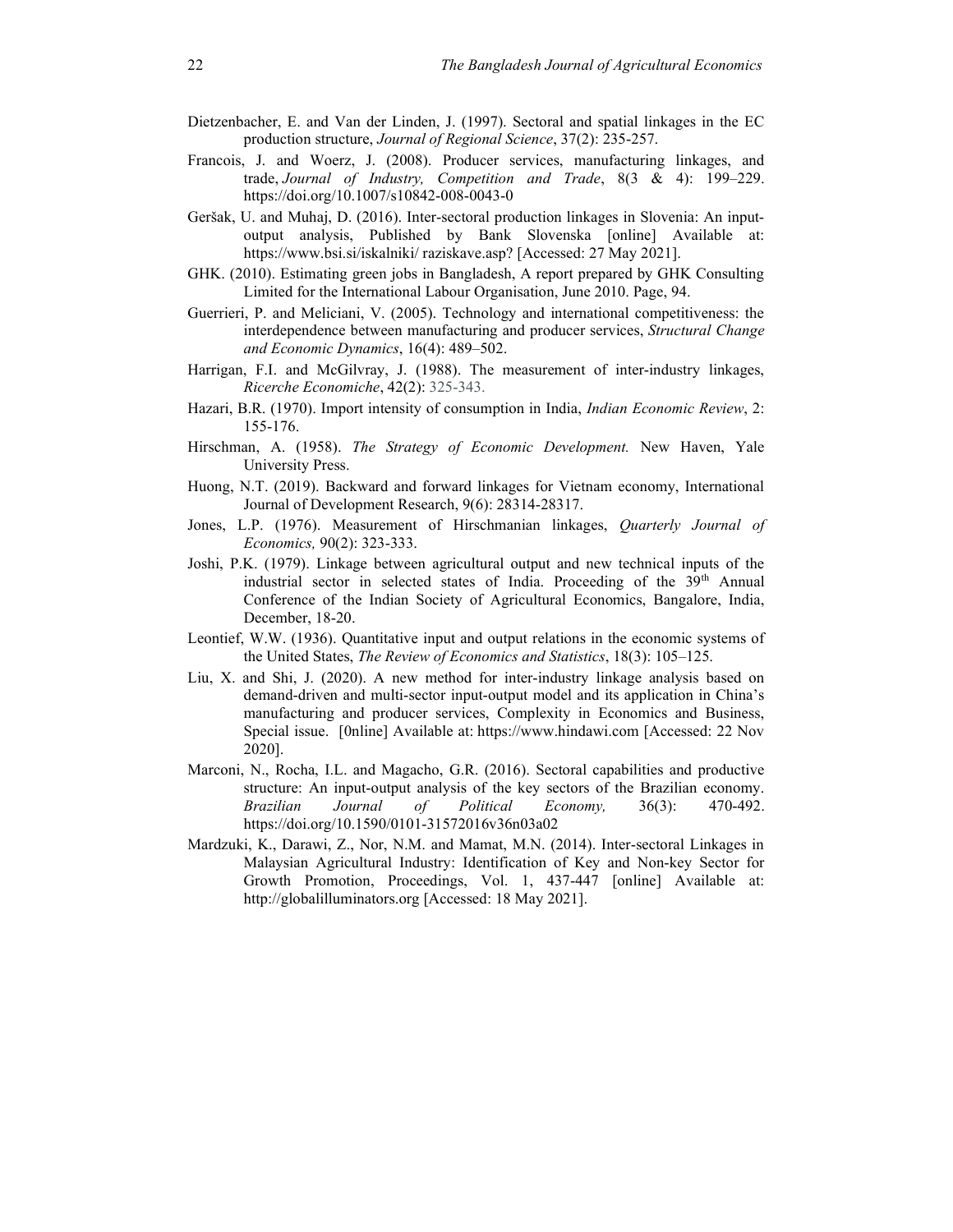- Mudahar, M.S. (1982). Backward and Forward Linkages in Agricultural Sector Analysis Models: Agricultural Sector Analysis in Asia, Published by Singapore University Press: 255-288.
- Mujeri, M.K., Alauddin, M. (1991). A note on the import intensity of consumption in Bangladesh, The Bangladesh Development Studies, 19(4): 93-105.
- Mujeri, M.K. and Alauddin, M. (1994). Trade and linkages using input-output approach: An empirical investigation of Bangladesh. The Pakistan Development Review, 33(1): 75-92.
- Mureithi, L.P. and sharma, K.L. (1984). Growth linkages between agriculture and industry in Kenya, Journal of Eastern African Research and Development, 14: 147-161.
- Naerssen, A.V. (1980). Location Factors and Linkages at the Industrial Estates of Malacca Town, Institute of Southeast Asian Studies, Singapore [online] Available at: https://book. google.com [Accessed: 4 June 2021].
- Namboodiri, N.V. (1979). The production linkage between agriculture and the manufacturing sector, Indian Journal of Agricultural Economics, 34(4): 91-97.
- O'Callaghan, B.A. and Yue, G. (2000). Inter-sectoral linkages and key sectors in China, 1987-1997, Asian Economic Journal, 18(2): 165-183. https://doi.org/10.1111/j.1467-8381.2004.00188.x
- Rahman, A.A.A. (1985). Key sectors of the West Malaysian economy with emphasis on agriculture, Malaysian Journal of Agricultural Economics, 2(1): 20-38.
- Rahman, A.A.A. (1987). An inter-industry analysis of the West Malaysian economy, Pertanika, 10(3): 375-380.
- Rahman, M. (1986). Analysis of Inter-Industry Linkages for Bangladesh. Unpublished MSc. Dissertation, Australian National University, Australia.
- Rasmussen, P.N. (1958). Studies in Inter-Sectoral Relations. North-Holland Publishing Company, Amsterdam.
- Raupelienė, A. (2017). Agriculture's Impact on the Economy: Inter-Industry Linkages and Multiplier Effects, Proceedings of the 8th International Scientific Conference of Rural Development.
- Salimullah, M. (1998). A Study in Inter-Sectoral Relations of Linkages, Trade and Technology: The Case of Bangladesh. Unpublished Ph.D. Thesis, University of Strathclyde, Glasgow, UK.
- Sarkar, S. (1997). Growth of agro-industry and its interrelationship with agriculture, Artha Vijnana, 39(2): 166-184.
- Scitovsky,T. (1954). Two concepts of external Economics. The Journal of Political Economy, 62(2): 143-160.
- Sonis, M., Guilhoto, J. J. M., Hewings, G. J. D. and Martins, E. B. 1995. Linkages, key sectors and structural change: Some new perspectives, The Developing Economics, 33(3): 233-270.
- Tariyal, P. (2017). A study on inter-sectoral linkages in Indian economy, Arthshastra Indian Journal of Economics & Research, 6(1): 23-34. https://doi.org/10.17010/aijer/2017/v6i1/111020.
- Valdosh, S. (2017). Input-Output Linkages and Key Sectors in the Economy of Tajikistan. Unpublished MA Thesis, Loyola Universidad Andalucía, Tajikistan.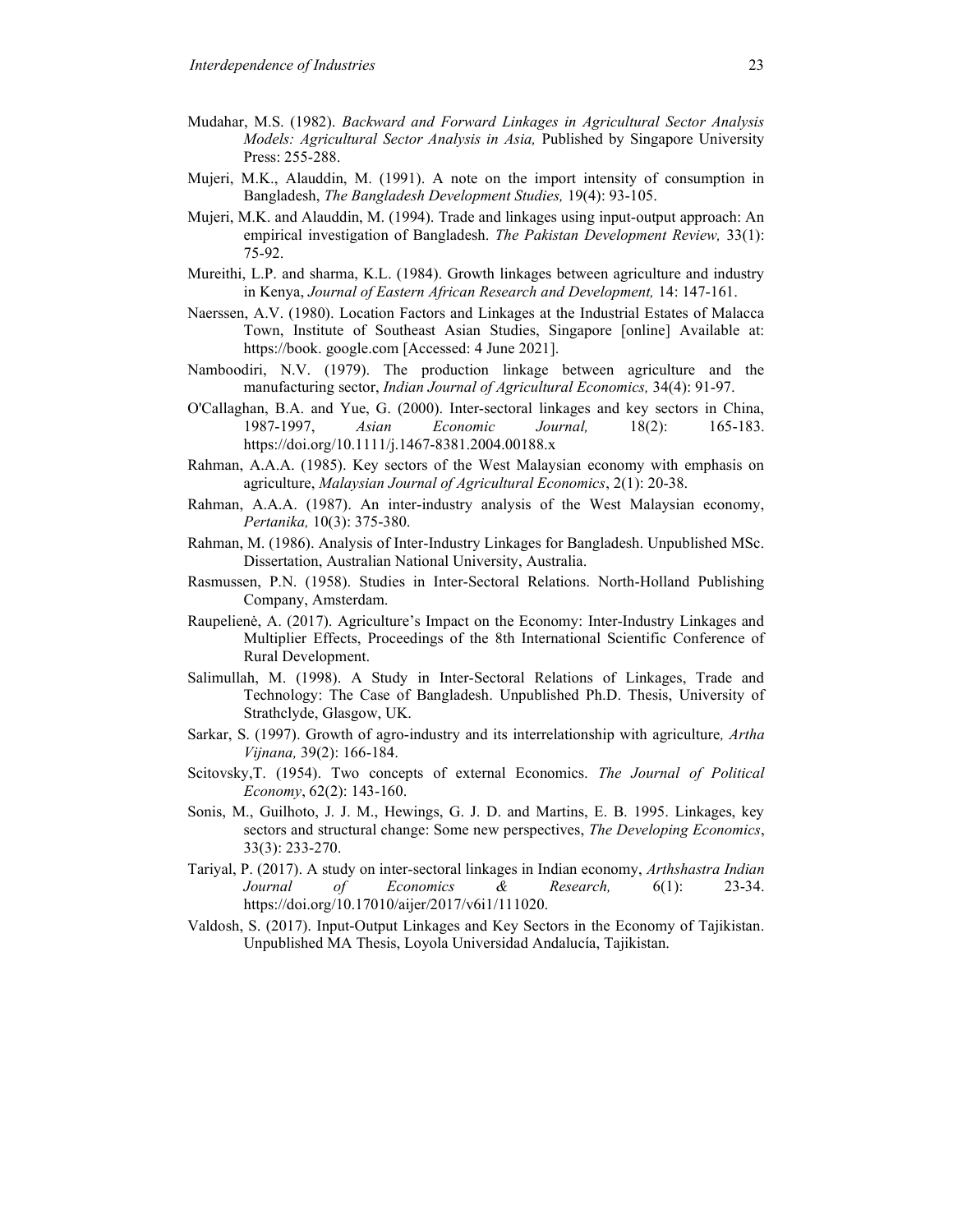# APPENDIX

Appendix I: Backward linkage indices and rank order using different approaches

| R Index<br>Index<br>R Index<br>R<br>Index<br>R<br>Index<br>R<br>Index<br>R<br>13<br>$\overline{4}$<br>3<br>0.814<br>32 0.869<br>51 0.0070<br>14.0062<br>.0316<br>.1483<br>1 Paddy<br>56<br>54<br>53<br>2 Wheat<br>1.470<br>20 1.014<br>38 0.0003<br>57.0003<br>.0022<br>.0102<br>1.044<br>24 0.878<br>49 0.0001<br>75.0000<br>75<br>.0002<br>76<br>.0009<br>75<br>3 Other Grains<br>55<br>60<br>0.862<br>.0012<br>61<br>4 Jute<br>30 0.813<br>61 0.0003<br>56.0003<br>.0051<br>57<br>57<br>56<br>0.911<br>28 0.849<br>56 0.0003<br>58.0020<br>.0018<br>.0093<br>5 Sugarcane<br>44<br>58<br>6 Potato<br>0.283<br>46 0.861<br>53 0.0016<br>42 .0012<br>.0016<br>.0126<br>47<br>31<br>49<br>51<br>0.068<br>58 0.853<br>54 0.0027<br>33.0026<br>.0028<br>.0117<br>7 Vegetables<br>55 0.725<br>37<br>50<br>43<br>8 Pulses<br>0.132<br>69 0.0025<br>34.0023<br>.0026<br>.0134<br>1.826<br>9 Oilseeds<br>17 0.927<br>45 0.0006<br>77.0005<br>77<br>.0029<br>46<br>.0128<br>46<br>40<br>56<br>57<br>10 Fruits<br>0.036<br>65 0.719<br>70 0.0018<br>40.0018<br>.0019<br>.0082<br>78<br>47<br>49<br>11 Cotton<br>6.240<br>1 0.809<br>62 0.0006<br>78.0006<br>.0029<br>.0120<br>1.634<br>76<br>71<br>72<br>12 Tobacco<br>19 0.875<br>50 0.0001<br>76.0001<br>.0005<br>.0021<br>73<br>13 Tea<br>1.000<br>73<br>0000<br>75<br>.0003<br>77<br>26 0.866<br>52 0.0000<br>.0002<br>59<br>73<br>69<br>14 Major Spices<br>0.593<br>59.0002<br>.0003<br>.0026<br>37 0.787<br>66 0.0002<br>29.0024<br>33<br>42<br>38<br>15 Other Crops<br>0.257<br>49 0.841<br>57 0.0029<br>.0031<br>.0180<br>0.564<br>11<br>9<br>10<br>16 Livestock<br>39 0.889<br>47 0.0090<br>12.0085<br>.0158<br>.0670<br>28<br>23<br>31<br>17 Poultry<br>0.193<br>51 0.965<br>39 0.0043<br>22.0040<br>.0049<br>.0227<br>79<br>50<br>18 Shrimp<br>0.718<br>34 0.952<br>79.0024<br>.0023<br>79<br>.0117<br>41 0.0028<br>60 0.806<br>6<br>12<br>.0600<br>13<br>19 Other Fish<br>0.061<br>63 0.0138<br>6.0136<br>.0143<br>8<br>8<br>.0774<br>9<br>20 Forestry<br>0.444<br>40 0.822<br>59 0.0101<br>8.0100<br>.0188<br>21 Rice Milling<br>0.024<br>$\mathbf{1}$<br>.0946<br>$\mathbf{1}$<br>.3879<br>$\mathbf{1}$<br>66 1.163<br>23 0.0931<br>1.0928<br>27<br>22 Ata & Flour Milling<br>0.428<br>24<br>.0235<br>26<br>42 1.195<br>20 0.0034<br>27.0034<br>.0057<br>39<br>55<br>58<br>0.003<br>28 0.0019<br>39.0019<br>.0019<br>.0078<br>23 Fish Processing<br>73 1.103<br>24 Edible Oil<br>0.569<br>38 1.270<br>16<br>17<br>.0436<br>18<br>11 0.0068<br>15.0054<br>.0087<br>12<br>20<br>23<br>25 Sugar and Molasses<br>0.114<br>57 1.217<br>17 0.0071<br>13.0071<br>.0080<br>.0327<br>46.0009<br>47<br>62<br>.0042<br>62<br>26 Tea Processing<br>0.051<br>61 1.015<br>37 0.0009<br>.0010<br>58<br>72<br>27 Salt<br>1.322<br>22 0.545<br>60.0002<br>.0014<br>73<br>78 0.0002<br>.0003<br>29<br>27<br>30<br>28 Other Food<br>0.661<br>36 1.267<br>.0053<br>12 0.0027<br>31.0027<br>.0218<br>29 Leather Finishing<br>59 1.289<br>34<br>51<br>52<br>0.061<br>10 0.0024<br>35.0024<br>.0025<br>.0103<br>30 Leather Products<br>69 1.255<br>50<br>65<br>66<br>0.014<br>14 0.0007<br>50.0007<br>.0007<br>.0031<br>73<br>79<br>78 1.159<br>78<br>.000<br>31 Jute Baling<br>0.001<br>24 0.0000<br>73.0000<br>.0000<br>32 Jute Textile<br>0.162<br>54 1.137<br>25 0.0036<br>26.0036<br>24<br>.0045<br>34<br>.0185<br>36<br>61<br>33 Yarn<br>2.714<br>10 1.086<br>29 0.0001<br>62 .0001<br>.0129<br>13<br>.0528<br>15<br>34 Mill Cloth<br>43<br>39<br>41<br>3.827<br>7 1.197<br>19 0.0015<br>44 .0014<br>.0033<br>.0138<br>76 1.295<br>4<br>.0233<br>6<br>.0955<br>7<br>35 Handloom Cloth<br>0.001<br>8 0.0233<br>4.0233<br>67<br>67<br>36 Dyeing & Bleaching<br>1.000<br>25 1.036<br>34 0.0000<br>68.0000<br>67<br>.0007<br>.0027<br>53<br>54<br>37 Readymade Garments<br>70 1.376<br>7 0.0023<br>35<br>.0023<br>.0097<br>0.009<br>36.0023<br>23<br>37<br>40<br>38 Knitting & Hosiery<br>0.001<br>77 1.294<br>9 0.0039<br>24.0040<br>.0039<br>.0163<br>39 Other Textiles<br>2.351<br>69.0000<br>68<br>77<br>76<br>12 1.073<br>32 0.0000<br>.0002<br>.0008<br>52<br>36<br>55<br>40 Cigarettes<br>0.022<br>67 0.892<br>46 0.0023<br>37.0023<br>.0023<br>.0096<br>64<br>41 Bidi<br>0.009<br>71 0.832<br>58 0.0009<br>48.0009<br>48<br>.0009<br>.0038<br>64 | Sectors                 | <b>CWM</b> | <b>RM</b> | <b>CM</b> | HM | PL | DM |  |
|------------------------------------------------------------------------------------------------------------------------------------------------------------------------------------------------------------------------------------------------------------------------------------------------------------------------------------------------------------------------------------------------------------------------------------------------------------------------------------------------------------------------------------------------------------------------------------------------------------------------------------------------------------------------------------------------------------------------------------------------------------------------------------------------------------------------------------------------------------------------------------------------------------------------------------------------------------------------------------------------------------------------------------------------------------------------------------------------------------------------------------------------------------------------------------------------------------------------------------------------------------------------------------------------------------------------------------------------------------------------------------------------------------------------------------------------------------------------------------------------------------------------------------------------------------------------------------------------------------------------------------------------------------------------------------------------------------------------------------------------------------------------------------------------------------------------------------------------------------------------------------------------------------------------------------------------------------------------------------------------------------------------------------------------------------------------------------------------------------------------------------------------------------------------------------------------------------------------------------------------------------------------------------------------------------------------------------------------------------------------------------------------------------------------------------------------------------------------------------------------------------------------------------------------------------------------------------------------------------------------------------------------------------------------------------------------------------------------------------------------------------------------------------------------------------------------------------------------------------------------------------------------------------------------------------------------------------------------------------------------------------------------------------------------------------------------------------------------------------------------------------------------------------------------------------------------------------------------------------------------------------------------------------------------------------------------------------------------------------------------------------------------------------------------------------------------------------------------------------------------------------------------------------------------------------------------------------------------------------------------------------------------------------------------------------------------------------------------------------------------------------------------------------------------------------------------------------------------------------------------------------------------------------------------------------------------------------------------------------------------------------------------------------------------------------------------------------------------------------------------------------------------------------------------------------------------------------------------------------------------------------------------------------------|-------------------------|------------|-----------|-----------|----|----|----|--|
|                                                                                                                                                                                                                                                                                                                                                                                                                                                                                                                                                                                                                                                                                                                                                                                                                                                                                                                                                                                                                                                                                                                                                                                                                                                                                                                                                                                                                                                                                                                                                                                                                                                                                                                                                                                                                                                                                                                                                                                                                                                                                                                                                                                                                                                                                                                                                                                                                                                                                                                                                                                                                                                                                                                                                                                                                                                                                                                                                                                                                                                                                                                                                                                                                                                                                                                                                                                                                                                                                                                                                                                                                                                                                                                                                                                                                                                                                                                                                                                                                                                                                                                                                                                                                                                                                          |                         |            |           |           |    |    |    |  |
|                                                                                                                                                                                                                                                                                                                                                                                                                                                                                                                                                                                                                                                                                                                                                                                                                                                                                                                                                                                                                                                                                                                                                                                                                                                                                                                                                                                                                                                                                                                                                                                                                                                                                                                                                                                                                                                                                                                                                                                                                                                                                                                                                                                                                                                                                                                                                                                                                                                                                                                                                                                                                                                                                                                                                                                                                                                                                                                                                                                                                                                                                                                                                                                                                                                                                                                                                                                                                                                                                                                                                                                                                                                                                                                                                                                                                                                                                                                                                                                                                                                                                                                                                                                                                                                                                          |                         |            |           |           |    |    |    |  |
|                                                                                                                                                                                                                                                                                                                                                                                                                                                                                                                                                                                                                                                                                                                                                                                                                                                                                                                                                                                                                                                                                                                                                                                                                                                                                                                                                                                                                                                                                                                                                                                                                                                                                                                                                                                                                                                                                                                                                                                                                                                                                                                                                                                                                                                                                                                                                                                                                                                                                                                                                                                                                                                                                                                                                                                                                                                                                                                                                                                                                                                                                                                                                                                                                                                                                                                                                                                                                                                                                                                                                                                                                                                                                                                                                                                                                                                                                                                                                                                                                                                                                                                                                                                                                                                                                          |                         |            |           |           |    |    |    |  |
|                                                                                                                                                                                                                                                                                                                                                                                                                                                                                                                                                                                                                                                                                                                                                                                                                                                                                                                                                                                                                                                                                                                                                                                                                                                                                                                                                                                                                                                                                                                                                                                                                                                                                                                                                                                                                                                                                                                                                                                                                                                                                                                                                                                                                                                                                                                                                                                                                                                                                                                                                                                                                                                                                                                                                                                                                                                                                                                                                                                                                                                                                                                                                                                                                                                                                                                                                                                                                                                                                                                                                                                                                                                                                                                                                                                                                                                                                                                                                                                                                                                                                                                                                                                                                                                                                          |                         |            |           |           |    |    |    |  |
|                                                                                                                                                                                                                                                                                                                                                                                                                                                                                                                                                                                                                                                                                                                                                                                                                                                                                                                                                                                                                                                                                                                                                                                                                                                                                                                                                                                                                                                                                                                                                                                                                                                                                                                                                                                                                                                                                                                                                                                                                                                                                                                                                                                                                                                                                                                                                                                                                                                                                                                                                                                                                                                                                                                                                                                                                                                                                                                                                                                                                                                                                                                                                                                                                                                                                                                                                                                                                                                                                                                                                                                                                                                                                                                                                                                                                                                                                                                                                                                                                                                                                                                                                                                                                                                                                          |                         |            |           |           |    |    |    |  |
|                                                                                                                                                                                                                                                                                                                                                                                                                                                                                                                                                                                                                                                                                                                                                                                                                                                                                                                                                                                                                                                                                                                                                                                                                                                                                                                                                                                                                                                                                                                                                                                                                                                                                                                                                                                                                                                                                                                                                                                                                                                                                                                                                                                                                                                                                                                                                                                                                                                                                                                                                                                                                                                                                                                                                                                                                                                                                                                                                                                                                                                                                                                                                                                                                                                                                                                                                                                                                                                                                                                                                                                                                                                                                                                                                                                                                                                                                                                                                                                                                                                                                                                                                                                                                                                                                          |                         |            |           |           |    |    |    |  |
|                                                                                                                                                                                                                                                                                                                                                                                                                                                                                                                                                                                                                                                                                                                                                                                                                                                                                                                                                                                                                                                                                                                                                                                                                                                                                                                                                                                                                                                                                                                                                                                                                                                                                                                                                                                                                                                                                                                                                                                                                                                                                                                                                                                                                                                                                                                                                                                                                                                                                                                                                                                                                                                                                                                                                                                                                                                                                                                                                                                                                                                                                                                                                                                                                                                                                                                                                                                                                                                                                                                                                                                                                                                                                                                                                                                                                                                                                                                                                                                                                                                                                                                                                                                                                                                                                          |                         |            |           |           |    |    |    |  |
|                                                                                                                                                                                                                                                                                                                                                                                                                                                                                                                                                                                                                                                                                                                                                                                                                                                                                                                                                                                                                                                                                                                                                                                                                                                                                                                                                                                                                                                                                                                                                                                                                                                                                                                                                                                                                                                                                                                                                                                                                                                                                                                                                                                                                                                                                                                                                                                                                                                                                                                                                                                                                                                                                                                                                                                                                                                                                                                                                                                                                                                                                                                                                                                                                                                                                                                                                                                                                                                                                                                                                                                                                                                                                                                                                                                                                                                                                                                                                                                                                                                                                                                                                                                                                                                                                          |                         |            |           |           |    |    |    |  |
|                                                                                                                                                                                                                                                                                                                                                                                                                                                                                                                                                                                                                                                                                                                                                                                                                                                                                                                                                                                                                                                                                                                                                                                                                                                                                                                                                                                                                                                                                                                                                                                                                                                                                                                                                                                                                                                                                                                                                                                                                                                                                                                                                                                                                                                                                                                                                                                                                                                                                                                                                                                                                                                                                                                                                                                                                                                                                                                                                                                                                                                                                                                                                                                                                                                                                                                                                                                                                                                                                                                                                                                                                                                                                                                                                                                                                                                                                                                                                                                                                                                                                                                                                                                                                                                                                          |                         |            |           |           |    |    |    |  |
|                                                                                                                                                                                                                                                                                                                                                                                                                                                                                                                                                                                                                                                                                                                                                                                                                                                                                                                                                                                                                                                                                                                                                                                                                                                                                                                                                                                                                                                                                                                                                                                                                                                                                                                                                                                                                                                                                                                                                                                                                                                                                                                                                                                                                                                                                                                                                                                                                                                                                                                                                                                                                                                                                                                                                                                                                                                                                                                                                                                                                                                                                                                                                                                                                                                                                                                                                                                                                                                                                                                                                                                                                                                                                                                                                                                                                                                                                                                                                                                                                                                                                                                                                                                                                                                                                          |                         |            |           |           |    |    |    |  |
|                                                                                                                                                                                                                                                                                                                                                                                                                                                                                                                                                                                                                                                                                                                                                                                                                                                                                                                                                                                                                                                                                                                                                                                                                                                                                                                                                                                                                                                                                                                                                                                                                                                                                                                                                                                                                                                                                                                                                                                                                                                                                                                                                                                                                                                                                                                                                                                                                                                                                                                                                                                                                                                                                                                                                                                                                                                                                                                                                                                                                                                                                                                                                                                                                                                                                                                                                                                                                                                                                                                                                                                                                                                                                                                                                                                                                                                                                                                                                                                                                                                                                                                                                                                                                                                                                          |                         |            |           |           |    |    |    |  |
|                                                                                                                                                                                                                                                                                                                                                                                                                                                                                                                                                                                                                                                                                                                                                                                                                                                                                                                                                                                                                                                                                                                                                                                                                                                                                                                                                                                                                                                                                                                                                                                                                                                                                                                                                                                                                                                                                                                                                                                                                                                                                                                                                                                                                                                                                                                                                                                                                                                                                                                                                                                                                                                                                                                                                                                                                                                                                                                                                                                                                                                                                                                                                                                                                                                                                                                                                                                                                                                                                                                                                                                                                                                                                                                                                                                                                                                                                                                                                                                                                                                                                                                                                                                                                                                                                          |                         |            |           |           |    |    |    |  |
|                                                                                                                                                                                                                                                                                                                                                                                                                                                                                                                                                                                                                                                                                                                                                                                                                                                                                                                                                                                                                                                                                                                                                                                                                                                                                                                                                                                                                                                                                                                                                                                                                                                                                                                                                                                                                                                                                                                                                                                                                                                                                                                                                                                                                                                                                                                                                                                                                                                                                                                                                                                                                                                                                                                                                                                                                                                                                                                                                                                                                                                                                                                                                                                                                                                                                                                                                                                                                                                                                                                                                                                                                                                                                                                                                                                                                                                                                                                                                                                                                                                                                                                                                                                                                                                                                          |                         |            |           |           |    |    |    |  |
|                                                                                                                                                                                                                                                                                                                                                                                                                                                                                                                                                                                                                                                                                                                                                                                                                                                                                                                                                                                                                                                                                                                                                                                                                                                                                                                                                                                                                                                                                                                                                                                                                                                                                                                                                                                                                                                                                                                                                                                                                                                                                                                                                                                                                                                                                                                                                                                                                                                                                                                                                                                                                                                                                                                                                                                                                                                                                                                                                                                                                                                                                                                                                                                                                                                                                                                                                                                                                                                                                                                                                                                                                                                                                                                                                                                                                                                                                                                                                                                                                                                                                                                                                                                                                                                                                          |                         |            |           |           |    |    |    |  |
|                                                                                                                                                                                                                                                                                                                                                                                                                                                                                                                                                                                                                                                                                                                                                                                                                                                                                                                                                                                                                                                                                                                                                                                                                                                                                                                                                                                                                                                                                                                                                                                                                                                                                                                                                                                                                                                                                                                                                                                                                                                                                                                                                                                                                                                                                                                                                                                                                                                                                                                                                                                                                                                                                                                                                                                                                                                                                                                                                                                                                                                                                                                                                                                                                                                                                                                                                                                                                                                                                                                                                                                                                                                                                                                                                                                                                                                                                                                                                                                                                                                                                                                                                                                                                                                                                          |                         |            |           |           |    |    |    |  |
|                                                                                                                                                                                                                                                                                                                                                                                                                                                                                                                                                                                                                                                                                                                                                                                                                                                                                                                                                                                                                                                                                                                                                                                                                                                                                                                                                                                                                                                                                                                                                                                                                                                                                                                                                                                                                                                                                                                                                                                                                                                                                                                                                                                                                                                                                                                                                                                                                                                                                                                                                                                                                                                                                                                                                                                                                                                                                                                                                                                                                                                                                                                                                                                                                                                                                                                                                                                                                                                                                                                                                                                                                                                                                                                                                                                                                                                                                                                                                                                                                                                                                                                                                                                                                                                                                          |                         |            |           |           |    |    |    |  |
|                                                                                                                                                                                                                                                                                                                                                                                                                                                                                                                                                                                                                                                                                                                                                                                                                                                                                                                                                                                                                                                                                                                                                                                                                                                                                                                                                                                                                                                                                                                                                                                                                                                                                                                                                                                                                                                                                                                                                                                                                                                                                                                                                                                                                                                                                                                                                                                                                                                                                                                                                                                                                                                                                                                                                                                                                                                                                                                                                                                                                                                                                                                                                                                                                                                                                                                                                                                                                                                                                                                                                                                                                                                                                                                                                                                                                                                                                                                                                                                                                                                                                                                                                                                                                                                                                          |                         |            |           |           |    |    |    |  |
|                                                                                                                                                                                                                                                                                                                                                                                                                                                                                                                                                                                                                                                                                                                                                                                                                                                                                                                                                                                                                                                                                                                                                                                                                                                                                                                                                                                                                                                                                                                                                                                                                                                                                                                                                                                                                                                                                                                                                                                                                                                                                                                                                                                                                                                                                                                                                                                                                                                                                                                                                                                                                                                                                                                                                                                                                                                                                                                                                                                                                                                                                                                                                                                                                                                                                                                                                                                                                                                                                                                                                                                                                                                                                                                                                                                                                                                                                                                                                                                                                                                                                                                                                                                                                                                                                          |                         |            |           |           |    |    |    |  |
|                                                                                                                                                                                                                                                                                                                                                                                                                                                                                                                                                                                                                                                                                                                                                                                                                                                                                                                                                                                                                                                                                                                                                                                                                                                                                                                                                                                                                                                                                                                                                                                                                                                                                                                                                                                                                                                                                                                                                                                                                                                                                                                                                                                                                                                                                                                                                                                                                                                                                                                                                                                                                                                                                                                                                                                                                                                                                                                                                                                                                                                                                                                                                                                                                                                                                                                                                                                                                                                                                                                                                                                                                                                                                                                                                                                                                                                                                                                                                                                                                                                                                                                                                                                                                                                                                          |                         |            |           |           |    |    |    |  |
|                                                                                                                                                                                                                                                                                                                                                                                                                                                                                                                                                                                                                                                                                                                                                                                                                                                                                                                                                                                                                                                                                                                                                                                                                                                                                                                                                                                                                                                                                                                                                                                                                                                                                                                                                                                                                                                                                                                                                                                                                                                                                                                                                                                                                                                                                                                                                                                                                                                                                                                                                                                                                                                                                                                                                                                                                                                                                                                                                                                                                                                                                                                                                                                                                                                                                                                                                                                                                                                                                                                                                                                                                                                                                                                                                                                                                                                                                                                                                                                                                                                                                                                                                                                                                                                                                          |                         |            |           |           |    |    |    |  |
|                                                                                                                                                                                                                                                                                                                                                                                                                                                                                                                                                                                                                                                                                                                                                                                                                                                                                                                                                                                                                                                                                                                                                                                                                                                                                                                                                                                                                                                                                                                                                                                                                                                                                                                                                                                                                                                                                                                                                                                                                                                                                                                                                                                                                                                                                                                                                                                                                                                                                                                                                                                                                                                                                                                                                                                                                                                                                                                                                                                                                                                                                                                                                                                                                                                                                                                                                                                                                                                                                                                                                                                                                                                                                                                                                                                                                                                                                                                                                                                                                                                                                                                                                                                                                                                                                          |                         |            |           |           |    |    |    |  |
|                                                                                                                                                                                                                                                                                                                                                                                                                                                                                                                                                                                                                                                                                                                                                                                                                                                                                                                                                                                                                                                                                                                                                                                                                                                                                                                                                                                                                                                                                                                                                                                                                                                                                                                                                                                                                                                                                                                                                                                                                                                                                                                                                                                                                                                                                                                                                                                                                                                                                                                                                                                                                                                                                                                                                                                                                                                                                                                                                                                                                                                                                                                                                                                                                                                                                                                                                                                                                                                                                                                                                                                                                                                                                                                                                                                                                                                                                                                                                                                                                                                                                                                                                                                                                                                                                          |                         |            |           |           |    |    |    |  |
|                                                                                                                                                                                                                                                                                                                                                                                                                                                                                                                                                                                                                                                                                                                                                                                                                                                                                                                                                                                                                                                                                                                                                                                                                                                                                                                                                                                                                                                                                                                                                                                                                                                                                                                                                                                                                                                                                                                                                                                                                                                                                                                                                                                                                                                                                                                                                                                                                                                                                                                                                                                                                                                                                                                                                                                                                                                                                                                                                                                                                                                                                                                                                                                                                                                                                                                                                                                                                                                                                                                                                                                                                                                                                                                                                                                                                                                                                                                                                                                                                                                                                                                                                                                                                                                                                          |                         |            |           |           |    |    |    |  |
|                                                                                                                                                                                                                                                                                                                                                                                                                                                                                                                                                                                                                                                                                                                                                                                                                                                                                                                                                                                                                                                                                                                                                                                                                                                                                                                                                                                                                                                                                                                                                                                                                                                                                                                                                                                                                                                                                                                                                                                                                                                                                                                                                                                                                                                                                                                                                                                                                                                                                                                                                                                                                                                                                                                                                                                                                                                                                                                                                                                                                                                                                                                                                                                                                                                                                                                                                                                                                                                                                                                                                                                                                                                                                                                                                                                                                                                                                                                                                                                                                                                                                                                                                                                                                                                                                          |                         |            |           |           |    |    |    |  |
|                                                                                                                                                                                                                                                                                                                                                                                                                                                                                                                                                                                                                                                                                                                                                                                                                                                                                                                                                                                                                                                                                                                                                                                                                                                                                                                                                                                                                                                                                                                                                                                                                                                                                                                                                                                                                                                                                                                                                                                                                                                                                                                                                                                                                                                                                                                                                                                                                                                                                                                                                                                                                                                                                                                                                                                                                                                                                                                                                                                                                                                                                                                                                                                                                                                                                                                                                                                                                                                                                                                                                                                                                                                                                                                                                                                                                                                                                                                                                                                                                                                                                                                                                                                                                                                                                          |                         |            |           |           |    |    |    |  |
|                                                                                                                                                                                                                                                                                                                                                                                                                                                                                                                                                                                                                                                                                                                                                                                                                                                                                                                                                                                                                                                                                                                                                                                                                                                                                                                                                                                                                                                                                                                                                                                                                                                                                                                                                                                                                                                                                                                                                                                                                                                                                                                                                                                                                                                                                                                                                                                                                                                                                                                                                                                                                                                                                                                                                                                                                                                                                                                                                                                                                                                                                                                                                                                                                                                                                                                                                                                                                                                                                                                                                                                                                                                                                                                                                                                                                                                                                                                                                                                                                                                                                                                                                                                                                                                                                          |                         |            |           |           |    |    |    |  |
|                                                                                                                                                                                                                                                                                                                                                                                                                                                                                                                                                                                                                                                                                                                                                                                                                                                                                                                                                                                                                                                                                                                                                                                                                                                                                                                                                                                                                                                                                                                                                                                                                                                                                                                                                                                                                                                                                                                                                                                                                                                                                                                                                                                                                                                                                                                                                                                                                                                                                                                                                                                                                                                                                                                                                                                                                                                                                                                                                                                                                                                                                                                                                                                                                                                                                                                                                                                                                                                                                                                                                                                                                                                                                                                                                                                                                                                                                                                                                                                                                                                                                                                                                                                                                                                                                          |                         |            |           |           |    |    |    |  |
|                                                                                                                                                                                                                                                                                                                                                                                                                                                                                                                                                                                                                                                                                                                                                                                                                                                                                                                                                                                                                                                                                                                                                                                                                                                                                                                                                                                                                                                                                                                                                                                                                                                                                                                                                                                                                                                                                                                                                                                                                                                                                                                                                                                                                                                                                                                                                                                                                                                                                                                                                                                                                                                                                                                                                                                                                                                                                                                                                                                                                                                                                                                                                                                                                                                                                                                                                                                                                                                                                                                                                                                                                                                                                                                                                                                                                                                                                                                                                                                                                                                                                                                                                                                                                                                                                          |                         |            |           |           |    |    |    |  |
|                                                                                                                                                                                                                                                                                                                                                                                                                                                                                                                                                                                                                                                                                                                                                                                                                                                                                                                                                                                                                                                                                                                                                                                                                                                                                                                                                                                                                                                                                                                                                                                                                                                                                                                                                                                                                                                                                                                                                                                                                                                                                                                                                                                                                                                                                                                                                                                                                                                                                                                                                                                                                                                                                                                                                                                                                                                                                                                                                                                                                                                                                                                                                                                                                                                                                                                                                                                                                                                                                                                                                                                                                                                                                                                                                                                                                                                                                                                                                                                                                                                                                                                                                                                                                                                                                          |                         |            |           |           |    |    |    |  |
|                                                                                                                                                                                                                                                                                                                                                                                                                                                                                                                                                                                                                                                                                                                                                                                                                                                                                                                                                                                                                                                                                                                                                                                                                                                                                                                                                                                                                                                                                                                                                                                                                                                                                                                                                                                                                                                                                                                                                                                                                                                                                                                                                                                                                                                                                                                                                                                                                                                                                                                                                                                                                                                                                                                                                                                                                                                                                                                                                                                                                                                                                                                                                                                                                                                                                                                                                                                                                                                                                                                                                                                                                                                                                                                                                                                                                                                                                                                                                                                                                                                                                                                                                                                                                                                                                          |                         |            |           |           |    |    |    |  |
|                                                                                                                                                                                                                                                                                                                                                                                                                                                                                                                                                                                                                                                                                                                                                                                                                                                                                                                                                                                                                                                                                                                                                                                                                                                                                                                                                                                                                                                                                                                                                                                                                                                                                                                                                                                                                                                                                                                                                                                                                                                                                                                                                                                                                                                                                                                                                                                                                                                                                                                                                                                                                                                                                                                                                                                                                                                                                                                                                                                                                                                                                                                                                                                                                                                                                                                                                                                                                                                                                                                                                                                                                                                                                                                                                                                                                                                                                                                                                                                                                                                                                                                                                                                                                                                                                          |                         |            |           |           |    |    |    |  |
|                                                                                                                                                                                                                                                                                                                                                                                                                                                                                                                                                                                                                                                                                                                                                                                                                                                                                                                                                                                                                                                                                                                                                                                                                                                                                                                                                                                                                                                                                                                                                                                                                                                                                                                                                                                                                                                                                                                                                                                                                                                                                                                                                                                                                                                                                                                                                                                                                                                                                                                                                                                                                                                                                                                                                                                                                                                                                                                                                                                                                                                                                                                                                                                                                                                                                                                                                                                                                                                                                                                                                                                                                                                                                                                                                                                                                                                                                                                                                                                                                                                                                                                                                                                                                                                                                          |                         |            |           |           |    |    |    |  |
|                                                                                                                                                                                                                                                                                                                                                                                                                                                                                                                                                                                                                                                                                                                                                                                                                                                                                                                                                                                                                                                                                                                                                                                                                                                                                                                                                                                                                                                                                                                                                                                                                                                                                                                                                                                                                                                                                                                                                                                                                                                                                                                                                                                                                                                                                                                                                                                                                                                                                                                                                                                                                                                                                                                                                                                                                                                                                                                                                                                                                                                                                                                                                                                                                                                                                                                                                                                                                                                                                                                                                                                                                                                                                                                                                                                                                                                                                                                                                                                                                                                                                                                                                                                                                                                                                          |                         |            |           |           |    |    |    |  |
|                                                                                                                                                                                                                                                                                                                                                                                                                                                                                                                                                                                                                                                                                                                                                                                                                                                                                                                                                                                                                                                                                                                                                                                                                                                                                                                                                                                                                                                                                                                                                                                                                                                                                                                                                                                                                                                                                                                                                                                                                                                                                                                                                                                                                                                                                                                                                                                                                                                                                                                                                                                                                                                                                                                                                                                                                                                                                                                                                                                                                                                                                                                                                                                                                                                                                                                                                                                                                                                                                                                                                                                                                                                                                                                                                                                                                                                                                                                                                                                                                                                                                                                                                                                                                                                                                          |                         |            |           |           |    |    |    |  |
|                                                                                                                                                                                                                                                                                                                                                                                                                                                                                                                                                                                                                                                                                                                                                                                                                                                                                                                                                                                                                                                                                                                                                                                                                                                                                                                                                                                                                                                                                                                                                                                                                                                                                                                                                                                                                                                                                                                                                                                                                                                                                                                                                                                                                                                                                                                                                                                                                                                                                                                                                                                                                                                                                                                                                                                                                                                                                                                                                                                                                                                                                                                                                                                                                                                                                                                                                                                                                                                                                                                                                                                                                                                                                                                                                                                                                                                                                                                                                                                                                                                                                                                                                                                                                                                                                          |                         |            |           |           |    |    |    |  |
|                                                                                                                                                                                                                                                                                                                                                                                                                                                                                                                                                                                                                                                                                                                                                                                                                                                                                                                                                                                                                                                                                                                                                                                                                                                                                                                                                                                                                                                                                                                                                                                                                                                                                                                                                                                                                                                                                                                                                                                                                                                                                                                                                                                                                                                                                                                                                                                                                                                                                                                                                                                                                                                                                                                                                                                                                                                                                                                                                                                                                                                                                                                                                                                                                                                                                                                                                                                                                                                                                                                                                                                                                                                                                                                                                                                                                                                                                                                                                                                                                                                                                                                                                                                                                                                                                          |                         |            |           |           |    |    |    |  |
|                                                                                                                                                                                                                                                                                                                                                                                                                                                                                                                                                                                                                                                                                                                                                                                                                                                                                                                                                                                                                                                                                                                                                                                                                                                                                                                                                                                                                                                                                                                                                                                                                                                                                                                                                                                                                                                                                                                                                                                                                                                                                                                                                                                                                                                                                                                                                                                                                                                                                                                                                                                                                                                                                                                                                                                                                                                                                                                                                                                                                                                                                                                                                                                                                                                                                                                                                                                                                                                                                                                                                                                                                                                                                                                                                                                                                                                                                                                                                                                                                                                                                                                                                                                                                                                                                          |                         |            |           |           |    |    |    |  |
|                                                                                                                                                                                                                                                                                                                                                                                                                                                                                                                                                                                                                                                                                                                                                                                                                                                                                                                                                                                                                                                                                                                                                                                                                                                                                                                                                                                                                                                                                                                                                                                                                                                                                                                                                                                                                                                                                                                                                                                                                                                                                                                                                                                                                                                                                                                                                                                                                                                                                                                                                                                                                                                                                                                                                                                                                                                                                                                                                                                                                                                                                                                                                                                                                                                                                                                                                                                                                                                                                                                                                                                                                                                                                                                                                                                                                                                                                                                                                                                                                                                                                                                                                                                                                                                                                          |                         |            |           |           |    |    |    |  |
|                                                                                                                                                                                                                                                                                                                                                                                                                                                                                                                                                                                                                                                                                                                                                                                                                                                                                                                                                                                                                                                                                                                                                                                                                                                                                                                                                                                                                                                                                                                                                                                                                                                                                                                                                                                                                                                                                                                                                                                                                                                                                                                                                                                                                                                                                                                                                                                                                                                                                                                                                                                                                                                                                                                                                                                                                                                                                                                                                                                                                                                                                                                                                                                                                                                                                                                                                                                                                                                                                                                                                                                                                                                                                                                                                                                                                                                                                                                                                                                                                                                                                                                                                                                                                                                                                          |                         |            |           |           |    |    |    |  |
|                                                                                                                                                                                                                                                                                                                                                                                                                                                                                                                                                                                                                                                                                                                                                                                                                                                                                                                                                                                                                                                                                                                                                                                                                                                                                                                                                                                                                                                                                                                                                                                                                                                                                                                                                                                                                                                                                                                                                                                                                                                                                                                                                                                                                                                                                                                                                                                                                                                                                                                                                                                                                                                                                                                                                                                                                                                                                                                                                                                                                                                                                                                                                                                                                                                                                                                                                                                                                                                                                                                                                                                                                                                                                                                                                                                                                                                                                                                                                                                                                                                                                                                                                                                                                                                                                          |                         |            |           |           |    |    |    |  |
|                                                                                                                                                                                                                                                                                                                                                                                                                                                                                                                                                                                                                                                                                                                                                                                                                                                                                                                                                                                                                                                                                                                                                                                                                                                                                                                                                                                                                                                                                                                                                                                                                                                                                                                                                                                                                                                                                                                                                                                                                                                                                                                                                                                                                                                                                                                                                                                                                                                                                                                                                                                                                                                                                                                                                                                                                                                                                                                                                                                                                                                                                                                                                                                                                                                                                                                                                                                                                                                                                                                                                                                                                                                                                                                                                                                                                                                                                                                                                                                                                                                                                                                                                                                                                                                                                          |                         |            |           |           |    |    |    |  |
|                                                                                                                                                                                                                                                                                                                                                                                                                                                                                                                                                                                                                                                                                                                                                                                                                                                                                                                                                                                                                                                                                                                                                                                                                                                                                                                                                                                                                                                                                                                                                                                                                                                                                                                                                                                                                                                                                                                                                                                                                                                                                                                                                                                                                                                                                                                                                                                                                                                                                                                                                                                                                                                                                                                                                                                                                                                                                                                                                                                                                                                                                                                                                                                                                                                                                                                                                                                                                                                                                                                                                                                                                                                                                                                                                                                                                                                                                                                                                                                                                                                                                                                                                                                                                                                                                          |                         |            |           |           |    |    |    |  |
| 65<br>42 Saw & Planning Mills 2.869<br>9 0.930<br>67.0000<br>.0029<br>45<br>.0120<br>48<br>44 0.0001                                                                                                                                                                                                                                                                                                                                                                                                                                                                                                                                                                                                                                                                                                                                                                                                                                                                                                                                                                                                                                                                                                                                                                                                                                                                                                                                                                                                                                                                                                                                                                                                                                                                                                                                                                                                                                                                                                                                                                                                                                                                                                                                                                                                                                                                                                                                                                                                                                                                                                                                                                                                                                                                                                                                                                                                                                                                                                                                                                                                                                                                                                                                                                                                                                                                                                                                                                                                                                                                                                                                                                                                                                                                                                                                                                                                                                                                                                                                                                                                                                                                                                                                                                                     |                         |            |           |           |    |    |    |  |
| 22<br>27<br>0.260<br>48 1.222<br>16 0.0055<br>17.0055<br>15<br>.0069<br>.0234                                                                                                                                                                                                                                                                                                                                                                                                                                                                                                                                                                                                                                                                                                                                                                                                                                                                                                                                                                                                                                                                                                                                                                                                                                                                                                                                                                                                                                                                                                                                                                                                                                                                                                                                                                                                                                                                                                                                                                                                                                                                                                                                                                                                                                                                                                                                                                                                                                                                                                                                                                                                                                                                                                                                                                                                                                                                                                                                                                                                                                                                                                                                                                                                                                                                                                                                                                                                                                                                                                                                                                                                                                                                                                                                                                                                                                                                                                                                                                                                                                                                                                                                                                                                            | 43 Wooden /Furniture    |            |           |           |    |    |    |  |
| 23 1.247<br>15 0.0011<br>45.0009<br>45<br>.0042<br>36<br>.0182<br>37<br>1.163                                                                                                                                                                                                                                                                                                                                                                                                                                                                                                                                                                                                                                                                                                                                                                                                                                                                                                                                                                                                                                                                                                                                                                                                                                                                                                                                                                                                                                                                                                                                                                                                                                                                                                                                                                                                                                                                                                                                                                                                                                                                                                                                                                                                                                                                                                                                                                                                                                                                                                                                                                                                                                                                                                                                                                                                                                                                                                                                                                                                                                                                                                                                                                                                                                                                                                                                                                                                                                                                                                                                                                                                                                                                                                                                                                                                                                                                                                                                                                                                                                                                                                                                                                                                            | 44 Pulp, Paper & Board  |            |           |           |    |    |    |  |
| 65<br>15 1.103<br>65.0000<br>.0030<br>43<br>.0133<br>44<br>2.113<br>27 0.0001                                                                                                                                                                                                                                                                                                                                                                                                                                                                                                                                                                                                                                                                                                                                                                                                                                                                                                                                                                                                                                                                                                                                                                                                                                                                                                                                                                                                                                                                                                                                                                                                                                                                                                                                                                                                                                                                                                                                                                                                                                                                                                                                                                                                                                                                                                                                                                                                                                                                                                                                                                                                                                                                                                                                                                                                                                                                                                                                                                                                                                                                                                                                                                                                                                                                                                                                                                                                                                                                                                                                                                                                                                                                                                                                                                                                                                                                                                                                                                                                                                                                                                                                                                                                            | 45 Printing &Publishing |            |           |           |    |    |    |  |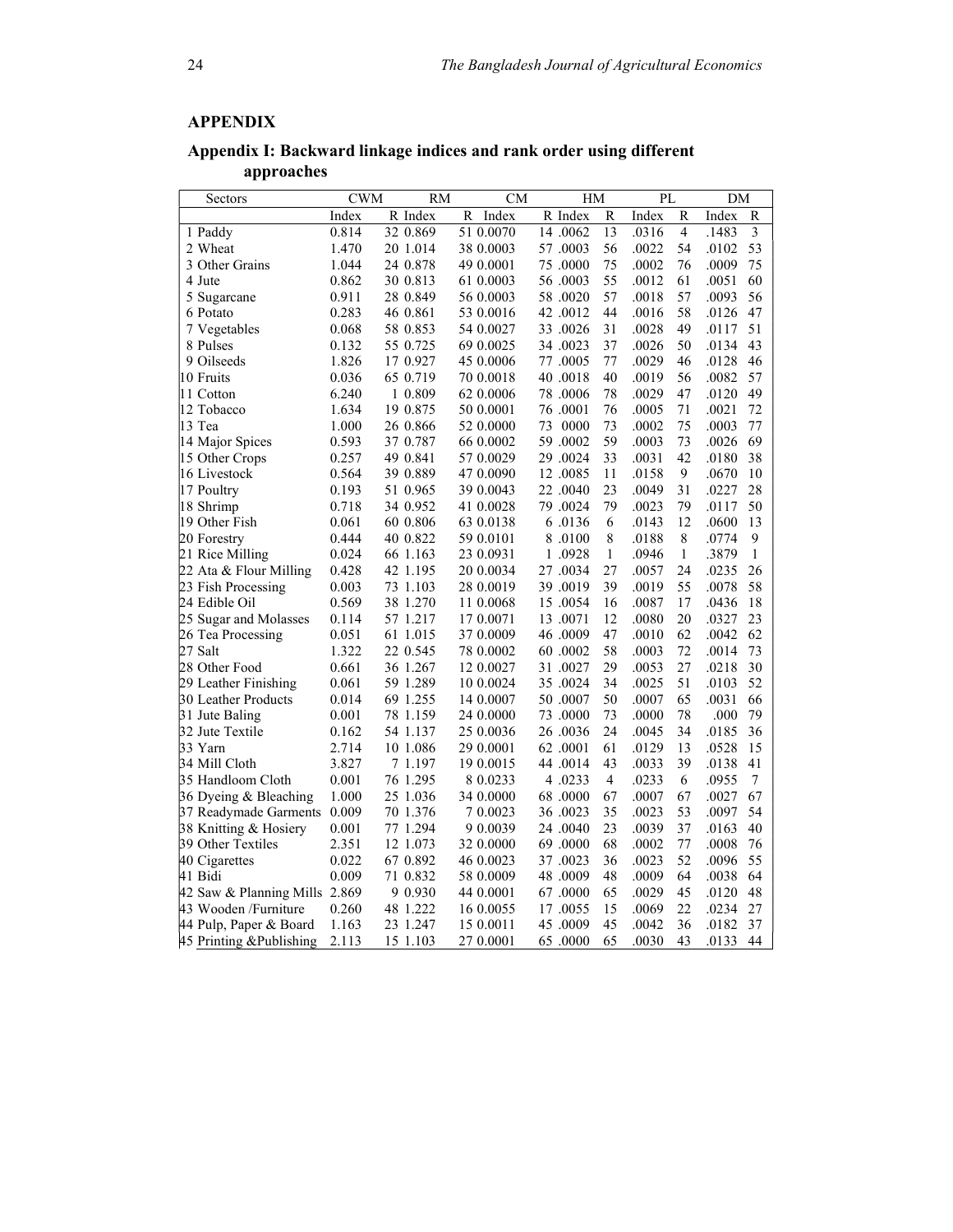| Sectors                         | CWM   | RM                    | CМ         | HМ       |                | PL    |                 | DM    |                |
|---------------------------------|-------|-----------------------|------------|----------|----------------|-------|-----------------|-------|----------------|
|                                 | Index | R Index               | R<br>Index | R Index  | R              | Index | R               | Index | R              |
| 46 Drugs $\&$                   | 0.417 | $\overline{43}$ 1.209 | 18 0.0030  | 28.0025  | 32             | .0037 | $\overline{38}$ | .0195 | 34             |
| Pharmaceuticals                 |       |                       |            |          |                |       |                 |       |                |
| 47 Fertilizer                   | 1.765 | 18 1.429              | 6 0.0000   | 73.0000  | 73             | .0066 | 23              | .0272 | 24             |
| 48 Other Chemicals              | 5.280 | 3 1.443               | 5 0.0001   | 63.0001  | 63             | .0071 | 21              | .0414 | 20             |
| 49 Petroleum Products           | 2.504 | 11 1.019              | 36 0.0094  | 11.0043  | 21             | .0119 | 14              | .0588 | 14             |
| 50 Pottery & Earthen<br>work    | 0.040 | 63 0.945              | 43 0.0009  | 47.0009  | 47             | .0009 | 63              | .0039 | 63             |
| 51 China & Ceramic              | 0.207 | 50 1.179              | 21 0.0006  | 51.0006  | 51             | .0006 | 67              | .0027 | 68             |
| 52 Glass & Gl. Products         | 2.950 | 8 1.081               | 31 0.0001  | 64.0001  | 63             | .0003 | 74              | .0012 | 74             |
| 53 Bricks, Tiles & Clay         | 4.679 | 5 0.852               | 55 0.0000  | 73.0000  | 73             | .0033 | 40              | .0134 | 42             |
| 54 Cement                       | 4.365 | 6 1.118               | 26 0.0005  | 54.0005  | 70             | .0012 | 60              | .0051 | 61             |
| 55 Iron & Steel Industry        | 1.893 | 16 1.951              | 1 0.0006   | 52.0003  | 54             | .0054 | 26              | .0508 | 16             |
| 56 Fabricated Metal<br>Products | 2.182 | 13 1.256              | 13 0.0038  | 25 .0035 | 25             | .0081 | 18              | .0367 | 21             |
| 57 Machinery                    | 4.802 | 4 1.509               | 3 0.0039   | 23.0034  | 26             | .0098 | 16              | .0459 | 17             |
| 58 Transport Equipment          | 5.347 | 2 1.034               | 35 0.0019  | 38.0019  | 38             | .0053 | 28              | .0222 | 29             |
| 59 Miscellaneous<br>Industries  | 1.417 | 21 0.945              | 42 0.0017  | 41.0016  | 41             | .0054 | 25              | .0236 | 25             |
| 60 Urban Building               | 0.326 | 44 1.071              | 33 0.0096  | 10.0095  | 10             | .0146 | 11              | .0601 | 12             |
| 61 Rural Building               | 0.118 | 56 0.882              | 48 0.0314  | 2 .0314  | $\overline{2}$ | .0354 | 3               | .1482 | $\overline{4}$ |
| 62 Construction:<br>Electricity | 0.000 | 79 1.487              | 4 0.0028   | 30.0028  | 28             | .0028 | 49              | .0000 | 79             |
| 63 Construction: Rural<br>Road  | 0.002 | 74 0.962              | 40 0.0016  | 43.0016  | 42             | .0016 | 59              | .0065 | 59             |
| 64 Construction:<br>Transports  | 0.005 | 72 1.174              | 22 0.0049  | 20 .0049 | 19             | .0049 | 32              | .0201 | 33             |
| 65 Other Construction           | 0.431 | 41 1.514              | 2 0.0004   | 55.0004  | 54             | .0006 | 68              | .0024 | 70             |
| 66 Electricity                  | 0.884 | 29 0.705              | 71 0.0005  | 54.0005  | 52             | .0042 | 35              | .0174 | 39             |
| 67 Gas                          | 0.704 | 35 0.529              | 79 0.0002  | 61.0001  | 60             | .0006 | 70              | .0023 | 71             |
| 68 Mining & Quarrying           | 2.118 | 14 0.785              | 65 0.0000  | 70.0000  | 69             | .0030 | 44              | .1230 | 5              |
| 69 Trade Service                | 0.826 | 31 0.649              | 74 0.0054  | 18.0049  | 18             | .0281 | 5               | .1227 | 6              |
| 70 Transport Service            | 0.294 | 45 0.730              | 68 0.0273  | 3.0256   | 3              | .0361 | $\overline{2}$  | .1660 | $\overline{2}$ |
| 71 Housing Service              | 0.179 | 52 0.632              | 75 0.0129  | 7.0126   | $\overline{7}$ | .0149 | 10              | .0624 | 11             |
| 72 Health Service               | 0.022 | 68 0.815              | 60 0.0049  | 21.0046  | 20             | .0047 | 33              | .0192 | 35             |
| 73 Education Service            | 0.001 | 75 0.691              | 73 0.0050  | 19.0050  | 17             | .0050 | 30              | .0205 | 32             |
| 74 Public Ad & Defense          | 0.280 | 47 0.746              | 67 0.0061  | 16.0059  | 14             | .0081 | 19              | .0352 | 22             |
| 75 Banking & Insurance          | 0.795 | 33 0.693              | 72 0.0008  | 49.0008  | 49             | .0051 | 29              | .0212 | 31             |
| 76 Professional Service         | 0.039 | 64 0.793              | 64 0.0212  | 5.0212   | 5              | .0220 | $\tau$          | .0904 | 8              |
| 77 Hotels & Restaurants         | 0.046 | 62 1.084              | 30 0.0097  | 9.0097   | 9              | .0102 | 15              | .0418 | 19             |
| 78 Communications               | 0.959 | 27 0.570              | 76 0.0000  | 66.0000  | 66             | .0006 | 70              | .0037 | 65             |
| 79 Other Services               | 0.167 | 53 0.555              | 77 0.0027  | 32.0027  | 30             | .0032 | 41              | .0131 | 45             |

Note: CWM = Chenery-Watanabe Method, RM = Rasmussen Method, CM = Cella Method, H = Harrigan-McGilvray Method,  $PL = Pure$  Linkage,  $DM = Dietzenbacher$  and van der Linden Method,  $R = Rank$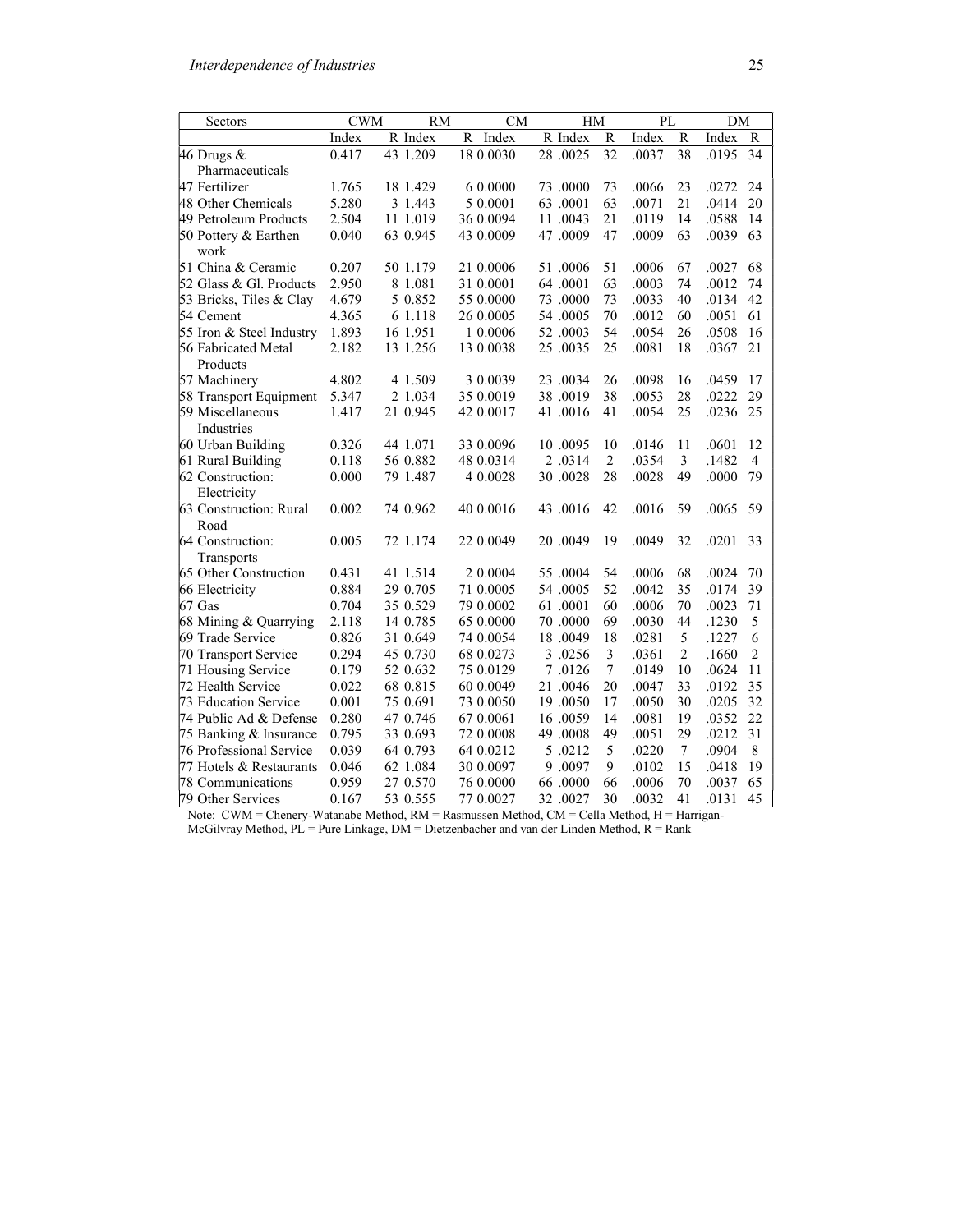| Sector                          | <b>CWM</b> |                | RM     |    | <b>CM</b> |                | HM     |   | PL        |    | DM        |                |
|---------------------------------|------------|----------------|--------|----|-----------|----------------|--------|---|-----------|----|-----------|----------------|
|                                 | Index      | R              | Index  | R  | Index     | R              | Index  | R | Index     | R  | Index     | R              |
| 1 Paddy                         | .4526      | 60             | 1.1824 | 17 | .07256    | $\overline{c}$ | .04405 |   | 2.04729   |    | 2.09126   | 61             |
| 2<br>Wheat                      | 0.5758     | 36             | 0.9954 | 23 | .00476    | 31             | .00260 |   | 32.00426  |    | 33.00013  | 79             |
| 3<br><b>Other Grains</b>        | 0.3737     | 66             | 0.4734 | 59 | .00055    | 54             | .00033 |   | 54 .00040 |    | 55.05065  | 65             |
| 4<br>Jute                       | 0.4600     | 58             | 1.0099 | 22 | .00247    | 38             | .00153 |   | 37 .00198 |    | 39.04958  | 66             |
| 5<br>Sugarcane                  | 0.4958     | 50             | 0.7689 | 33 | .00476    | 30             | .00282 |   | 30 .00333 |    | 34.01856  | 72             |
| 6 Potato                        | 0.4670     | 56             | 0.6098 | 40 | .00014    | 64             | .00008 |   | 64.00009  |    | 65 .01491 | 73             |
| 7<br>Vegetables                 | 0.4975     | 49             | 0.4607 | 63 | .00034    | 60             | .00020 |   | 60 .00022 |    | 60.18279  | 55             |
| 8 Pulses                        | 0.3842     | 65             | 0.5048 | 54 | .00043    | 58             | .00028 |   | 57 00033  |    | 59.03265  | 69             |
| 9 Oilseeds                      | 0.5327     | 44             | 0.9046 | 24 | .00851    | 21             | .00474 |   | 21.00757  |    | 25.03624  | 67             |
| 10 Fruits                       | 0.3329     | 70             | 0.4584 | 64 | .00010    | 67             | .00007 |   | 66 .00008 |    | 67.10250  | 60             |
| 11 Cotton                       | 0.4588     | 59             | 0.4121 | 13 | .00994    | 17             | .00637 |   | 16.01321  |    | 13.29152  | 44             |
| 12 Tobacco                      | 0.5424     | 42             | 0.6403 | 36 | .00153    | 44             | .00090 |   | 44 .00092 |    | 48.32352  | 42             |
| 13 Tea                          | 0.3558     | 67             | 0.5836 | 45 | .00055    | 54             | .00034 |   | 53 .00037 |    | 56.20151  | 53             |
| 14 Major Spices                 | 0.4055     | 64             | 0.6164 | 37 | .00044    | 57             | .00028 |   | 57.00033  |    | 59.01325  | 74             |
| 15 Other Crops                  | 0.4923     | 52             | 0.5743 | 48 | .00098    | 51             | .00058 |   | 51.00097  |    | 46.01055  | 78             |
| 16 Livestock                    | 0.4755     | 55             | 1.6942 | 6  | .01800    | 9              | .01060 |   | 7.01903   |    | 6 1.2424  | 17             |
| 17 Poultry                      | 0.5572     | 41             | 0.5282 | 51 | .00141    | 47             | .00077 |   | 47 .00086 |    | 50.03025  | 71             |
| 18 Shrimp                       | 0.5371     | 43             | 0.7739 | 32 | .00141    | 48             | .00082 |   | 46.00082  |    | 51.01256  | 76             |
| 19 Other Fish                   | 0.5172     | 47             | 0.5220 | 52 | .00111    | 49             | .00069 |   | 49.00077  |    | 52.36124  | 41             |
| 20 Forestry                     | 0.5624     | 40             | 1.4778 | 12 | .02269    | 5              | .01382 |   | 4.02028   |    | 5 2.2942  | 10             |
| 21 Rice Milling                 | 0.8474     | 4              | 0.5845 | 44 | .00319    | 37             | .00149 |   | 39.00240  |    | 37 3.6914 | $\overline{c}$ |
| 22 Ata & Flour Milling          | 0.7819     | 17             | 0.6700 | 35 | .00507    | 28             | .00273 |   | 31.00444  |    | 32.92015  | 27             |
| 23 Fish Processing              | 0.7283     | 22             | 0.4424 | 75 | .00001    | 73             | .00000 |   | 78 .00000 |    | 77.21014  | 52             |
| 24 Edible Oil                   | 0.7961     | 13             | 0.7805 | 27 | .00422    | 33             | .00177 |   | 34 .00285 |    | 35.01115  | 77             |
| 25 Sugar and Gur                | 0.8012     | 9              | 0.5712 | 49 | .00152    | 45             | .00069 |   | 49.00120  |    | 44.56005  | 36             |
| 26 Tea Processing               | 0.6209     | 30             | 0.4472 | 68 | .00016    | 63             | .00009 |   | 63.00009  |    | 65 1.2018 | 20             |
| 27 Salt                         | 0.1110     | 77             | 0.5106 | 53 | .00107    | 55             | .00093 |   | 43.00201  |    | 38.97445  | 25             |
| 28 Other Food                   | 0.7350     | 20             | 0.6153 | 38 | .00500    | 29             | .00240 |   | 33.00454  |    | 31 1.1616 | 22             |
| 29 Leather Finishing            | 0.8842     | 1              | 0.5586 | 50 | .00024    | 62             | .00010 |   | 62.00011  |    | 63.76256  | 32             |
| 30 Leather Products             | 0.6943     | 25             | 0.4433 | 73 | .00003    | 71             | .00001 |   | 71.00003  |    | 71.23253  | 48             |
| 31 Jute Baling                  | 0.8737     | 3              | 0.4420 | 78 | .00000    | 77             | .00000 |   | 75 .00000 |    | 77.60895  | 35             |
| 32 Jute Textile                 | 0.7980     | 12             | 0.5031 | 56 | .00175    | 42             | .00084 |   | 45.00123  |    | 43 .54145 | 37             |
| 33 Yarn                         | 0.7464     | 19             | 1.5746 | 9  | .02451    | $\overline{4}$ | .00171 |   | 35.01271  |    | 14 3.2011 | 5              |
| 34 Mill Cloth                   | 0.7186     | 23             | 0.8975 | 25 | .00346    | 36             | .00155 |   | 36 .00186 |    | 40 .92041 | 26             |
| 35 Handloom Cloth               | 0.7998     | 11             | 0.4427 | 74 | .00001    | 72             | .00000 |   | 75 .00001 |    | 73.81117  | 29             |
| 36 Dyeing & Bleaching           | 0.4918     | 53             | 0.4693 | 60 | .00174    | 43             | .00107 |   | 41 .00107 |    | 45 .27258 | 46             |
| 37 Readymade Garments           | 0.8128     | 6              | 0.4462 | 69 | .00000    | 77             | .00000 |   | 76 .00000 |    | 77.29194  | 43             |
| 38 Knitting & Hosiery           | 0.7999     | 10             | 0.4423 | 76 | .00000    | 77             | .00000 |   | 76 .00000 |    | 77 1.8818 | 12             |
| 39 Other Textiles               | 0.6477     | 29             | 0.5002 | 57 | .00040    | 59             | .00021 |   | 59 .00021 |    | 61.18285  | 54             |
| 40 Cigarettes                   | 0.5227     | 46             | 0.4443 | 71 | .00012    | 65             | .00007 |   | 65 .00009 | 65 | .2222     | 51             |
| 41 Bidi                         | 0.4314     | 61             | 0.4462 | 70 | .00000    | 77             | .00000 |   | 76 .00000 |    | 77.23132  | 49             |
| 42 Saw & Planning Mills         | 0.5779     | 35             | 0.7863 | 31 | .00616    | 27             | .00324 |   | 29 .00465 |    | 30.79052  | 30             |
| 43 Wooden /Furniture            | 0.7787     | 18             | 0.5046 | 55 | .00243    | 39             | .00103 |   | 42.00166  |    | 41 .99256 | 24             |
| 44 Pulp, Paper & Board          | 0.7326     | 21             | 1.1200 | 20 | .00661    | 26             | .00325 |   | 28.00609  |    | 27 .03332 | 68             |
| 45 Printing &Publishing         | 0.5704     | 39             | 1.1723 | 18 | .00735    | 24             | .00411 |   | 24.00820  |    | 22.03232  | 70             |
| 46 Drugs/Pharmaceuticals 0.6779 |            | 27             | 0.7219 | 34 | 00203     | 41             | .00108 |   | 40.00146  |    | 42 .01256 | 76             |
| 47 Fertilizer                   | 0.8778     | $\overline{2}$ | 1.2241 | 15 | 00127     | 13             | .00608 |   | 17.01204  |    | 17.64295  | 33             |

Appendix II: Forward linkage indices and rank order using different approaches